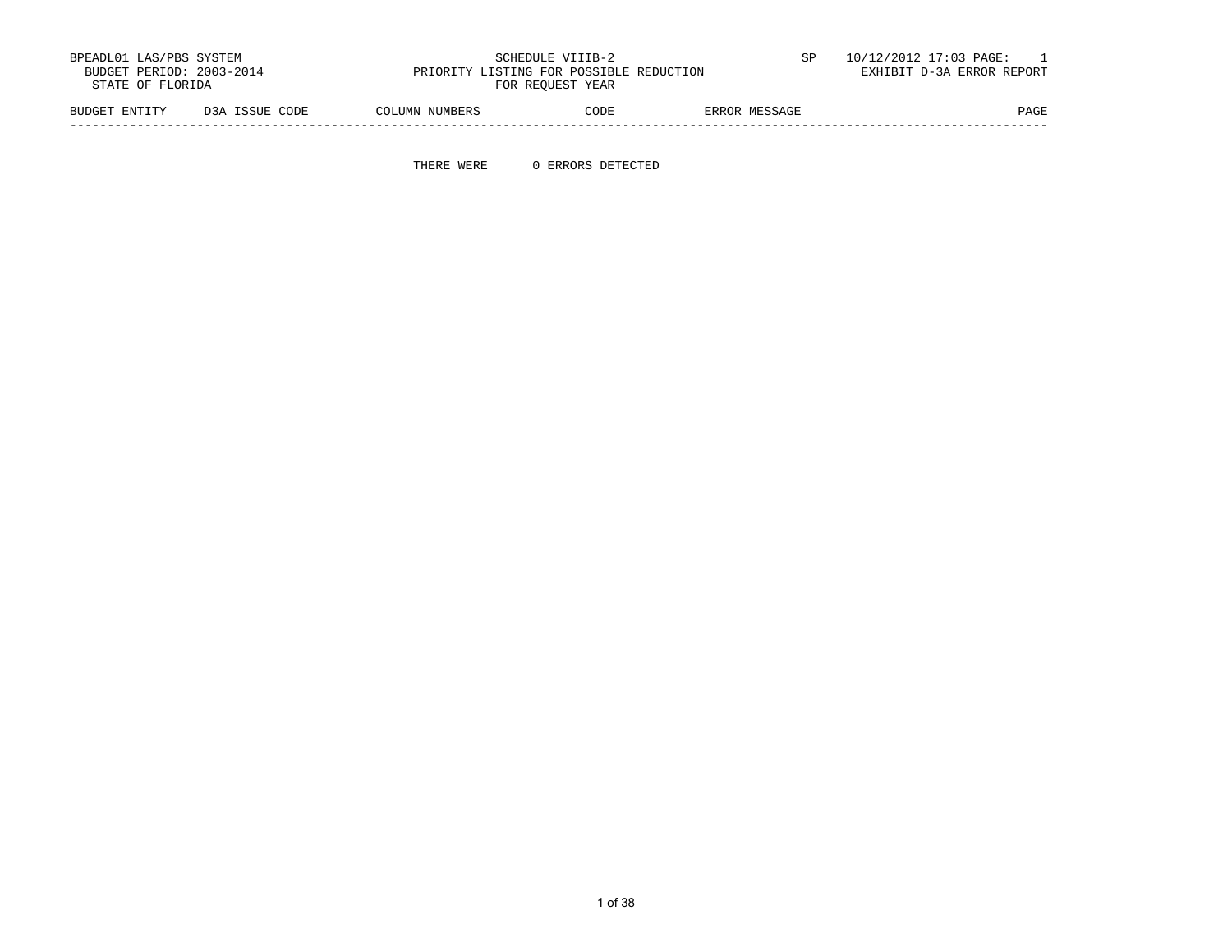| BPEADL01 LAS/PBS SYSTEM<br>BUDGET PERIOD: 2003-2014<br>STATE OF FLORIDA                                                                                                                                                                             | SCHEDULE VIIIB-2<br>PRIORITY LISTING FOR POSSIBLE REDUCTION<br>FOR REQUEST YEAR | SP 10/12/2012 17:03 PAGE:<br>$\overline{1}$<br>EXHIBIT D-3A<br>DETAIL OF EXPENDITURES   |
|-----------------------------------------------------------------------------------------------------------------------------------------------------------------------------------------------------------------------------------------------------|---------------------------------------------------------------------------------|-----------------------------------------------------------------------------------------|
|                                                                                                                                                                                                                                                     | COL A93<br>SCH VIIIB-2<br>REDUCTIONS<br><b>POS</b><br>AMOUNT                    | CODES                                                                                   |
| MANAGEMENT SRVCS, DEPT OF<br>PGM: ADMINISTRATION PGM<br>EXECUTIVE DIR/SUPPORT SVCS<br>GOV OPERATIONS/SUPPORT<br>EXEC LEADERSHIP/SUPPRT SVC<br>PROGRAM REDUCTIONS<br>REDUCE EXPENDITURES WITHIN THE<br>OFFICE OF THE SECRETARY<br>SPECIAL CATEGORIES |                                                                                 | 72000000<br>72010000<br>72010100<br>16<br>1602.00.00.00<br>33V0000<br>33V0820<br>100000 |
| CONTRACTED LEGAL SERVICES<br>ADMINISTRATIVE TRUST FUND -STATE                                                                                                                                                                                       | $411,470-$                                                                      | 103884<br>2021 1                                                                        |
|                                                                                                                                                                                                                                                     |                                                                                 |                                                                                         |
| AGENCY ISSUE NARRATIVE:                                                                                                                                                                                                                             |                                                                                 |                                                                                         |

SCH VIIIB-2 NARR 13-14 NARRATIVE: IT COMPONENT? NO PRIORITY #3

 ISSUE SUMMARY: Each agency is required to meet a five percent reduction target. After careful consideration of the operations of the program, it was determined that the following reduction would have the least impact on the customers served. This issue reduces the department's contracted legal services contingency budget of \$1,150,000 to \$738,530.

 This appropriation is used to provide outside legal representation for potential litigation. If the remaining appropriation of just over \$700,000 is not adequate, the department will have to request budget amendments to contract for legal services as needed, which is not as timely as sometimes required to appropriately and swiftly respond to lawsuits.

 FISCAL INFORMATION: The Office of the Secretary proposes a reduction in the Administrative Trust Fund from within the Special Categories: Contracted Legal Services appropriation category.

 Administrative Trust Fund (2021) Special Categories: Contracted Legal Services (103884) (\$411,470) FSI=1 ========== \*\*\*\*\*\*\*\*\*\*\*\*\*\*\*\*\*\*\*\*\*\*\*\*\*\*\*\*\*\*\*\*\*\*\*\*\*\*\*\*\*\*\*\*\*\*\*\*\*\*\*\*\*\*\*\*\*\*\*\*\*\*\*\*\*\*\*\*\*\*\*\*\*\*\*\*\*\*\*\*\*\*\*\*\*\*\*\*\*\*\*\*\*\*\*\*\*\*\*\*\*\*\*\*\*\*\*\*\*\*\*\*\*\*\*\*\*\*\*\*\*\*\*\*\*\*\*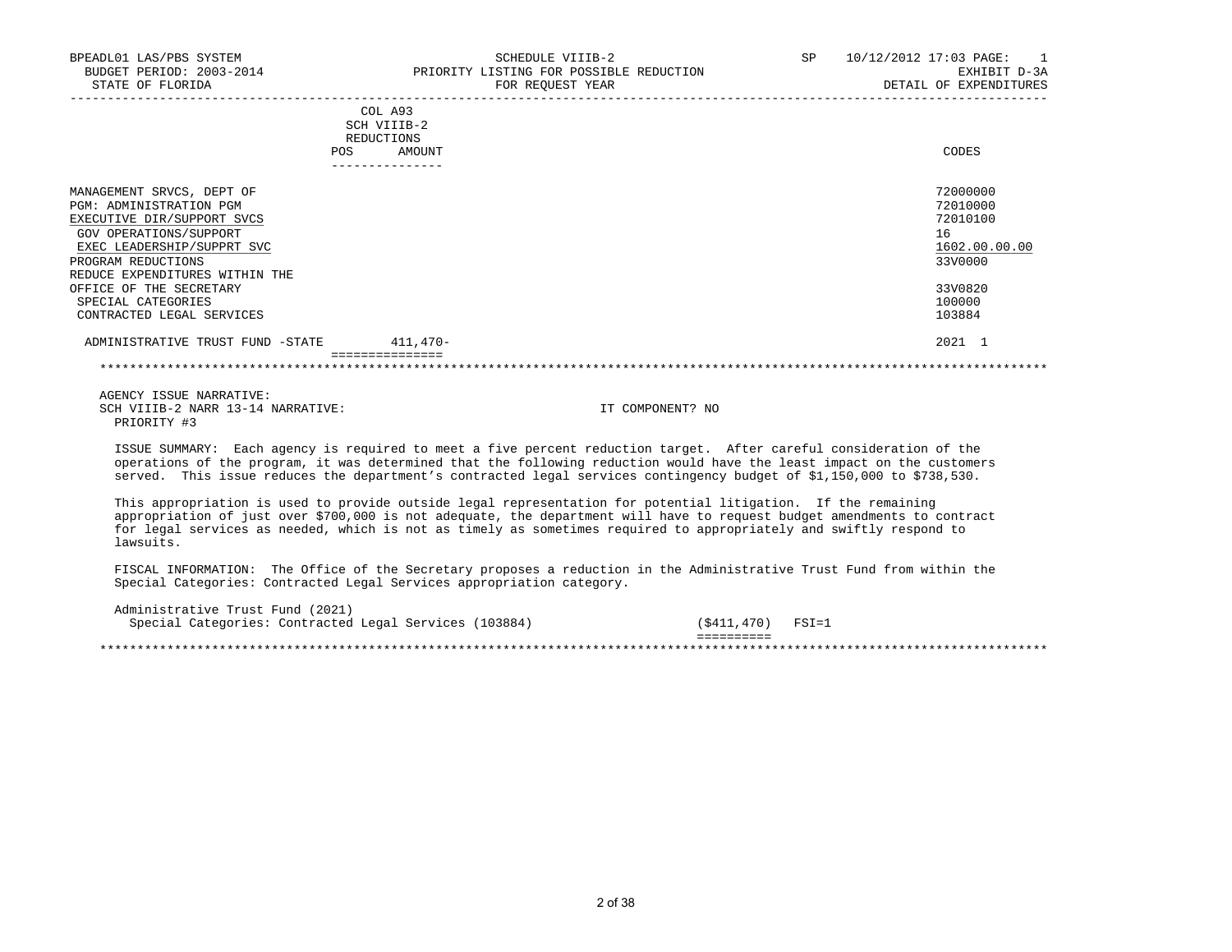| BPEADL01 LAS/PBS SYSTEM<br>BUDGET PERIOD: 2003-2014<br>STATE OF FLORIDA                                                                                                                                                                                                                                                                                                                                                                                                                                                                                                                                                                                                                                                                                                                                                                                                                                                                                     |                                                                          | PRIORITY LISTING FOR POSSIBLE REDUCTION<br>FOR REQUEST YEAR | SCHEDULE VIIIB-2 |                  | SP               | 10/12/2012 17:03 PAGE:<br>EXHIBIT D-3A<br>DETAIL OF EXPENDITURES                                  |
|-------------------------------------------------------------------------------------------------------------------------------------------------------------------------------------------------------------------------------------------------------------------------------------------------------------------------------------------------------------------------------------------------------------------------------------------------------------------------------------------------------------------------------------------------------------------------------------------------------------------------------------------------------------------------------------------------------------------------------------------------------------------------------------------------------------------------------------------------------------------------------------------------------------------------------------------------------------|--------------------------------------------------------------------------|-------------------------------------------------------------|------------------|------------------|------------------|---------------------------------------------------------------------------------------------------|
|                                                                                                                                                                                                                                                                                                                                                                                                                                                                                                                                                                                                                                                                                                                                                                                                                                                                                                                                                             |                                                                          |                                                             |                  |                  |                  |                                                                                                   |
|                                                                                                                                                                                                                                                                                                                                                                                                                                                                                                                                                                                                                                                                                                                                                                                                                                                                                                                                                             | COL A93<br>SCH VIIIB-2<br>REDUCTIONS<br>POS<br>AMOUNT<br>_______________ |                                                             |                  |                  |                  | CODES                                                                                             |
| MANAGEMENT SRVCS, DEPT OF<br>PGM: ADMINISTRATION PGM<br>STATE EMPLOYEE LEASING<br>GOV OPERATIONS/SUPPORT<br>GOVERNMENTAL OPERATIONS<br>PROGRAM REDUCTIONS<br>REDUCE SALARIES AND BENEFITS WITHIN<br>THE STATE EMPLOYEE LEASING PROGRAM<br>SALARIES AND BENEFITS<br>ADMINISTRATIVE TRUST FUND -STATE 11,368-                                                                                                                                                                                                                                                                                                                                                                                                                                                                                                                                                                                                                                                 | ------------------                                                       |                                                             |                  |                  |                  | 72000000<br>72010000<br>72010300<br>16<br>1601.00.00.00<br>33V0000<br>33V0810<br>010000<br>2021 1 |
|                                                                                                                                                                                                                                                                                                                                                                                                                                                                                                                                                                                                                                                                                                                                                                                                                                                                                                                                                             |                                                                          |                                                             |                  |                  |                  |                                                                                                   |
| AGENCY ISSUE NARRATIVE:<br>SCH VIIIB-2 NARR 13-14 NARRATIVE:<br>Priority #15<br>The Department of Management Services (DMS) provides administrative support to the State Employee Leasing Program by<br>merely processing the payroll for the remaining two employees. There are only two employees who remain within this<br>program; one is located within the Black Business Investment Board and the other in Enterprise Florida.<br>DMS is required to offer a five percent target reduction to meet the Schedule VIIIB exercise. To accomplish this<br>exercise, DMS is offering a five percent reduction to the program's Salaries and Benefits appropriation category as a<br>double budget item. DMS has no jurisdiction over this program. Because this is a double budget issue, if this reduction<br>is taken the same reduction will need to occur within the Department of Economic Opportunity's budget.<br>Administrative Trust Fund (2021) |                                                                          |                                                             |                  | IT COMPONENT? NO |                  |                                                                                                   |
| Salaries and Benefits (010000)                                                                                                                                                                                                                                                                                                                                                                                                                                                                                                                                                                                                                                                                                                                                                                                                                                                                                                                              |                                                                          |                                                             |                  |                  | (\$11,368) FSI=1 |                                                                                                   |
|                                                                                                                                                                                                                                                                                                                                                                                                                                                                                                                                                                                                                                                                                                                                                                                                                                                                                                                                                             |                                                                          |                                                             |                  | <b>EEEEEEEE</b>  |                  | ****************************                                                                      |
|                                                                                                                                                                                                                                                                                                                                                                                                                                                                                                                                                                                                                                                                                                                                                                                                                                                                                                                                                             |                                                                          |                                                             |                  |                  |                  |                                                                                                   |
| POSITION DETAIL OF SALARIES AND BENEFITS:                                                                                                                                                                                                                                                                                                                                                                                                                                                                                                                                                                                                                                                                                                                                                                                                                                                                                                                   |                                                                          |                                                             |                  |                  |                  | LAPSE LAPSED SALARIES                                                                             |
|                                                                                                                                                                                                                                                                                                                                                                                                                                                                                                                                                                                                                                                                                                                                                                                                                                                                                                                                                             |                                                                          | FTE BASE RATE ADDITIVES BENEFITS                            |                  |                  | SUBTOTAL         | % AND BENEFITS                                                                                    |
| A93 - SCH VIIIB-2 REDUCTIONS                                                                                                                                                                                                                                                                                                                                                                                                                                                                                                                                                                                                                                                                                                                                                                                                                                                                                                                                |                                                                          |                                                             |                  |                  |                  |                                                                                                   |
| CHANGES TO CURRENTLY AUTHORIZED POSITIONS<br>OTHER SALARY AMOUNT<br>2021 ADMINISTRATIVE TRUST FUND                                                                                                                                                                                                                                                                                                                                                                                                                                                                                                                                                                                                                                                                                                                                                                                                                                                          |                                                                          |                                                             |                  |                  |                  | 11,368–                                                                                           |
|                                                                                                                                                                                                                                                                                                                                                                                                                                                                                                                                                                                                                                                                                                                                                                                                                                                                                                                                                             |                                                                          |                                                             |                  |                  |                  | ______________<br>11,368–                                                                         |
|                                                                                                                                                                                                                                                                                                                                                                                                                                                                                                                                                                                                                                                                                                                                                                                                                                                                                                                                                             |                                                                          |                                                             |                  |                  |                  | ==============                                                                                    |
|                                                                                                                                                                                                                                                                                                                                                                                                                                                                                                                                                                                                                                                                                                                                                                                                                                                                                                                                                             |                                                                          |                                                             |                  |                  |                  |                                                                                                   |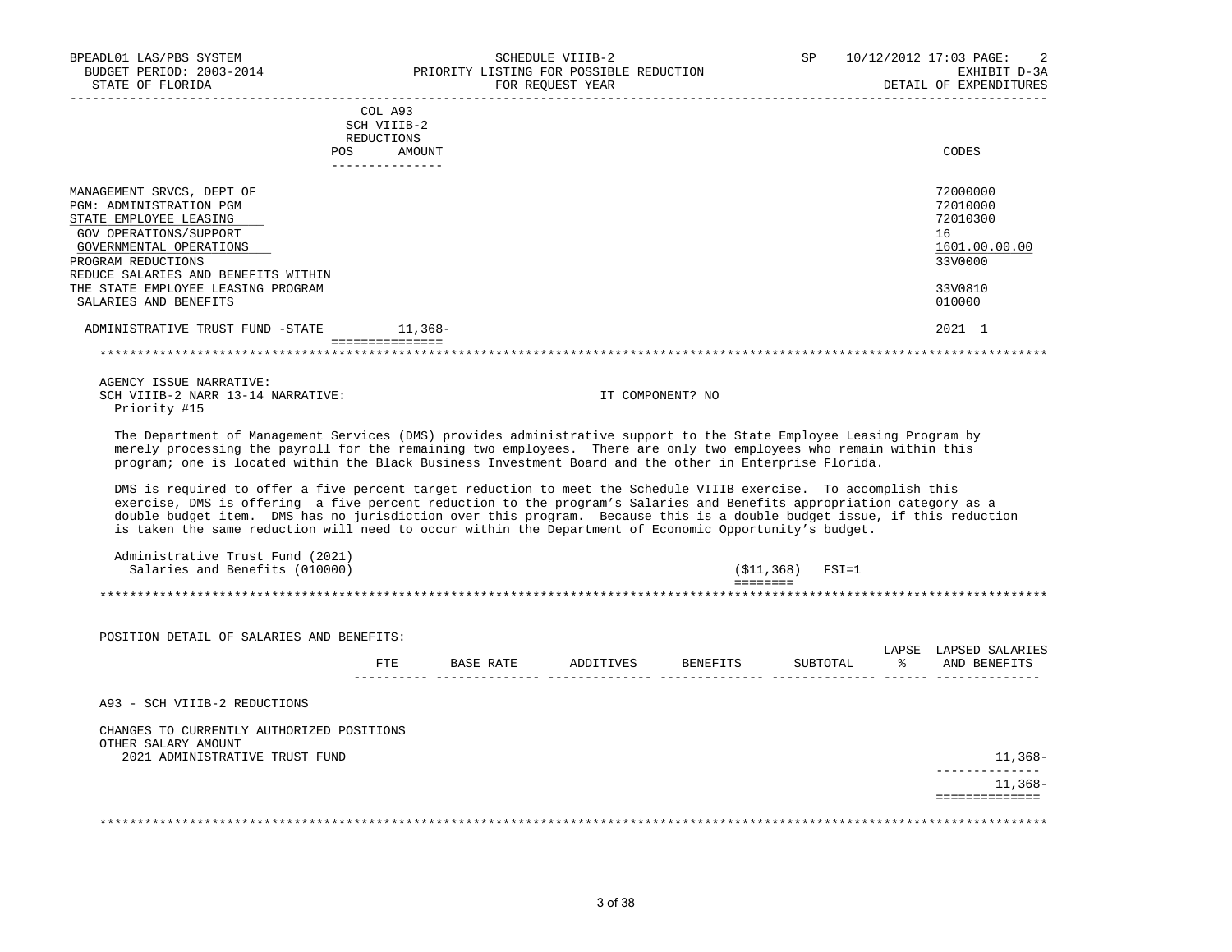| BUDGET PERIOD: 2003-2014<br>STATE OF FLORIDA                                                                                                                                              | PRIORITY LISTING FOR POSSIBLE REDUCTION<br>FOR REQUEST YEAR  | EXHIBIT D-3A<br>DETAIL OF EXPENDITURES                             |
|-------------------------------------------------------------------------------------------------------------------------------------------------------------------------------------------|--------------------------------------------------------------|--------------------------------------------------------------------|
|                                                                                                                                                                                           | COL A93<br>SCH VIIIB-2<br>REDUCTIONS<br>POS<br><b>AMOUNT</b> | CODES                                                              |
| MANAGEMENT SRVCS, DEPT OF<br>PGM: FACILITIES PROGRAM<br>FACILITIES MANAGEMENT<br>GOV OPERATIONS/SUPPORT<br>GOVERNMENTAL OPERATIONS<br>PROGRAM REDUCTIONS<br>REDUCE OPERATING EXPENDITURES | ---------------                                              | 72000000<br>72400000<br>72400100<br>16<br>1601.00.00.00<br>33V0000 |
| WITHIN THE DIVISION OF FACILITIES<br>MANAGEMENT<br>SALARY RATE<br>SALARY RATE 119,282-                                                                                                    | ===============                                              | 33V0530<br>000000                                                  |
| SALARIES AND BENEFITS<br>SUPERVISION TRUST FUND                                                                                                                                           | $4.50 -$<br>$-STATE$<br>180,379-                             | 010000<br>2696 1                                                   |
| OTHER PERSONAL SERVICES<br>SUPERVISION TRUST FUND                                                                                                                                         | ===============<br>$-$ STATE $17,000-$                       | 030000<br>2696 1                                                   |
| <b>EXPENSES</b>                                                                                                                                                                           | ===============                                              | 040000                                                             |
| SUPERVISION TRUST FUND                                                                                                                                                                    | -STATE 330, 150-                                             | 2696 1                                                             |
| OPERATING CAPITAL OUTLAY                                                                                                                                                                  |                                                              | 060000                                                             |
| SUPERVISION TRUST FUND                                                                                                                                                                    | $-STATE$ 60,180-<br>===============                          | 2696 1                                                             |
| SPECIAL CATEGORIES<br>CONTRACTED SERVICES                                                                                                                                                 |                                                              | 100000<br>100777                                                   |
| SUPERVISION TRUST FUND                                                                                                                                                                    | -STATE 825,377-<br>----------------                          | 2696 1                                                             |
| CAPITOL REPAIRS                                                                                                                                                                           |                                                              | 108900                                                             |
| $-$ STATE<br>SUPERVISION TRUST FUND                                                                                                                                                       | $50,000-$<br>________________                                | 2696 1                                                             |
| TOTAL: REDUCE OPERATING EXPENDITURES<br>WITHIN THE DIVISION OF FACILITIES<br>MANAGEMENT<br>TOTAL POSITIONS 4.50-                                                                          |                                                              | 33V0530                                                            |
| TOTAL ISSUE                                                                                                                                                                               | 1,463,086-                                                   |                                                                    |

TOTAL SALARY RATE....... 119,282-

===============

BPEADL01 LAS/PBS SYSTEM SALL SALL SOMEDULE VIIIB-2 SCHEDULE VIIIB-2 SP 10/12/2012 17:03 PAGE: 3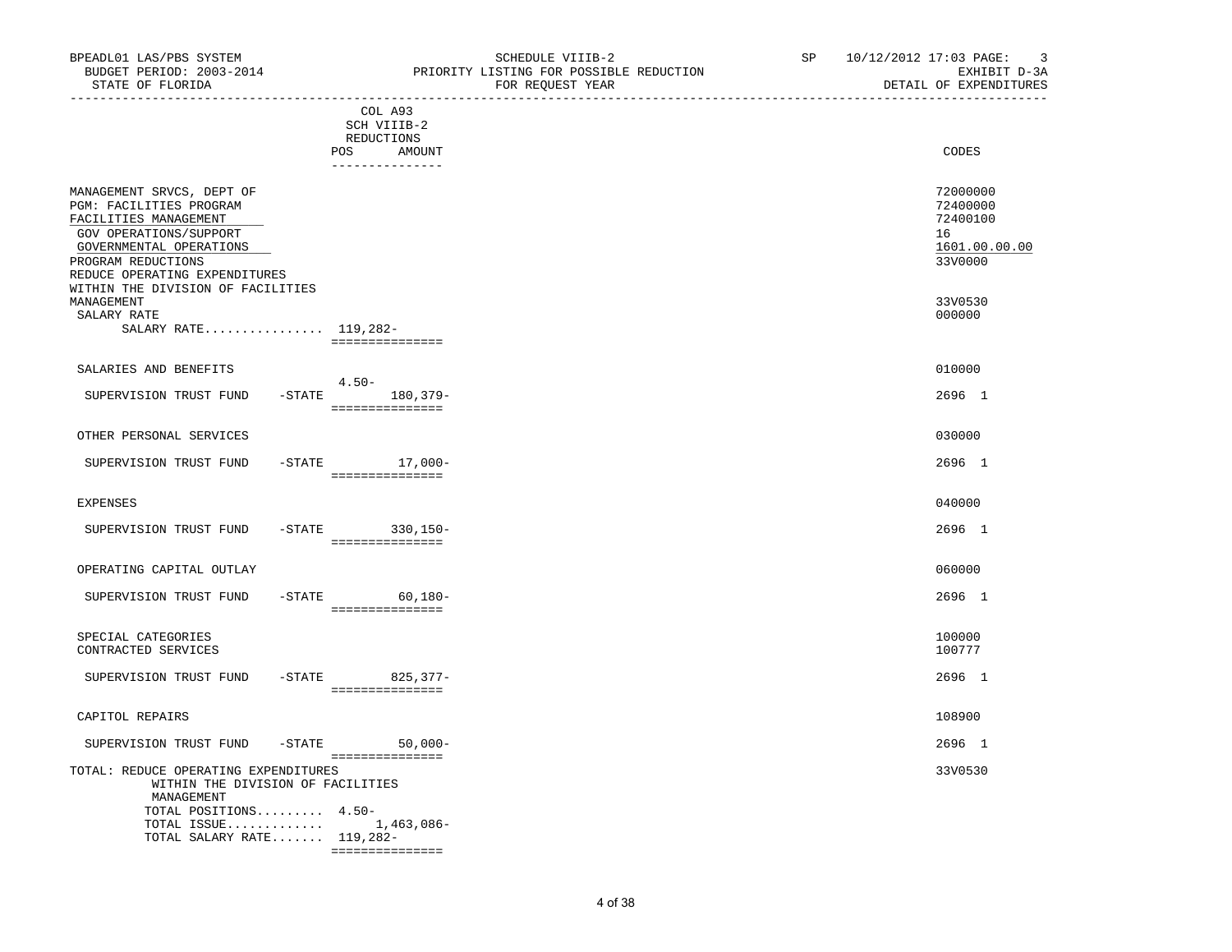| COL A93<br>SCH VIIIB-2<br>REDUCTIONS<br>AMOUNT<br><b>POS</b><br>------------                                                                                    | CODES                                                              |
|-----------------------------------------------------------------------------------------------------------------------------------------------------------------|--------------------------------------------------------------------|
| MANAGEMENT SRVCS, DEPT OF<br><b>PGM: FACILITIES PROGRAM</b><br>FACILITIES MANAGEMENT<br>GOV OPERATIONS/SUPPORT<br>GOVERNMENTAL OPERATIONS<br>PROGRAM REDUCTIONS | 72000000<br>72400000<br>72400100<br>16<br>1601.00.00.00<br>33V0000 |
| REDUCE OPERATING EXPENDITURES<br>WITHIN THE DIVISION OF FACILITIES<br>MANAGEMENT                                                                                | 33V0530                                                            |

 AGENCY ISSUE NARRATIVE: SCH VIIIB-2 NARR 13-14 NARRATIVE: IT COMPONENT? NO PRIORITY #12

 ISSUE SUMMARY: Each agency is required to meet a five percent target reduction. After careful consideration of the program's operations, the Division of Real Estate Development Management (REDM) determined that the following reductions would have the least impact on the program and the customers served. To accomplish this REDM proposes to reduce the contracted services and maintenance and repairs budgets that allow the division to make upgrades and repairs to the restrooms in the State Capitol and provide lawn care services to the state office complex. This eliminates four full-time positions and one part-time position and reduces the overall operating budget (1.5 vacant and 3 filled). In addition, this significantly impacts the expense and operating capital outlay budgets that the division utilizes for building maintenance and repairs.

 Salaries and Benefits - This will eliminate four (4) full-time positions and one (1) part-time position. Of the four full-time positions, three of the positions are filled and one is vacant. In addition, the one part-time position is vacant. The Bureau of Operations and Maintenance is responsible for the overall operations and maintenance of sixty-nine facilities within the Florida Facilities Pool (Pool), consisting of nearly 8.4 million square feet. This reduction will significantly impact the workload of the existing employees within the Bureau of Operations and Maintenance and delay the customer service that is provided to the tenants of these buildings.

 Other Personal Services (OPS) appropriation category - This reduction will eliminate the entire OPS budget; thereby, eliminating the division's ability to hire temporary employees in order to meet emergency staffing needs.

 State Capitol - Maintenance and Repairs appropriation category. This will eliminate the division's ability to renovate restrooms in the State Capitol in order to comply with the Americans with Disabilities Act (ADA).

 Expenses appropriation category - The division uses the expense budget to perform the general daily repairs and maintenance of the sixty-nine facilities located within the Pool. The division has realized that through preventive maintenance and repairs the consumption of energy (heating, ventilation, air conditioning (HVAC) and lighting) is reduced. Energy consumption is the largest single cost in the operations of the Pool. This appropriation is used to a large degree to implement REDM's energy strategy.

 Operating Capital Outlay appropriation category - This reduction will limit the division's ability to purchase the proper tools and equipment needed to perform building repairs and maintenance.

 Contracted Services appropriation category - This reduction will reduce the frequency of lawn care services at virtually all REDM managed facilities. This reduction will also add certain daytime custodial functions to existing building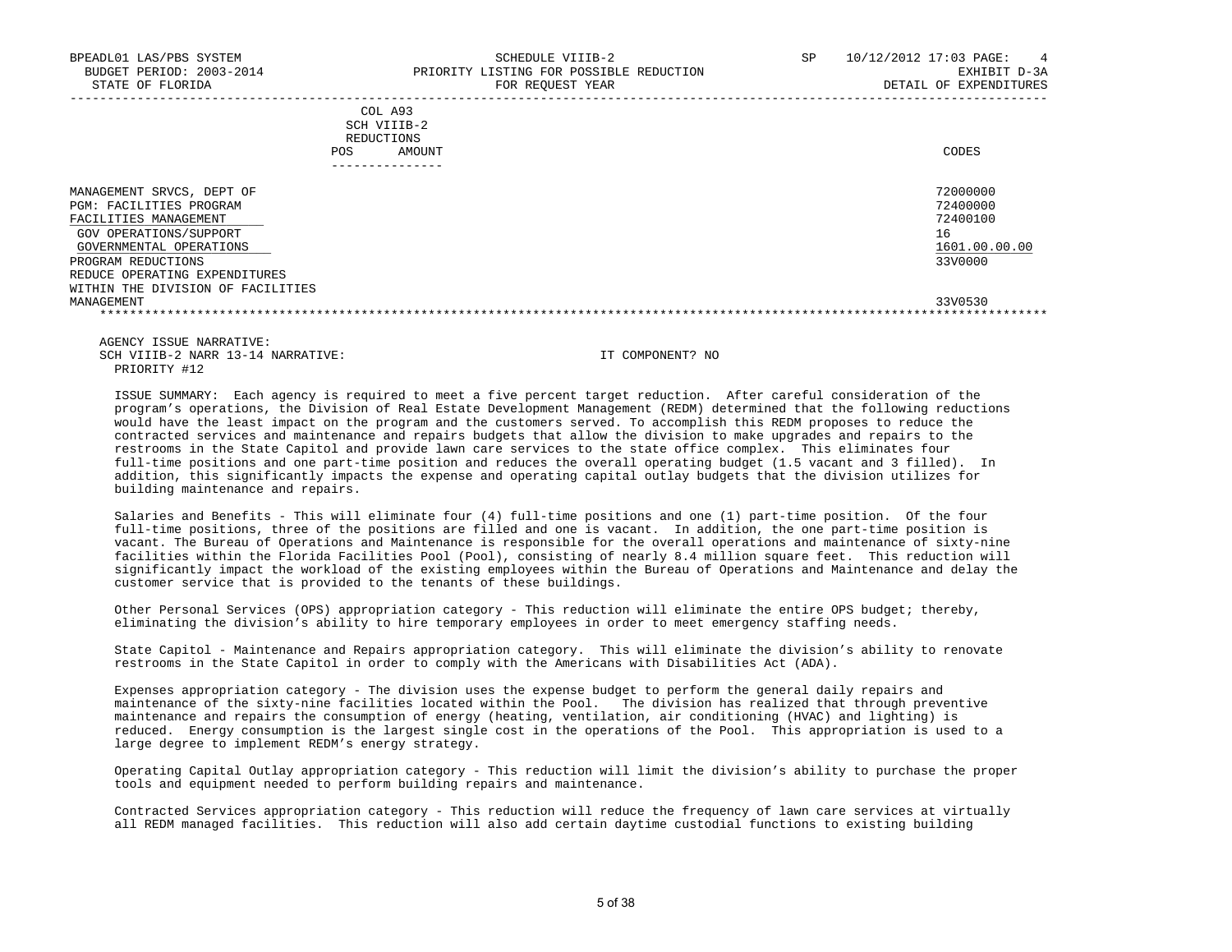| BPEADL01 LAS/PBS SYSTEM<br>BUDGET PERIOD: 2003-2014<br>STATE OF FLORIDA | SCHEDULE VIIIB-2<br>PRIORITY LISTING FOR POSSIBLE REDUCTION<br>FOR REOUEST YEAR | SP<br>10/12/2012 17:03 PAGE: | $5^{\circ}$<br>EXHIBIT D-3A<br>DETAIL OF EXPENDITURES |
|-------------------------------------------------------------------------|---------------------------------------------------------------------------------|------------------------------|-------------------------------------------------------|
|                                                                         | COL A93<br>SCH VIIIB-2<br>REDUCTIONS<br>POS<br>AMOUNT                           |                              | CODES                                                 |
| MANAGEMENT SRVCS, DEPT OF                                               |                                                                                 |                              | 72000000                                              |
| <b>PGM: FACILITIES PROGRAM</b>                                          |                                                                                 |                              | 72400000                                              |
| FACILITIES MANAGEMENT                                                   |                                                                                 |                              | 72400100                                              |
| GOV OPERATIONS/SUPPORT                                                  |                                                                                 | 16                           |                                                       |
| GOVERNMENTAL OPERATIONS                                                 |                                                                                 |                              | 1601.00.00.00                                         |
| PROGRAM REDUCTIONS                                                      |                                                                                 |                              | 33V0000                                               |
| REDUCE OPERATING EXPENDITURES                                           |                                                                                 |                              |                                                       |
| WITHIN THE DIVISION OF FACILITIES                                       |                                                                                 |                              |                                                       |
| MANAGEMENT                                                              |                                                                                 |                              | 33V0530                                               |

 maintenance staff. The existing maintenance staff could assume the additional custodial services, without a reduction in services to the building tenants. Although this reduction will undoubtedly affect the maintenance and repairs, and require that existing staff to refocus. No doubt, less focus on maintenance and repairs will negatively affect the division's ability to proactively manage energy costs.

This issue impacts the "Operate and Maintain DMS Pool Facilities" activity.

| Supervision Trust Fund (2696)                                                                                      |     |                    |                        |                           |       |                 |
|--------------------------------------------------------------------------------------------------------------------|-----|--------------------|------------------------|---------------------------|-------|-----------------|
| $(4.5$ FTE)                                                                                                        |     |                    |                        |                           |       |                 |
| Salaries and Benefits (010000)<br>Other Personal Services (030000)                                                 |     |                    | (180, 379)<br>(17,000) |                           |       |                 |
| Expenses $(040000)$                                                                                                |     |                    | (330, 150)             |                           |       |                 |
| Operating Capital Outlay (060000)                                                                                  |     |                    | (60, 180)              |                           |       |                 |
| Special Categories: Contracted Services (100777)                                                                   |     |                    | (825, 377)             |                           |       |                 |
| Special Categories: State Capitol - Maintenance and Repairs (108900)                                               |     |                    | (50,000)               |                           |       |                 |
| TOTAL REDUCTION ISSUE                                                                                              |     |                    |                        | $(S1, 463, 086)$ FSI=1    |       |                 |
|                                                                                                                    |     |                    |                        |                           |       |                 |
| POSITION DETAIL OF SALARIES AND BENEFITS:                                                                          |     |                    |                        |                           | LAPSE |                 |
|                                                                                                                    | FTE | BASE RATE          | ADDITIVES BENEFITS     | SUBTOTAL                  | ွေ    | AND BENEFITS    |
|                                                                                                                    |     |                    |                        |                           |       | LAPSED SALARIES |
|                                                                                                                    |     |                    |                        |                           |       |                 |
| A93 - SCH VIIIB-2 REDUCTIONS<br>CHANGES TO CURRENTLY AUTHORIZED POSITIONS<br>P101 PROPOSED CLASS CODE<br>C1001 001 |     | $4.50 - 119,282 -$ |                        | $61,097 - 180,379 - 0.00$ |       | 180,379-        |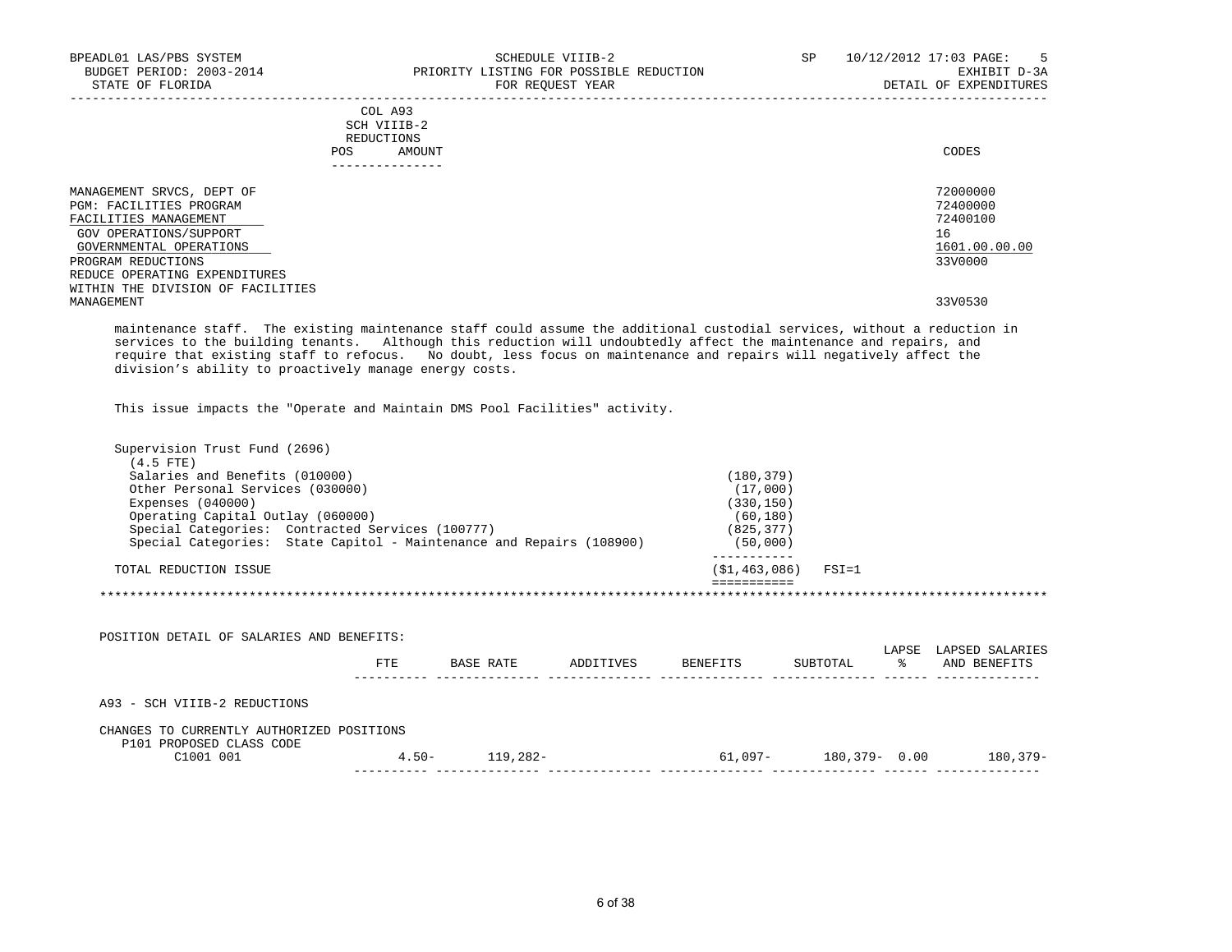| BPEADL01 LAS/PBS SYSTEM<br>BUDGET PERIOD: 2003-2014<br>STATE OF FLORIDA                                                                                                                                                        |                                                                                        | PRIORITY LISTING FOR POSSIBLE REDUCTION | SCHEDULE VIIIB-2<br>FOR REQUEST YEAR | _________________________________ | SP <sub>2</sub>  | 10/12/2012 17:03 PAGE:<br>6<br>EXHIBIT D-3A<br>DETAIL OF EXPENDITURES |
|--------------------------------------------------------------------------------------------------------------------------------------------------------------------------------------------------------------------------------|----------------------------------------------------------------------------------------|-----------------------------------------|--------------------------------------|-----------------------------------|------------------|-----------------------------------------------------------------------|
|                                                                                                                                                                                                                                | COL A93<br>SCH VIIIB-2<br>REDUCTIONS<br>POS<br>AMOUNT<br>. _ _ _ _ _ _ _ _ _ _ _ _ _ _ |                                         |                                      |                                   |                  | CODES                                                                 |
| MANAGEMENT SRVCS, DEPT OF<br>PGM: FACILITIES PROGRAM<br>FACILITIES MANAGEMENT<br>GOV OPERATIONS/SUPPORT<br>GOVERNMENTAL OPERATIONS<br>PROGRAM REDUCTIONS<br>REDUCE OPERATING EXPENDITURES<br>WITHIN THE DIVISION OF FACILITIES |                                                                                        |                                         |                                      |                                   |                  | 72000000<br>72400000<br>72400100<br>16<br>1601.00.00.00<br>33V0000    |
| MANAGEMENT                                                                                                                                                                                                                     |                                                                                        |                                         |                                      |                                   |                  | 33V0530                                                               |
| POSITION DETAIL OF SALARIES AND BENEFITS:                                                                                                                                                                                      | FTE.                                                                                   | BASE RATE                               |                                      | ADDITIVES BENEFITS                | SUBTOTAL         | LAPSE LAPSED SALARIES<br>% AND BENEFITS                               |
| A93 - SCH VIIIB-2 REDUCTIONS                                                                                                                                                                                                   |                                                                                        |                                         |                                      |                                   |                  |                                                                       |
| CHANGES TO CURRENTLY AUTHORIZED POSITIONS                                                                                                                                                                                      |                                                                                        |                                         |                                      |                                   |                  |                                                                       |
| TOTALS FOR ISSUE BY FUND<br>2696 SUPERVISION TRUST FUND                                                                                                                                                                        |                                                                                        |                                         |                                      |                                   |                  | 180,379-                                                              |
|                                                                                                                                                                                                                                |                                                                                        | $4.50 - 119,282 -$                      |                                      |                                   | 61,097- 180,379- | 180,379-<br>==============                                            |
|                                                                                                                                                                                                                                |                                                                                        |                                         |                                      |                                   |                  |                                                                       |
| TOTAL: GOVERNMENTAL OPERATIONS<br>BY FUND TYPE                                                                                                                                                                                 |                                                                                        |                                         |                                      |                                   |                  | 1601.00.00.00                                                         |
| TRUST FUNDS<br>SALARY RATE 119,282-                                                                                                                                                                                            | $4.50-$<br>1,463,086-<br>===============                                               |                                         |                                      |                                   |                  | 2000                                                                  |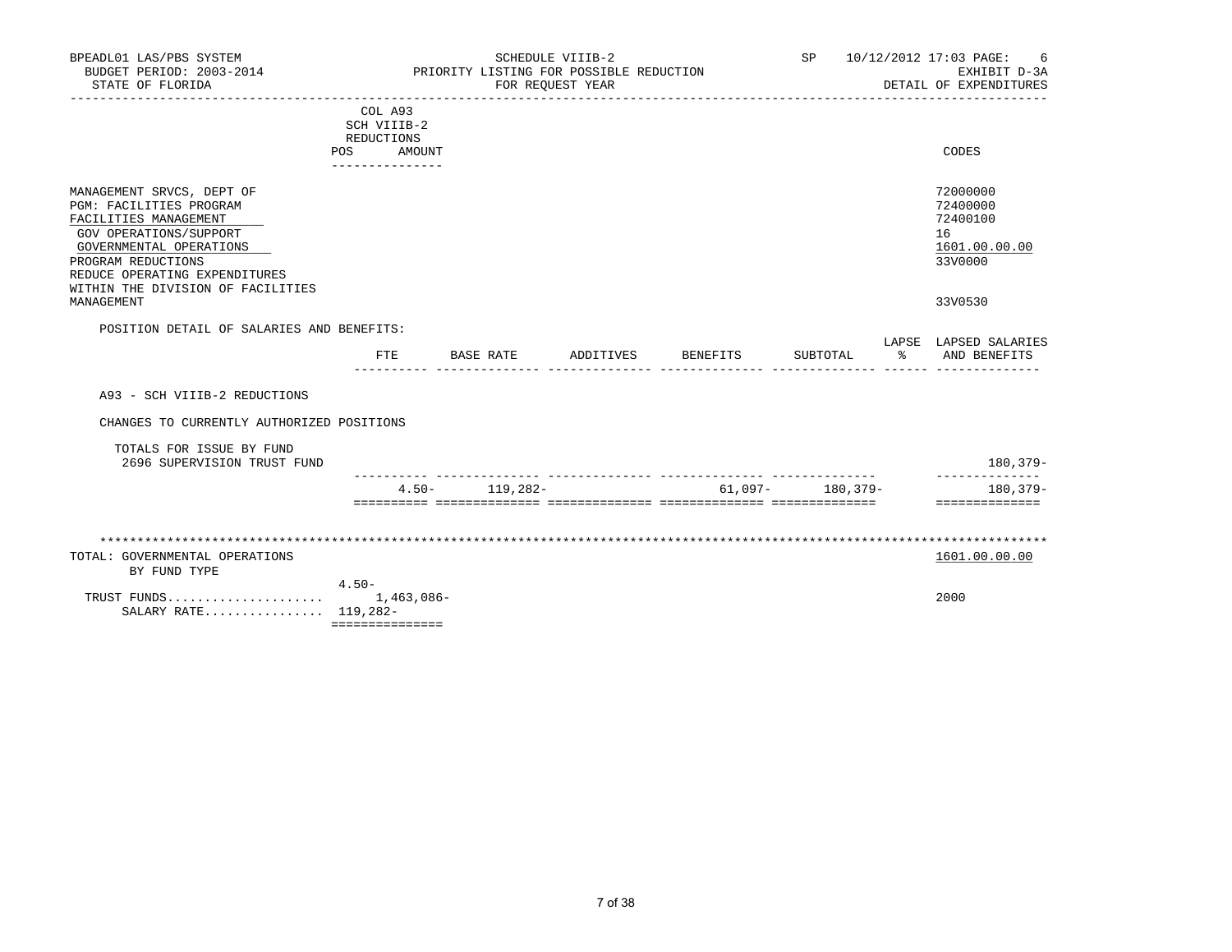| BPEADL01 LAS/PBS SYSTEM<br>BUDGET PERIOD: 2003-2014<br>STATE OF FLORIDA                                                                                                                                                                                      | SCHEDULE VIIIB-2<br>PRIORITY LISTING FOR POSSIBLE REDUCTION<br>FOR REQUEST YEAR | SP <sub>2</sub><br>10/12/2012 17:03 PAGE: 7<br>EXHIBIT D-3A<br>DETAIL OF EXPENDITURES |
|--------------------------------------------------------------------------------------------------------------------------------------------------------------------------------------------------------------------------------------------------------------|---------------------------------------------------------------------------------|---------------------------------------------------------------------------------------|
|                                                                                                                                                                                                                                                              | COL A93<br>SCH VIIIB-2<br>REDUCTIONS<br>AMOUNT<br>POS                           | CODES                                                                                 |
| MANAGEMENT SRVCS, DEPT OF<br>PGM: SUPPORT PROGRAM<br>PURCHASING OVERSIGHT<br>GOV OPERATIONS/SUPPORT<br>GOVERNMENTAL OPERATIONS<br>PROGRAM REDUCTIONS<br>REDUCE STATE PURCHASING DATA<br>PROCESSING SERVICES EXPENDITURES<br>AT THE SOUTHWOOD SHARED RESOURCE |                                                                                 | 72000000<br>72600000<br>72600400<br>16<br>1601.00.00.00<br>33V0000                    |
| <b>CENTER</b><br>DATA PROCESSING SERVICES<br>SOUTHWOOD SRC                                                                                                                                                                                                   |                                                                                 | 33V0720<br>210000<br>210021                                                           |
| OPERATING TRUST FUND -STATE                                                                                                                                                                                                                                  | $78,000 -$<br>===============                                                   | 2510 1                                                                                |

 AGENCY ISSUE NARRATIVE: SCH VIIIB-2 NARR 13-14 NARRATIVE: IT COMPONENT? NO PRIORITY #6

 ISSUE SUMMARY: Each agency is required to meet a five percent reduction target. After careful consideration of the operations of the program, it was determined that the following reduction would have the least impact on the customers served by Purchasing Oversight. This issue proposes a \$78,000 reduction in the Data Processing Services - Southwood Shared Resource Center appropriations category.

 The division anticipates a reduction in data processing services for Fiscal Year 2013-14, due to a reduction in the cost of services at the Southwood Shared Resource Center (SSRC). This reduction is due to additional customers coming on board at the Southwood Shared Resource Center; thereby creating a cost savings to the existing customers. In addition to this cost savings, the division has reduced the number of data reports that are stored at the Southwood Shared Resource Center (SSRC). However, if this reduction is taken it will leave no contingency for unexpected rate increases in data processing services or for diminished data processing credits due to over billings or additional costs due to under billings. In addition, this cost is subject to change once the MyFloridaMarketplace solicitation is completed and the transition of services is made to the SSRC.

 FISCAL INFORMATION: State Purchasing proposes a reduction in the Operating Trust Fund from within the Data Processing Services Southwood Shared Resource Center.

| Operating Trust Fund (2510)              |                         |  |
|------------------------------------------|-------------------------|--|
| Data Processing Services - SSRC (210021) | (\$78,000)<br>$FSI = 1$ |  |
|                                          | _______<br>-------      |  |
|                                          |                         |  |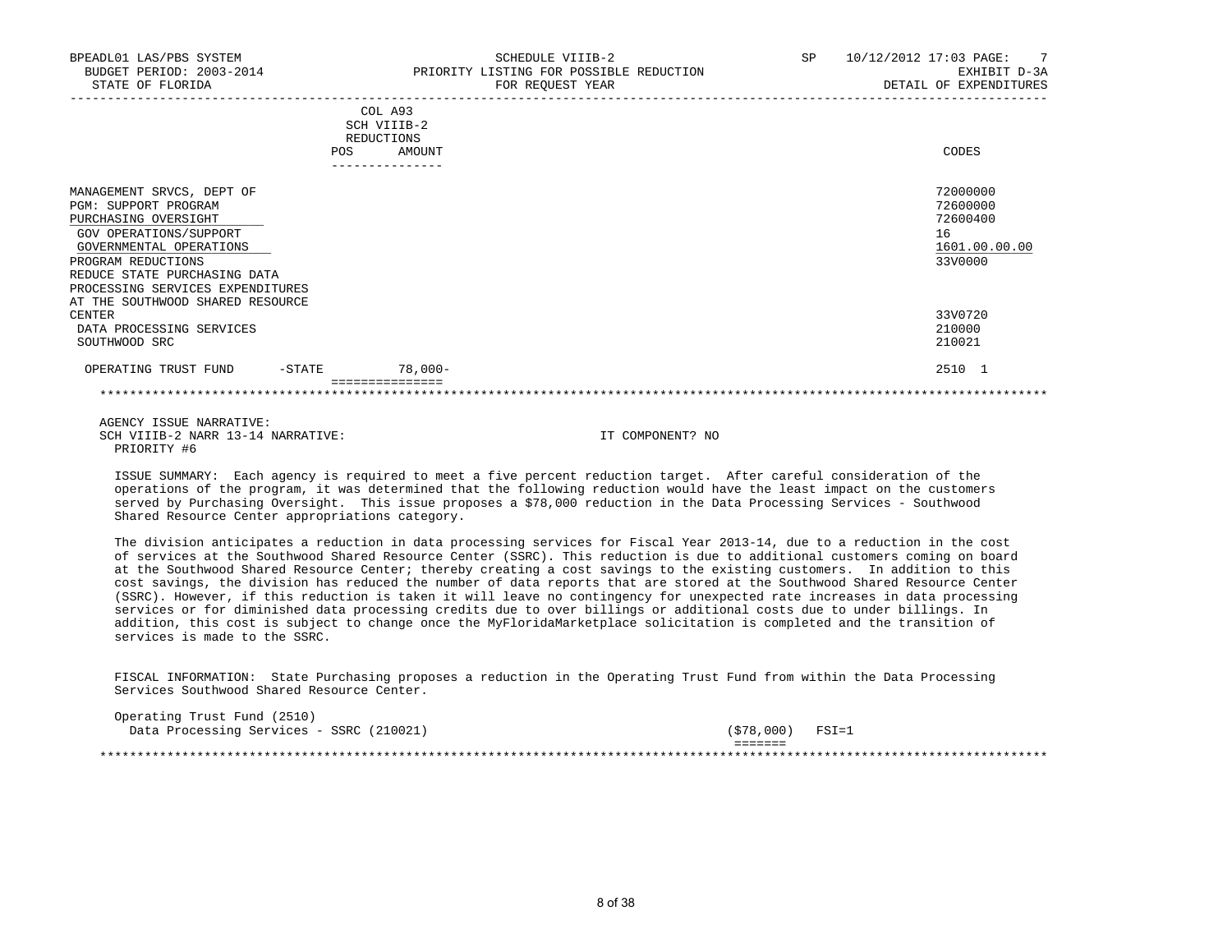| BPEADL01 LAS/PBS SYSTEM<br>BUDGET PERIOD: 2003-2014<br>STATE OF FLORIDA                                                                                                                                                                                                          | SCHEDULE VIIIB-2<br>PRIORITY LISTING FOR POSSIBLE REDUCTION<br>FOR REQUEST YEAR | SP | 10/12/2012 17:03 PAGE:<br>8 <sup>8</sup><br>EXHIBIT D-3A<br>DETAIL OF EXPENDITURES                |
|----------------------------------------------------------------------------------------------------------------------------------------------------------------------------------------------------------------------------------------------------------------------------------|---------------------------------------------------------------------------------|----|---------------------------------------------------------------------------------------------------|
|                                                                                                                                                                                                                                                                                  | COL A93<br>SCH VIIIB-2<br>REDUCTIONS<br>AMOUNT<br><b>POS</b><br>--------------- |    | CODES                                                                                             |
| MANAGEMENT SRVCS, DEPT OF<br>PGM: SUPPORT PROGRAM<br>OFFICE OF SUPPLIER DIVERSI<br>GOV OPERATIONS/SUPPORT<br>GOVERNMENTAL OPERATIONS<br>PROGRAM REDUCTIONS<br>REDUCE CONTRACTED SERVICES WITHIN<br>THE OFFICE OF SUPPLIER DIVERSITY<br>SPECIAL CATEGORIES<br>CONTRACTED SERVICES |                                                                                 |    | 72000000<br>72600000<br>72600500<br>16<br>1601.00.00.00<br>33V0000<br>33V0740<br>100000<br>100777 |
| OPERATING TRUST FUND<br>$-$ STATE                                                                                                                                                                                                                                                | 19,050-<br>===============                                                      |    | 2510 1                                                                                            |

 AGENCY ISSUE NARRATIVE: SCH VIIIB-2 NARR 13-14 NARRATIVE: IT COMPONENT? NO PRIORITY #4

 ISSUE SUMMARY: Each agency is required to meet a five percent reduction target. After careful consideration of the operations of the program, it was determined that the following reduction would have the least impact on the customers served by the Office of Supplier Diversity (OSD). This issue proposes a \$19,050 reduction in the Contracted Services appropriation category.

\*\*\*\*\*\*\*\*\*\*\*\*\*\*\*\*\*\*\*\*\*\*\*\*\*\*\*\*\*\*\*\*\*\*\*\*\*\*\*\*\*\*\*\*\*\*\*\*\*\*\*\*\*\*\*\*\*\*\*\*\*\*\*\*\*\*\*\*\*\*\*\*\*\*\*\*\*\*\*\*\*\*\*\*\*\*\*\*\*\*\*\*\*\*\*\*\*\*\*\*\*\*\*\*\*\*\*\*\*\*\*\*\*\*\*\*\*\*\*\*\*\*\*\*\*\*\*

 Due to a reduction in services, careful selection of basic services, and the possible transition of OSD to a self-funded Direct Support Organization (DSO), the Office of Supplier Diversity can realize a reduction in Contracted Services. A DSO would assist the Department of Management Services (DMS) in carrying out the Secretary's duties with respect to supplier diversity and small business development. DSO will provide OSD with more flexibility in carrying out its mission and responsibilities by enabling the office to seek private sector funds and grants. The division would reduce the majority of vendor provided services which primarily support the matchmaking mission of the office. Should the DSO be delayed the Office of Supplier Diversity may not be able to meet its communication and matchmaking criteria, without these valuable resources.

 Also, the Department's Legislative Budget Request (LBR) currently consists of the following realignment issues (160F100 and 160F110)in order to better realign the program's budget with its needs if the DSO is not supported. If this reduction is taken the realignment of funds will not be feasible.

 FISCAL INFORMATION: Office of Supplier Diversity proposes a reduction to the Operating Trust Fund within the Contracted Services appropriation category.

| Operating Trust Fund (2510) | Contracted Services | 100777) | $$19,050$ FSI=1     |  |
|-----------------------------|---------------------|---------|---------------------|--|
|                             |                     |         | --------<br>------- |  |
|                             |                     |         |                     |  |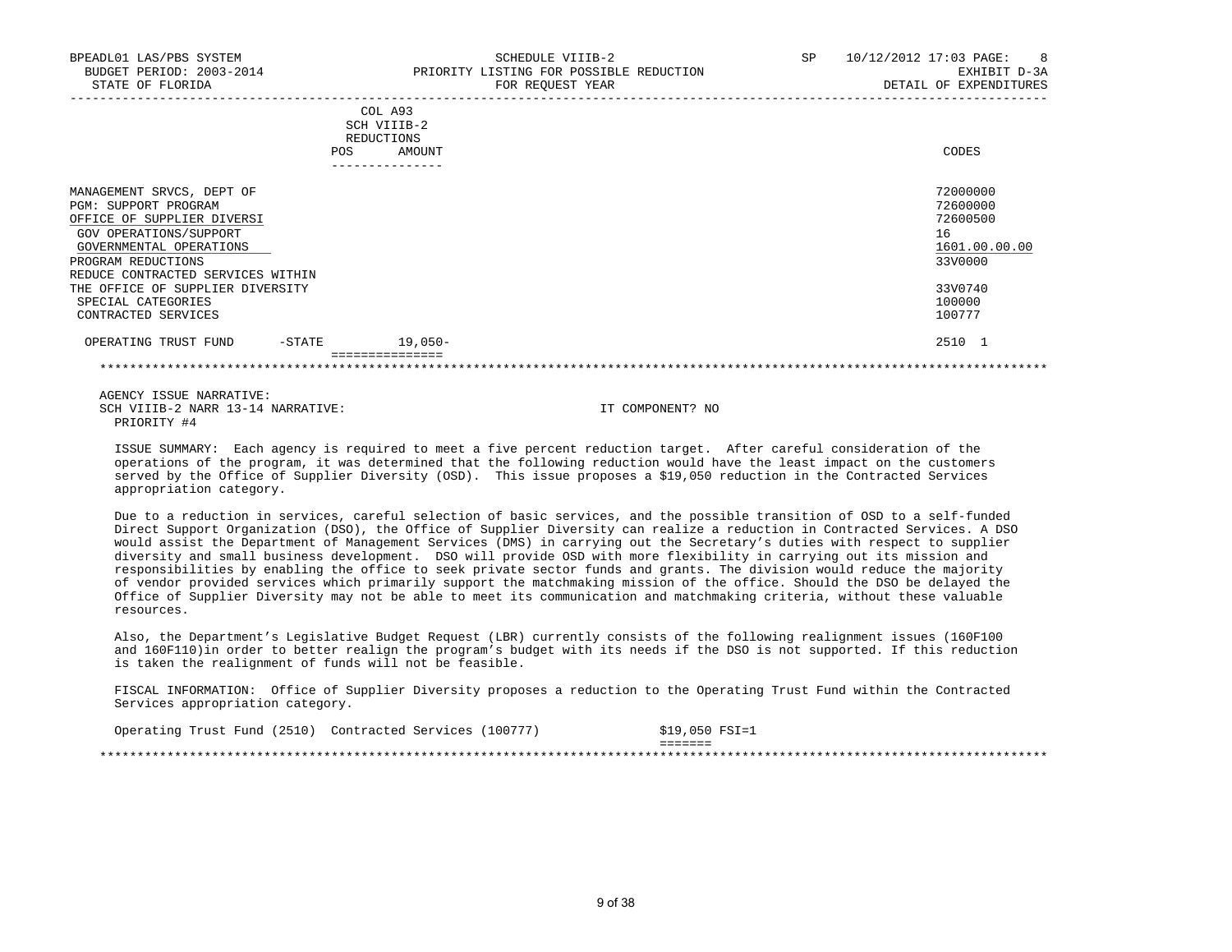| BUDGET PERIOD: 2003-2014<br>STATE OF FLORIDA                                                                                                                                                                                             |            |                                                                   | PRIORITY LISTING FOR POSSIBLE REDUCTION<br>FOR REQUEST YEAR | EXHIBIT D-3A<br>DETAIL OF EXPENDITURES                                                  |
|------------------------------------------------------------------------------------------------------------------------------------------------------------------------------------------------------------------------------------------|------------|-------------------------------------------------------------------|-------------------------------------------------------------|-----------------------------------------------------------------------------------------|
|                                                                                                                                                                                                                                          | <b>POS</b> | COL A93<br>SCH VIIIB-2<br>REDUCTIONS<br>AMOUNT<br>_______________ |                                                             | CODES                                                                                   |
| MANAGEMENT SRVCS, DEPT OF<br>PGM: SUPPORT PROGRAM<br>PRIVATE PRISON MONITORING<br>PUBLIC PROTECTION<br>ADULT PRISONS<br>PROGRAM REDUCTIONS<br>REDUCE EXPENDITURES IN THE PRIVATE<br>PRISON MONITORING PROGRAM<br>OTHER PERSONAL SERVICES |            |                                                                   |                                                             | 72000000<br>72600000<br>72600800<br>12<br>1206.00.00.00<br>33V0000<br>33V0830<br>030000 |
| GENERAL REVENUE FUND                                                                                                                                                                                                                     |            | $-$ STATE $15,200-$<br>===============                            |                                                             | 1000 1                                                                                  |
| <b>EXPENSES</b>                                                                                                                                                                                                                          |            |                                                                   |                                                             | 040000                                                                                  |
| GENERAL REVENUE FUND -STATE 7,349-                                                                                                                                                                                                       |            | ===============                                                   |                                                             | 1000 1                                                                                  |
| OPERATING CAPITAL OUTLAY                                                                                                                                                                                                                 |            |                                                                   |                                                             | 060000                                                                                  |
| GENERAL REVENUE FUND                                                                                                                                                                                                                     |            | $-STATE$ 3,890-<br>===============                                |                                                             | 1000 1                                                                                  |
| SPECIAL CATEGORIES<br>CONTRACTED SERVICES                                                                                                                                                                                                |            |                                                                   |                                                             | 100000<br>100777                                                                        |
| GENERAL REVENUE FUND                                                                                                                                                                                                                     |            | $-$ STATE 9,556 –<br>===============                              |                                                             | 1000 1                                                                                  |
| CONTRACTED LEGAL SERVICES                                                                                                                                                                                                                |            |                                                                   |                                                             | 103884                                                                                  |
| GENERAL REVENUE FUND                                                                                                                                                                                                                     | $-$ STATE  | $23,169-$                                                         |                                                             | 1000 1                                                                                  |
| TOTAL: REDUCE EXPENDITURES IN THE PRIVATE<br>PRISON MONITORING PROGRAM                                                                                                                                                                   |            | ===============                                                   |                                                             | 33V0830                                                                                 |
| TOTAL ISSUE                                                                                                                                                                                                                              |            | $59,164-$                                                         |                                                             |                                                                                         |

BPEADL01 LAS/PBS SYSTEM STRIER STRIEBER SP 10/12/2012 17:03 PAGE: 9

 AGENCY ISSUE NARRATIVE: SCH VIIIB-2 NARR 13-14 NARRATIVE: IT COMPONENT? NO PRIORITY #9

 ISSUE SUMMARY: Each agency is required to meet a five percent reduction target. In order to achieve this exercise, the Bureau of Private Prison Monitoring will have to reduce the following expenditures which will leave the bureau with insufficient funds to meet the statutory requirements as required by Chapter 957, Florida Statutes.

\*\*\*\*\*\*\*\*\*\*\*\*\*\*\*\*\*\*\*\*\*\*\*\*\*\*\*\*\*\*\*\*\*\*\*\*\*\*\*\*\*\*\*\*\*\*\*\*\*\*\*\*\*\*\*\*\*\*\*\*\*\*\*\*\*\*\*\*\*\*\*\*\*\*\*\*\*\*\*\*\*\*\*\*\*\*\*\*\*\*\*\*\*\*\*\*\*\*\*\*\*\*\*\*\*\*\*\*\*\*\*\*\*\*\*\*\*\*\*\*\*\*\*\*\*\*\*

This would eliminate the entire funding for the Other Personal Services (OPS) positions.

===============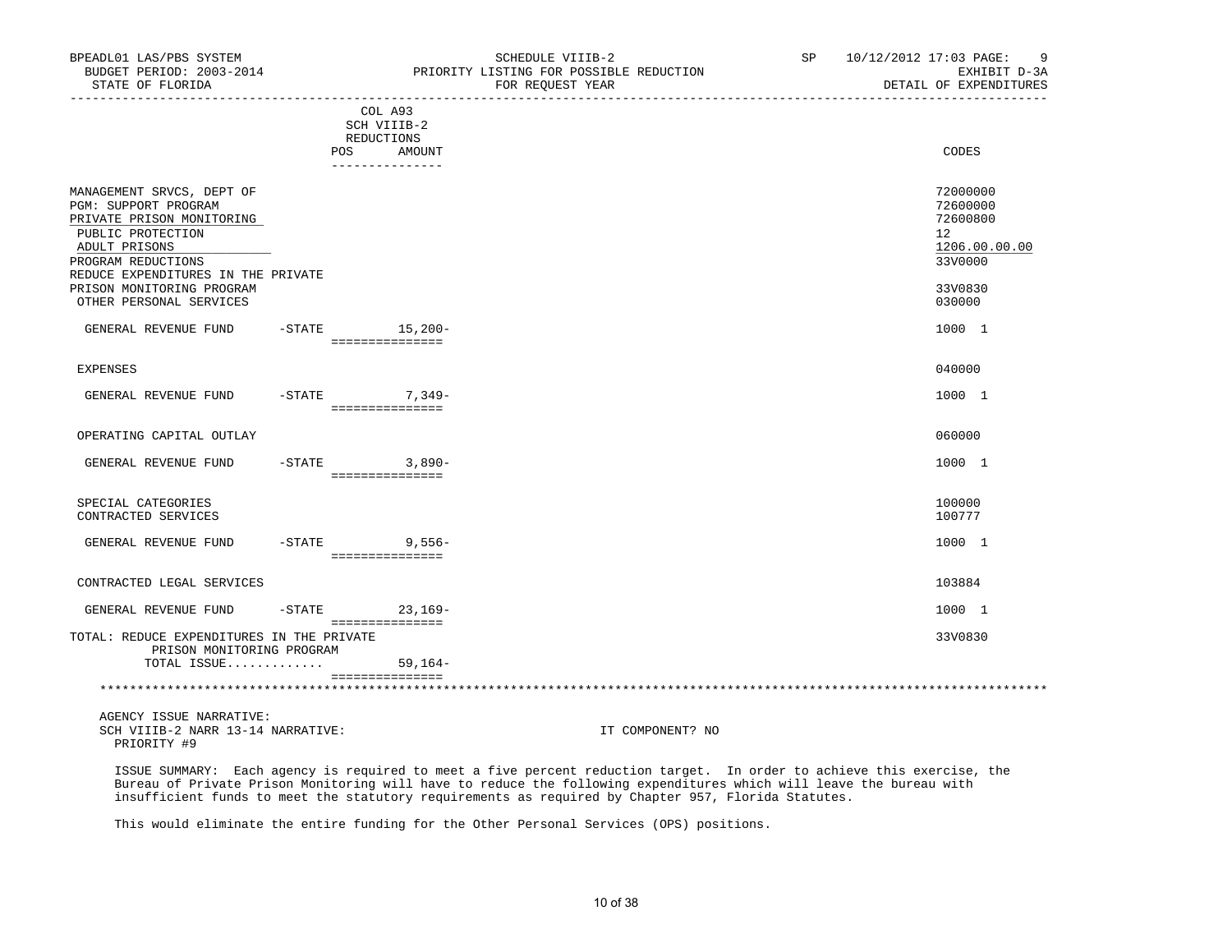## COL A93 SCH VIIIB-2 REDUCTIONS POS AMOUNT CODES

| MANAGEMENT SRVCS, DEPT OF          | 72000000      |
|------------------------------------|---------------|
| PGM: SUPPORT PROGRAM               | 72600000      |
| PRIVATE PRISON MONITORING          | 72600800      |
| PUBLIC PROTECTION                  | 12            |
| ADULT PRISONS                      | 1206.00.00.00 |
| PROGRAM REDUCTIONS                 | 33V0000       |
| REDUCE EXPENDITURES IN THE PRIVATE |               |
| PRISON MONITORING PROGRAM          | 33V0830       |

-----------------------------------------------------------------------------------------------------------------------------------

 This position administratively supports the contract manager, allowing the contract manager to focus on programmatic responsibilities.

 It would also limit the bureau's ability to travel to and from facilities in order to provide the necessary oversight and training to the on-site monitors. This reduction will not allow bureau staff to be in compliance with the Department of Corrections Training Curriculum Standards.

 It reduces the funds the bureau currently uses to pay the CENTREX/SUNCOM expenditures. This reduction would result in the bureau not having the ability to communicate with other departments or outside contractors in order to fulfill the monitoring requirements pursuant to Chapter 957, Florida Statutes.

 This reduction would leave the bureau with only \$3,500 in the contracted services appropriation category; thereby limiting its resources in the areas of information technology and software development (contractor monitoring software). It is recommended we retain this resource.

 This reduction also eliminates the entire funding for the Contracted Legal Services; thereby leaving the bureau with no resources to address litigations.

 Furthermore, it eliminates the entire funding for the Operating Capital Outlay budget that the bureau plans to use to replace a monitoring tool server that is old and slow. A reduction in this area would prohibit the purchase of a new server associated with the upgrade of the monitoring tool.

 FISCAL INFORMATION: The Bureau of Private Prison Monitoring proposes to reduce the General Revenue Fund from within the Other Personal Services (OPS), Expenses, Contracted Services, Contracted Legal Services and Operating Capital Outlay (OCO) appropriations categories.

General Revenue (1000)

| Other Personal Services (030000)                       | (S15, 200) |           |
|--------------------------------------------------------|------------|-----------|
| Expenses $(040000)$                                    | (\$7,349)  |           |
| Operating Capital Outlay (060000)                      | 53,890)    |           |
| Special Categories: Contracted Services (100777)       | (\$9,556)  |           |
| Special Categories: Contracted Legal Services (103884) | (523, 169) |           |
|                                                        |            |           |
| TOTAL REDUCTION ISSUE                                  | \$59,164)  | $FSI = 1$ |
|                                                        |            |           |
|                                                        |            |           |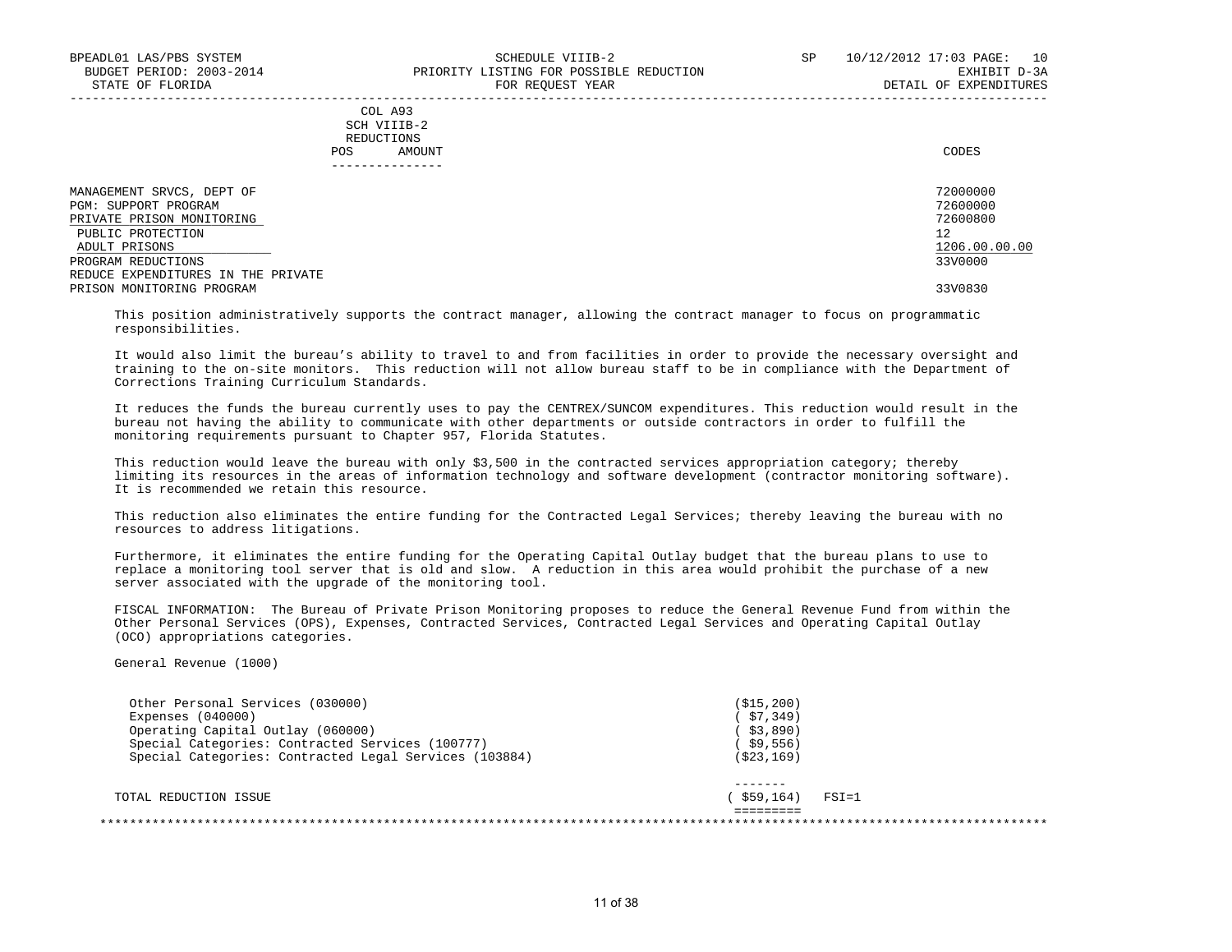|                                                                                                                                                                                                   | COL A93<br>SCH VIIIB-2<br>REDUCTIONS     |                                                         |
|---------------------------------------------------------------------------------------------------------------------------------------------------------------------------------------------------|------------------------------------------|---------------------------------------------------------|
|                                                                                                                                                                                                   | POS AMOUNT                               | CODES                                                   |
| MANAGEMENT SRVCS, DEPT OF<br>PGM: SUPPORT PROGRAM<br>PRIVATE PRISON MONITORING<br>PUBLIC PROTECTION<br>ADULT PRISONS                                                                              | --------------                           | 72000000<br>72600000<br>72600800<br>12<br>1206.00.00.00 |
| TOTAL: ADULT PRISONS<br>BY FUND TYPE<br>GENERAL REVENUE FUND                                                                                                                                      | $59,164-$                                | 1206.00.00.00<br>1000                                   |
|                                                                                                                                                                                                   | ===============                          |                                                         |
| WORKFORCE PROGRAMS<br>PGM: INS BENEFITS ADMIN<br>GOV OPERATIONS/SUPPORT<br>GOVERNMENTAL OPERATIONS<br>PROGRAM REDUCTIONS<br>REDUCE THE OPERATING EXPENDITURES<br>WITHIN THE DIVISION OF INSURANCE |                                          | 72750000<br>72750200<br>16<br>1601.00.00.00<br>33V0000  |
| BENEFITS ADMINISTRATION<br>OTHER PERSONAL SERVICES                                                                                                                                                |                                          | 33V0540<br>030000                                       |
| PRETAX BENEFITS TRUST FUND-STATE<br>STATE EMPLY HEALTH INS TF -STATE                                                                                                                              | $125-$<br>71,343-<br>---------------     | 2570 1<br>2668 1                                        |
| TOTAL APPRO                                                                                                                                                                                       | 71,468-<br>===============               |                                                         |
| EXPENSES                                                                                                                                                                                          |                                          | 040000                                                  |
| PRETAX BENEFITS TRUST FUND-STATE<br>STATE EMPLY HEALTH INS TF -STATE                                                                                                                              | $2,442-$<br>$14,742-$<br>_______________ | 2570 1<br>2668 1                                        |
| TOTAL APPRO                                                                                                                                                                                       | 17,184-<br>===============               |                                                         |
| OPERATING CAPITAL OUTLAY                                                                                                                                                                          |                                          | 060000                                                  |
| PRETAX BENEFITS TRUST FUND-STATE<br>STATE EMPLY HEALTH INS TF -STATE                                                                                                                              | $2,000-$<br>$2,000-$<br>_______________  | 2570 1<br>2668 1                                        |
| TOTAL APPRO                                                                                                                                                                                       | $4,000-$                                 |                                                         |

===============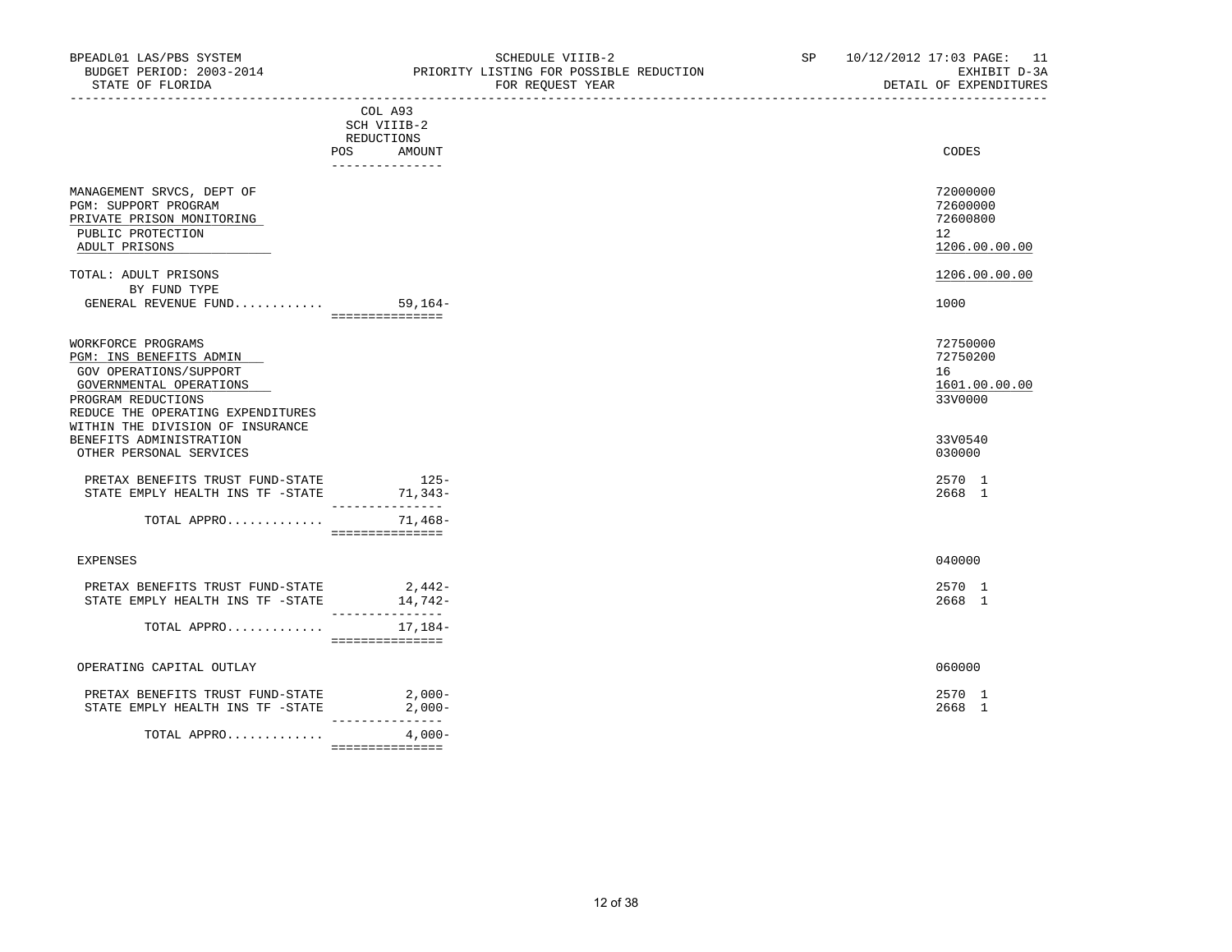| BUDGET PERIOD: 2003-2014<br>STATE OF FLORIDA                                                                                                          |                                                       | PRIORITY LISTING FOR POSSIBLE REDUCTION<br>FOR REOUEST YEAR | EXHIBIT D-3A<br>DETAIL OF EXPENDITURES                             |
|-------------------------------------------------------------------------------------------------------------------------------------------------------|-------------------------------------------------------|-------------------------------------------------------------|--------------------------------------------------------------------|
|                                                                                                                                                       | COL A93<br>SCH VIIIB-2<br>REDUCTIONS<br>AMOUNT<br>POS |                                                             | CODES                                                              |
|                                                                                                                                                       |                                                       |                                                             |                                                                    |
| MANAGEMENT SRVCS, DEPT OF<br>WORKFORCE PROGRAMS<br>PGM: INS BENEFITS ADMIN<br>GOV OPERATIONS/SUPPORT<br>GOVERNMENTAL OPERATIONS<br>PROGRAM REDUCTIONS |                                                       |                                                             | 72000000<br>72750000<br>72750200<br>16<br>1601.00.00.00<br>33V0000 |
| REDUCE THE OPERATING EXPENDITURES<br>WITHIN THE DIVISION OF INSURANCE                                                                                 |                                                       |                                                             |                                                                    |
| BENEFITS ADMINISTRATION<br>DATA PROCESSING SERVICES<br>SOUTHWOOD SRC                                                                                  |                                                       |                                                             | 33V0540<br>210000<br>210021                                        |
| PRETAX BENEFITS TRUST FUND-STATE                                                                                                                      | $526-$                                                |                                                             | 2570 1                                                             |
| STATE EMPLY LIFE INS TF -STATE                                                                                                                        | $212-$                                                |                                                             | 2667 1                                                             |
| STATE EMPLY HEALTH INS TF -STATE<br>STATE EMPLOYEES DIS INS TF-STATE                                                                                  | $1,321-$<br>$350-$                                    |                                                             | 2668 1<br>2671 1                                                   |
| TOTAL APPRO                                                                                                                                           | $2.409-$<br>================                          |                                                             |                                                                    |
| TOTAL: REDUCE THE OPERATING EXPENDITURES<br>WITHIN THE DIVISION OF INSURANCE<br>BENEFITS ADMINISTRATION<br>TOTAL ISSUE                                | $95.061 -$                                            |                                                             | 33V0540                                                            |
|                                                                                                                                                       |                                                       |                                                             |                                                                    |
|                                                                                                                                                       |                                                       |                                                             |                                                                    |

BPEADL01 LAS/PBS SYSTEM SCHEDULE VIIIB-2 SP 10/12/2012 17:03 PAGE: 12

 AGENCY ISSUE NARRATIVE: SCH VIIIB-2 NARR 13-14 NARRATIVE: IT COMPONENT? NO PRIORITY #5

 ISSUE SUMMARY: Each agency is required to meet a five percent reduction target. After careful consideration of the operations of the program, it was determined that the following reduction would have the least impact on the customers served by the Division of State Group Insurance (DSGI). The DSGI proposes a reduction of \$95,061 from its operating budget.

 The Division of State Group Insurance (DSGI) administers a package of health and welfare insurance benefits, including flexible spending and health savings accounts, which allows active and retired state employees and surviving spouses the option to choose pre-tax and post-tax benefit plans that best suit their individual needs. The DSGI is also responsible for the purchase and administration of insurance benefits for active and retired state employees. Contracts are entered into with third party administrators and pharmacy benefit managers to administer the medical and drug components of the State Employees' PPO Plans: Health Maintenance Organization (HMO) Plans, insurance companies offering life and accidental death and dismemberment benefits, disability benefits, dental benefits, vision benefits and other miscellaneous supplemental benefits plans.

 A review of Fiscal Year 2011-12 reversions was performed across appropriation categories to analyze the actual level of expenditures as compared to the appropriated amounts. For those categories where the amount expended was lower than the amount appropriated, an analysis of the category items was conducted to determine the causes of the lower than appropriated expenditures. It was determined that as a result of the decreased use of travel and training expenses,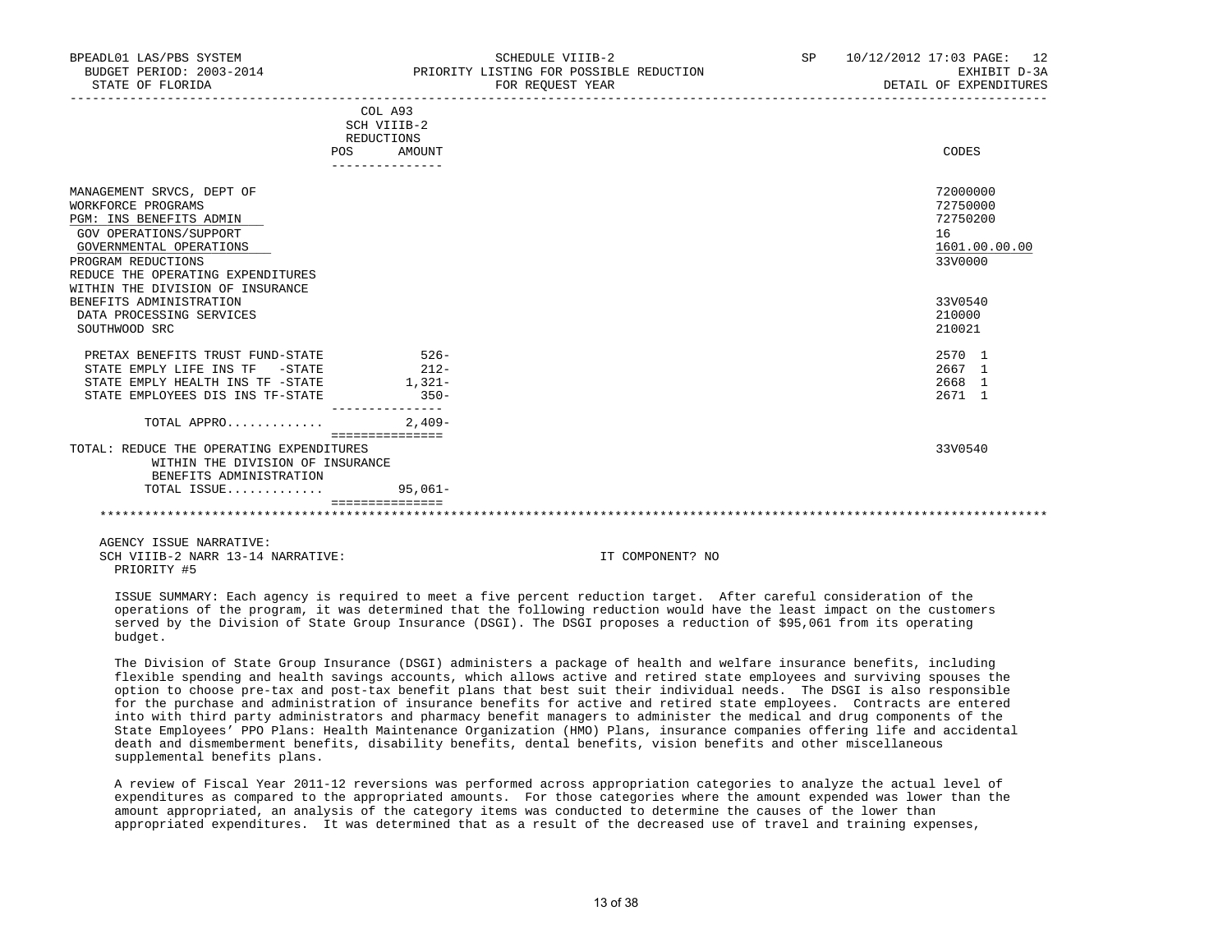|     | --------------- |       |
|-----|-----------------|-------|
| POS | AMOUNT          | CODES |
|     | REDUCTIONS      |       |
|     | SCH VIIIB-2     |       |
|     | COL A93         |       |

| MANAGEMENT SRVCS, DEPT OF         | 72000000      |
|-----------------------------------|---------------|
| WORKFORCE PROGRAMS                | 72750000      |
| PGM: INS BENEFITS ADMIN           | 72750200      |
| GOV OPERATIONS/SUPPORT            | 16            |
| GOVERNMENTAL OPERATIONS           | 1601.00.00.00 |
| PROGRAM REDUCTIONS                | 33V0000       |
| REDUCE THE OPERATING EXPENDITURES |               |
| WITHIN THE DIVISION OF INSURANCE  |               |
| BENEFITS ADMINISTRATION           | 33V0540       |
|                                   |               |

 other personal services, operating capital outlay and data processing services, the reduction of operating expenditures will not affect either the quality or timeliness of the services provided by DSGI.

 This reduction represents excess budget authority due to administrative changes that promote smarter, better, and faster services. Operational efficiencies have been gained through the best use of technology and better alignment of human resources. This reduction will not impact the division's ability to administer its statutory responsibilities.

 FISCAL INFORMATION: The Division of Insurance Benefits Administration proposes a reduction to the State Employees' Health Insurance Trust Fund, Pre-tax Benefits Trust Fund, State Employees' Life Insurance Trust Fund and State Employees' Disability Trust Fund from within various appropriation categories.

 This issue impacts the "Administer the Health Insurance Program" activity, "Administer the Supplemental Insurance Program" activity, "Administer the Life Insurance Program" activity, and the "Administer the Disability Benefits Program" activities.

| Appropriation<br>Category                           | 5%<br>Appropriation |
|-----------------------------------------------------|---------------------|
| Other Personnel Services                            | (71, 468)           |
| Expenses                                            | (17, 184)           |
| Operating Capital Outlay                            | (4,000)             |
| Data Processing Services - SSRC                     | (2, 409)            |
| State Employees' Health Insurance Trust Fund (2668) |                     |
| Other Personnel Services (030000)                   | (571, 343)          |
| Expenses $(040000)$                                 | ( \$14, 742)        |
| Operating Capital Outlay (060000)                   | $($ \$2,000)        |
| Data Processing Services - SSRC (210021)            | ( \$1,321)          |
| Pre-tax Benefits Trust Fund (2570)                  |                     |
| Other Personnel Services (030000)                   | \$125)              |
| Expenses $(040000)$                                 | $($ \$2,442)        |
| Operating Capital Outlay (060000)                   | \$2,000)            |
| Data Processing Services - SSRC (210021)            | \$526)              |
| State Employees' Life Insurance Trust Fund (2667)   |                     |
| Data Processing Services - SSRC (210021)            | \$212)              |
|                                                     |                     |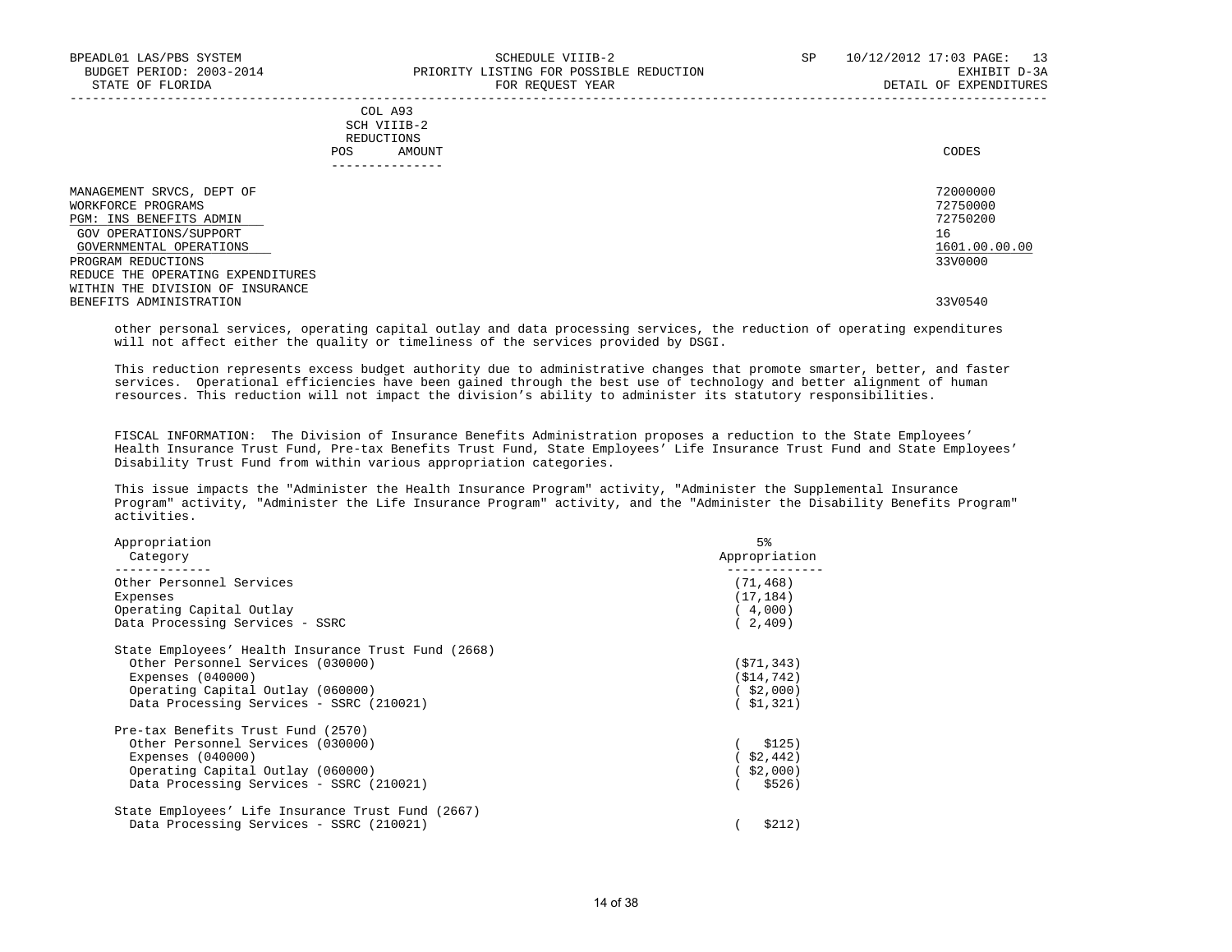| BPEADL01 LAS/PBS SYSTEM<br>BUDGET PERIOD: 2003-2014<br>STATE OF FLORIDA                                                                                                                                                                                   |                                                     | SCHEDULE VIIIB-2<br>PRIORITY LISTING FOR POSSIBLE REDUCTION<br>FOR REQUEST YEAR |                                                     | SP and the set of the set of the set of the set of the set of the set of the set of the set of the set of the set of the set of the set of the set of the set of the set of the set of the set of the set of the set of the se | 10/12/2012 17:03 PAGE: 14<br>EXHIBIT D-3A<br>DETAIL OF EXPENDITURES           |
|-----------------------------------------------------------------------------------------------------------------------------------------------------------------------------------------------------------------------------------------------------------|-----------------------------------------------------|---------------------------------------------------------------------------------|-----------------------------------------------------|--------------------------------------------------------------------------------------------------------------------------------------------------------------------------------------------------------------------------------|-------------------------------------------------------------------------------|
| REDUCTIONS<br>POS                                                                                                                                                                                                                                         | COL A93<br>SCH VIIIB-2<br>AMOUNT<br>--------------- |                                                                                 |                                                     |                                                                                                                                                                                                                                | CODES                                                                         |
| MANAGEMENT SRVCS, DEPT OF<br>WORKFORCE PROGRAMS<br>PGM: INS BENEFITS ADMIN<br>GOV OPERATIONS/SUPPORT<br>GOVERNMENTAL OPERATIONS<br>PROGRAM REDUCTIONS<br>REDUCE THE OPERATING EXPENDITURES<br>WITHIN THE DIVISION OF INSURANCE<br>BENEFITS ADMINISTRATION |                                                     |                                                                                 |                                                     |                                                                                                                                                                                                                                | 72000000<br>72750000<br>72750200<br>16<br>1601.00.00.00<br>33V0000<br>33V0540 |
| State Employees' Disability Trust Fund (2671)<br>Data Processing Services - SSRC (210021)                                                                                                                                                                 |                                                     |                                                                                 | \$350)                                              |                                                                                                                                                                                                                                |                                                                               |
| Total Issue                                                                                                                                                                                                                                               |                                                     |                                                                                 | $\frac{1}{2}$<br>$($ \$95,061)<br>$=$ = = = = = = = | $FSI = 1$                                                                                                                                                                                                                      |                                                                               |
|                                                                                                                                                                                                                                                           |                                                     |                                                                                 |                                                     |                                                                                                                                                                                                                                |                                                                               |
| REDUCE POST PAYMENT CLAIMS AUDIT<br>SERVICES<br>SPECIAL CATEGORIES<br>POST PAYMENT CLAIMS/SVCS                                                                                                                                                            |                                                     |                                                                                 |                                                     |                                                                                                                                                                                                                                | 33V0570<br>100000<br>100701                                                   |
| STATE EMPLY HEALTH INS TF -STATE                                                                                                                                                                                                                          | $900,000 -$<br>===============                      |                                                                                 |                                                     |                                                                                                                                                                                                                                | 2668 1                                                                        |
|                                                                                                                                                                                                                                                           |                                                     |                                                                                 |                                                     |                                                                                                                                                                                                                                |                                                                               |
| AGENCY ISSUE NARRATIVE:<br>SCH VIIIB-2 NARR 13-14 NARRATIVE:<br>PRIORITY #2                                                                                                                                                                               |                                                     | IT COMPONENT? NO                                                                |                                                     |                                                                                                                                                                                                                                |                                                                               |

 ISSUE SUMMARY: Each agency is required to meet a five percent reduction target. After careful consideration of the operations of the program, it was determined that the following reduction would have the least impact on the customers served by the Division of State Group Insurance (DSGI). The DSGI proposes a reduction of \$900,000 from Post Payment Claims Audit Services.

 Chapter 2010-150, Laws of Florida, required the Division of State Group Insurance (DSGI) to competitively procure post-payment claims audit services during Fiscal Year 2010-11 for the state group insurance plans. As a result of this procurement, DSGI entered into a two-year Post-Payment Claims Audit Services contract with Health Management Services, Inc. (HMS) to conduct a post-payment claims review of the State Employees' Health Insurance Preferred Provider Organization (PPO) plan established according to section 110.123, Florida Statutes. The law requires the vendor be compensated, based on a percentage of the total amount collected, for claim overpayments on or on behalf of the health plans. The contract was awarded with an effective date of June 16, 2011 through April 31, 2013. This issue proposes to decrease budget authority in the amount of \$900,000 (see Schedule VIII-A duplicative issue #3300640) in the Post Payment Claims Audit Services appropriation category.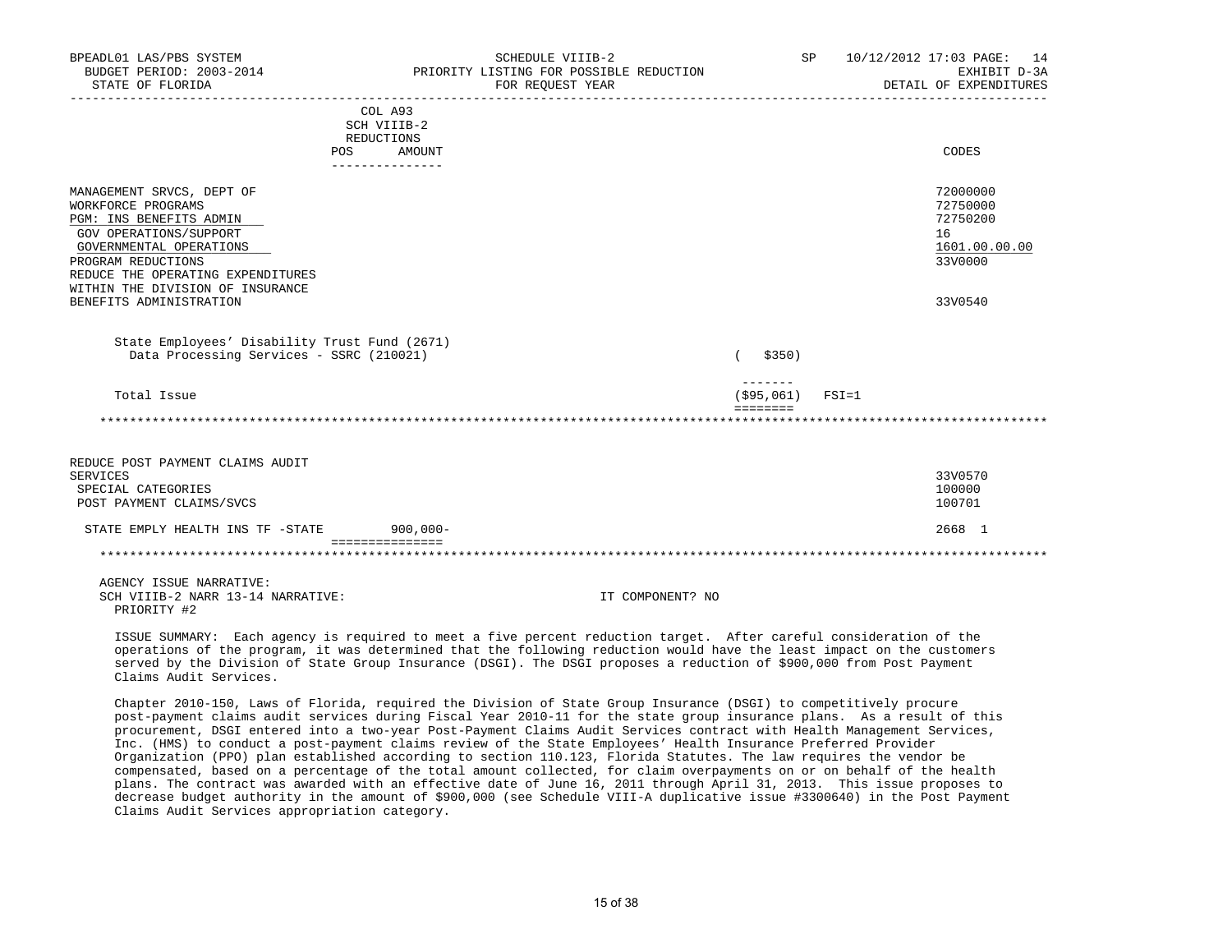|     | --------------- |       |
|-----|-----------------|-------|
| POS | AMOUNT          | CODES |
|     | REDUCTIONS      |       |
|     | SCH VIIIB-2     |       |
|     | COL A93         |       |

| MANAGEMENT SRVCS, DEPT OF        | 72000000      |
|----------------------------------|---------------|
| WORKFORCE PROGRAMS               | 72750000      |
| PGM: INS BENEFITS ADMIN          | 72750200      |
| GOV OPERATIONS/SUPPORT           | 16            |
| GOVERNMENTAL OPERATIONS          | 1601.00.00.00 |
| PROGRAM REDUCTIONS               | 33V0000       |
| REDUCE POST PAYMENT CLAIMS AUDIT |               |
| SERVICES                         | 33V0570       |

 A review of Fiscal Year 2011-12 reversions was performed across appropriation categories to analyze the actual level of expenditures as compared to the appropriated amounts. For those categories where the amount expended was lower than the amount appropriated, an analysis of the category items was conducted to determine the causes of the lower than appropriated expenditures. It was determined that as a result of the vendor's audit findings, which have yielded lower than projected amounts of claim overpayments, the reduction will not cause the state to be in noncompliance with contract terms and conditions and will not limit the ability of HMS to recover all overpayments identified through the project.

 FISCAL INFORMATION: The Division of State Group Insurance proposes a reduction to the State Employees' Health Insurance Trust Fund from within the Post Payment Claims Audit Services appropriation categories.

This issue impacts the "Administer the Health Insurance Program" activity.

| State Employees' Health Insurance Trust Fund (2668) | Special Categories: Post Payment Claims Audit Services (100701) | (\$900,000) | $FSI = 1$ |
|-----------------------------------------------------|-----------------------------------------------------------------|-------------|-----------|
|                                                     |                                                                 |             |           |
|                                                     |                                                                 |             |           |
|                                                     |                                                                 |             |           |
| REDUCE THE ADMINISTRATIVE SERVICES                  |                                                                 |             |           |
| ONLY CONTRACT FOR HEALTH INSURANCE                  |                                                                 |             | 33V0580   |
| SPECIAL CATEGORIES                                  |                                                                 |             | 100000    |
| ASO CONTRACT/HEALTH INS                             |                                                                 |             | 101520    |
| STATE EMPLY HEALTH INS TF -STATE                    | $2.555.000 -$                                                   |             | 2668 1    |
|                                                     |                                                                 |             |           |

 AGENCY ISSUE NARRATIVE: SCH VIIIB-2 NARR 13-14 NARRATIVE: IT COMPONENT? NO PRIORITY #11

 ISSUE SUMMARY: Each agency is required to meet a five percent reduction target. In order to meet this reduction, the Division of State Group Insurance (DSGI) will have to reduce the Administrative Services Only (ASO) appropriation category, which will cause the State to be in noncompliance of contract terms and conditions and will significantly impact services currently provided to Plan participants.

 The DSGI program entered into an Administrative Services Contracts with its self-insured health providers to obtain third-party administrative services, access to provider networks, claims adjudication/reporting, customer service, benefit and utilization management, and other services for the self-insured health plan and its participants. The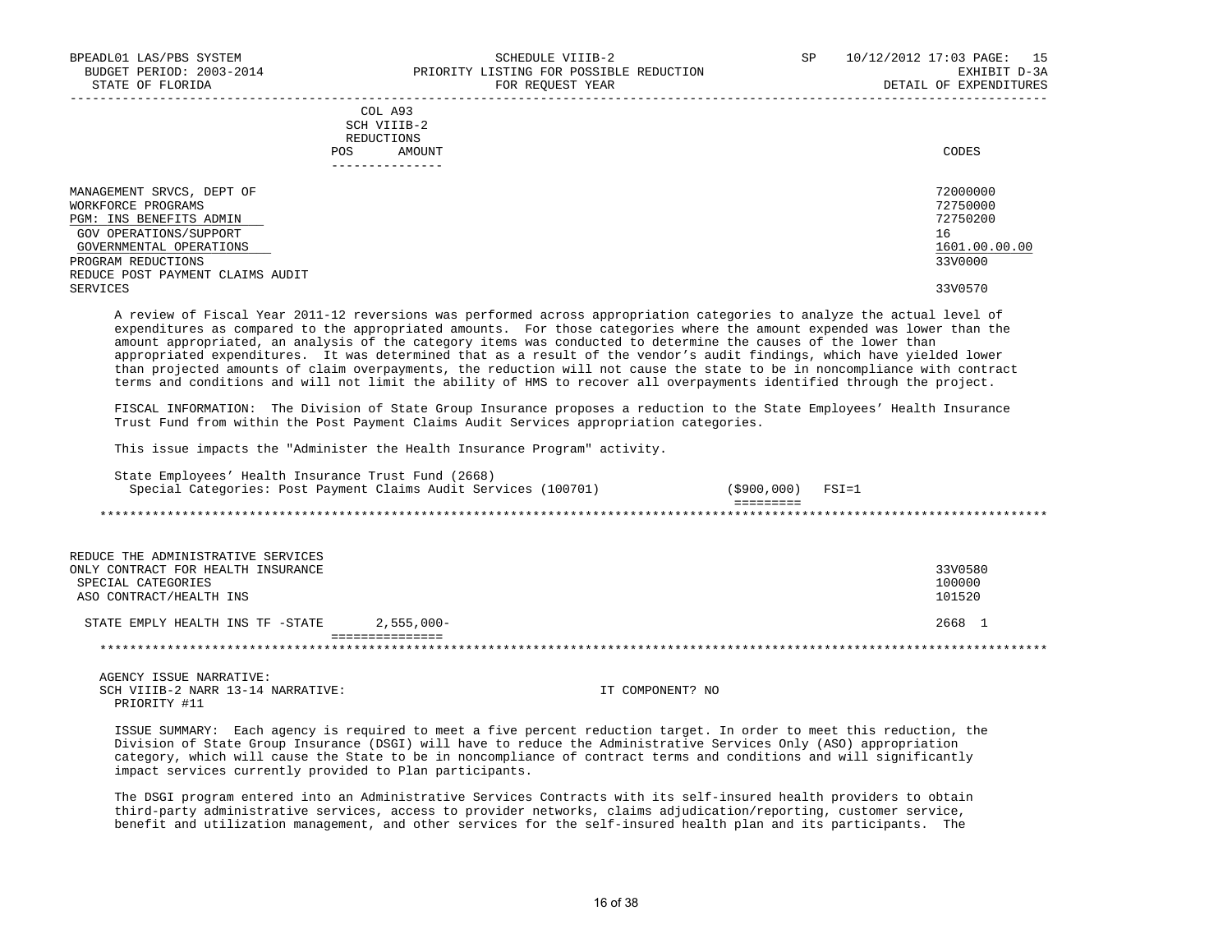|            | _______________ |       |
|------------|-----------------|-------|
| POS        | AMOUNT          | CODES |
| REDUCTIONS |                 |       |
|            | SCH VIIIB-2     |       |
|            | COL A93         |       |

| MANAGEMENT SRVCS, DEPT OF          | 72000000      |
|------------------------------------|---------------|
| WORKFORCE PROGRAMS                 | 72750000      |
| PGM: INS BENEFITS ADMIN            | 72750200      |
| GOV OPERATIONS/SUPPORT             | 16            |
| GOVERNMENTAL OPERATIONS            | 1601.00.00.00 |
| PROGRAM REDUCTIONS                 | 33V0000       |
| REDUCE THE ADMINISTRATIVE SERVICES |               |
| ONLY CONTRACT FOR HEALTH INSURANCE | 33V0580       |
|                                    |               |

 contracts for four (4) health maintenance organizations were awarded effective January 1, 2012 through December 31, 2013, with an option to renew. After careful consideration of the operations of the program, this issue proposes to decrease the budget authority in the Administrative Services Only (ASO) appropriation category by \$2,555,000.

 Based on contracted fees and projected plan enrollment, the estimated ASO Fee for Fiscal Year 2013-14 is \$51 million. An additional \$2.6 million reduction will result in a reduction in services. Since the ASO fee was recently negotiated and is considered a highly competitive rate, additional price concessions will necessitate a reduction in services. Contract services include claims processing and payment, customer service, network access, utilization and benefit management, and cost containment programs. All but the last service type (cost containment programs) are necessary for basic plan administration. However, eliminating cost containment programs is expected to result in a net increase in medical claims costs. A reduction of service level performance guarantees (i.e., service provider staff reductions) could yield a small adjustment to the ASO fee which may result in claims processing errors and increase member appeals, both causing additional program cost. Overall, contracted services are designed to provide basic plan administration and to prevent unnecessary claims cost. Medical claims costs are projected to be \$1,267.3 million for Fiscal Year 2013-14.

 A five percent reduction in the ASO appropriation category is over \$2.5 million dollars for the DSGI program. To meet this reduction, the contracted ASO fee would have to be drastically reduced. The contracted ASO fee is based on a per contract per month fee. A reduction in the ASO fee would impact services currently provided to all Plan participants and would result in a breach of contract and constitute an Insolvency Event of Default on the part of the Department. The ASO contract allows the service provider to terminate the contract upon 45 days' notice if the state fails to appropriate, for any fiscal year, sufficient funds for the department to perform its obligations under the contract. To avoid a termination for non-appropriation, the department would first choose to request specific reductions in contract services in exchange for an equitable price reduction. Further analysis and future contract negotiations with the service provider will be necessary to determine which contracted services to eliminate or modify.

 FISCAL INFORMATION: The department proposes to reduce the State Employees' Health Insurance Trust Fund from within the ASO appropriation category.

 State Employees' Health Insurance Trust Fund (2668) Special Categories: Administrative Services Only Contract for Health Insurance (101520) (\$2,555,000) FSI=1 ==========

\*\*\*\*\*\*\*\*\*\*\*\*\*\*\*\*\*\*\*\*\*\*\*\*\*\*\*\*\*\*\*\*\*\*\*\*\*\*\*\*\*\*\*\*\*\*\*\*\*\*\*\*\*\*\*\*\*\*\*\*\*\*\*\*\*\*\*\*\*\*\*\*\*\*\*\*\*\*\*\*\*\*\*\*\*\*\*\*\*\*\*\*\*\*\*\*\*\*\*\*\*\*\*\*\*\*\*\*\*\*\*\*\*\*\*\*\*\*\*\*\*\*\*\*\*\*\*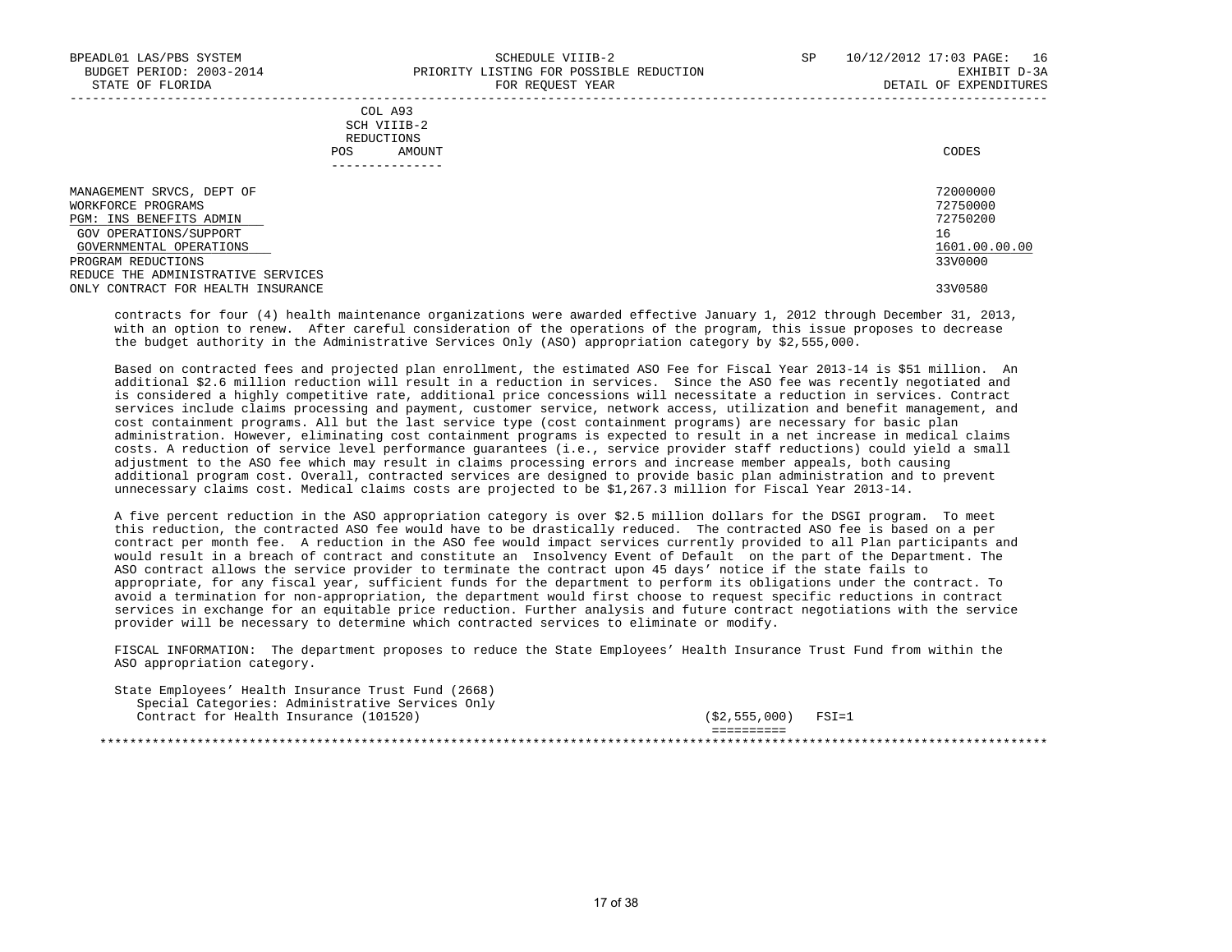PRIORITY #7

|                                                                                                                                                                      | COL A93<br>SCH VIIIB-2<br>REDUCTIONS           |                  |                                                         |
|----------------------------------------------------------------------------------------------------------------------------------------------------------------------|------------------------------------------------|------------------|---------------------------------------------------------|
| POS                                                                                                                                                                  | AMOUNT<br>---------------                      |                  | CODES                                                   |
| MANAGEMENT SRVCS, DEPT OF<br>WORKFORCE PROGRAMS<br>PGM: INS BENEFITS ADMIN<br>GOV OPERATIONS/SUPPORT<br>GOVERNMENTAL OPERATIONS                                      |                                                |                  | 72000000<br>72750000<br>72750200<br>16<br>1601.00.00.00 |
| TOTAL: GOVERNMENTAL OPERATIONS<br>BY FUND TYPE                                                                                                                       |                                                |                  | 1601.00.00.00                                           |
|                                                                                                                                                                      | ===============                                |                  | 2000                                                    |
| PGM: RETIRE BENEFITS ADMIN<br>GOV OPERATIONS/SUPPORT<br>GOVERNMENTAL OPERATIONS<br>PROGRAM REDUCTIONS<br>REDUCE EXPENDITURES WITHIN THE<br>DIVISION OF RETIREMENT BY |                                                |                  | 72750300<br>16<br>1601.00.00.00<br>33V0000              |
| IMPLEMENTING ON-LINE SERVICES<br>EXPENSES                                                                                                                            |                                                |                  | 33V0650<br>040000                                       |
| OPERATING TRUST FUND -STATE<br>OPTIONAL RETIREMENT PRG TF-STATE<br>POL/FIREMEN PREMIUM TAX TF-STATE<br>RET HLTH INS SUBSIDY TF -STATE                                | $424,902-$<br>$907 -$<br>13,837-<br>2,069-     |                  | 2510 1<br>2517 1<br>2532 1<br>2583 1                    |
| TOTAL APPRO                                                                                                                                                          | ---------------<br>441,715-<br>=============== |                  |                                                         |
| SPECIAL CATEGORIES<br>OVERTIME                                                                                                                                       |                                                |                  | 100000<br>102331                                        |
| OPERATING TRUST FUND -STATE 100,000-                                                                                                                                 | ===============                                |                  | 2510 1                                                  |
| TOTAL: REDUCE EXPENDITURES WITHIN THE<br>DIVISION OF RETIREMENT BY<br>IMPLEMENTING ON-LINE SERVICES                                                                  |                                                |                  | 33V0650                                                 |
| TOTAL ISSUE                                                                                                                                                          | 541,715-<br><b>COSSOCOSSOCOSS</b>              |                  |                                                         |
|                                                                                                                                                                      |                                                |                  |                                                         |
| AGENCY ISSUE NARRATIVE:<br>SCH VIIIB-2 NARR 13-14 NARRATIVE:                                                                                                         |                                                | IT COMPONENT? NO |                                                         |

 ISSUE SUMMARY: Each agency is required to meet a five percent reduction target. After careful consideration of the operations of the program, the reductions listed below were determined to allow the Division of Retirement to meet this goal and maintain a high level of customer support. The Division of Retirement proposes to reduce its operating cost by limiting its current one-on-one services with its members and replacing these services with more online support. This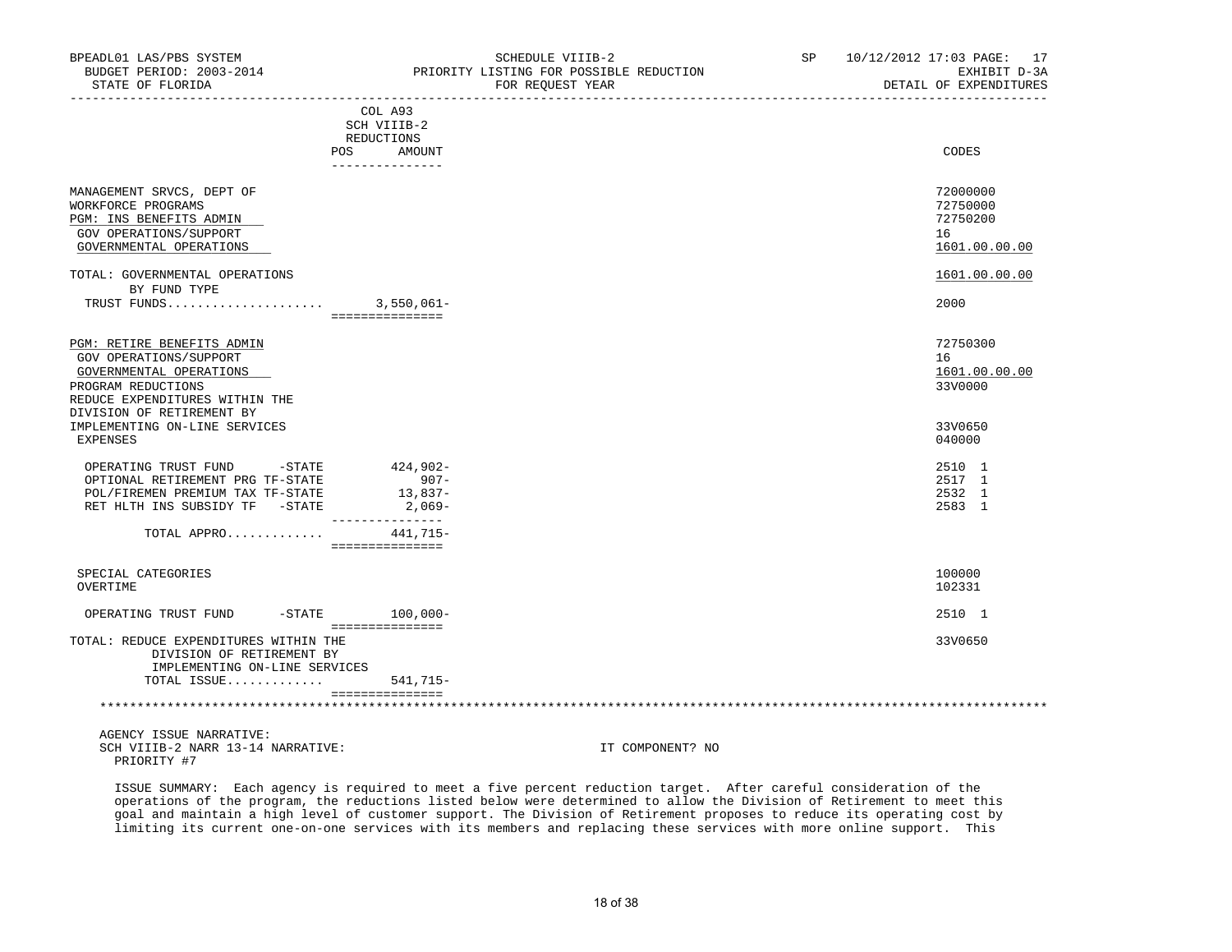|     | --------------- |       |
|-----|-----------------|-------|
| POS | AMOUNT          | CODES |
|     | REDUCTIONS      |       |
|     | SCH VIIIB-2     |       |
|     | COL A93         |       |

| MANAGEMENT SRVCS, DEPT OF         | 72000000      |
|-----------------------------------|---------------|
| WORKFORCE PROGRAMS                | 72750000      |
| <b>PGM: RETIRE BENEFITS ADMIN</b> | 72750300      |
| GOV OPERATIONS/SUPPORT            | 16            |
| GOVERNMENTAL OPERATIONS           | 1601.00.00.00 |
| PROGRAM REDUCTIONS                | 33V0000       |
| REDUCE EXPENDITURES WITHIN THE    |               |
| DIVISION OF RETIREMENT BY         |               |
| IMPLEMENTING ON-LINE SERVICES     | 33V0650       |

 includes the electronic submittal of one of the two annual newsletters sent to retirees and the annual bulletin sent to active members.

 This reduction will minimize many of the services that are provided to active and retired members of the Florida Retirement System and their employing agencies. Proposed reductions include eliminating: outside support and system upgrades used to administer the Automated Call Distribution (ACD) system which helps the division manage over 650,000 incoming and outgoing telephone calls per year and certain toll free lines. This will eliminate the distribution of one of the two annual newsletters mailed to retirees and the only annual bulletin sent to active members. In addition this will limit the distribution of retirement guides sent to active members, supplies and materials needed by employees, five percent reserve maintained for unforeseen expenditures and substantially reduce the amount of overtime available to maintain the current service level provided to the Florida Retirement System membership and their employing agencies during seasonal fluctuations in workload.

 FISCAL INFORMATION: The Division of Retirement proposes to reduce the Operating Trust Fund, the Optional Retirement Program Trust Fund, the Police and Firefighters Premium Tax Trust Fund and the Health Insurance Subsidy Trust Fund all from within the Expenses appropriation category.

| Operating Trust Fund (2510)                         |               |           |
|-----------------------------------------------------|---------------|-----------|
| Expenses $(040000)$                                 | (S424, 902)   |           |
| Special Categories: Overtime (102331)               | ( \$100,000)  |           |
| Total Operating Trust Fund (2510)                   | ( \$524, 902) |           |
| Optional Retirement Program Trust Fund (2517)       |               |           |
| Expenses $(040000)$                                 | (5907)        |           |
| Police & Firefighters Premium Tax Trust Fund (2532) |               |           |
| Expenses $(040000)$                                 | ( \$13, 837)  |           |
| Health Insurance Subsidy Trust Fund (2583)          |               |           |
| Expenses $(040000)$                                 | ( \$2,069)    |           |
|                                                     |               |           |
| TOTAL REDUCTION ISSUE                               | (\$541,715)   | $FSI = 1$ |
|                                                     |               |           |
|                                                     |               |           |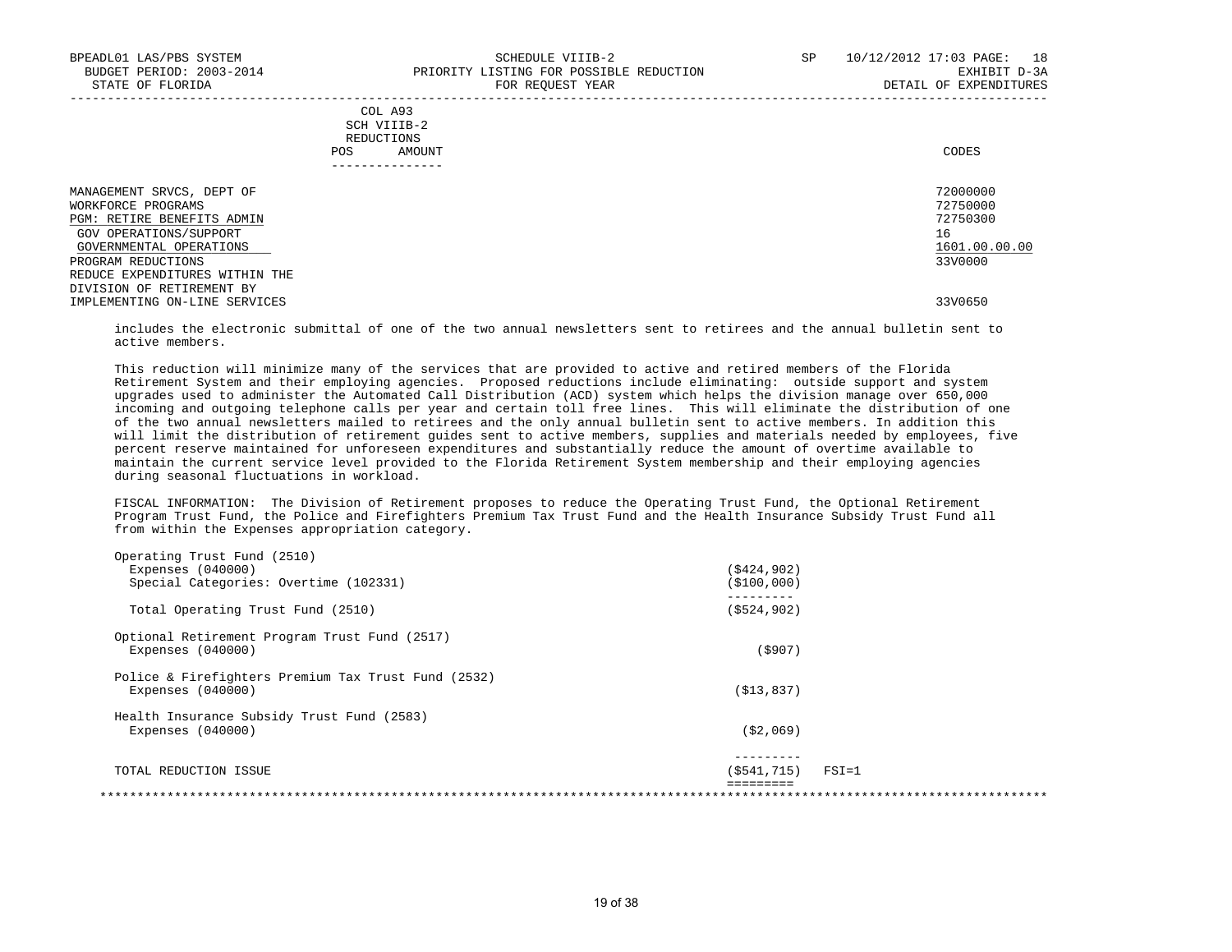| BUDGET PERIOD: 2003-2014<br>STATE OF FLORIDA                                                                                                                                                                              |                                                  | PRIORITY LISTING FOR POSSIBLE REDUCTION<br>FOR REQUEST YEAR | EXHIBIT D-3A<br>DETAIL OF EXPENDITURES                             |
|---------------------------------------------------------------------------------------------------------------------------------------------------------------------------------------------------------------------------|--------------------------------------------------|-------------------------------------------------------------|--------------------------------------------------------------------|
|                                                                                                                                                                                                                           | COL A93<br>SCH VIIIB-2<br>REDUCTIONS             |                                                             |                                                                    |
| POS                                                                                                                                                                                                                       | AMOUNT<br>---------------                        |                                                             | CODES                                                              |
| MANAGEMENT SRVCS, DEPT OF<br>WORKFORCE PROGRAMS<br>PGM: RETIRE BENEFITS ADMIN<br>GOV OPERATIONS/SUPPORT<br>GOVERNMENTAL OPERATIONS<br>PROGRAM REDUCTIONS<br>REDUCE CONTINGENCY FUND USED TO<br>SUPPORT ACTUARIAL SERVICES |                                                  |                                                             | 72000000<br>72750000<br>72750300<br>16<br>1601.00.00.00<br>33V0000 |
| WITHIN THE DIVISION OF RETIREMENT<br>SALARIES AND BENEFITS                                                                                                                                                                |                                                  |                                                             | 33V0660<br>010000                                                  |
| GENERAL REVENUE FUND -STATE 34,709-<br>OPERATING TRUST FUND<br>$-$ STATE                                                                                                                                                  | $200,000 -$                                      |                                                             | 1000 1<br>2510 1                                                   |
| TOTAL APPRO                                                                                                                                                                                                               | ---------------<br>$234.709-$<br>=============== |                                                             |                                                                    |
| SPECIAL CATEGORIES<br>CONTRACTED LEGAL SERVICES                                                                                                                                                                           |                                                  |                                                             | 100000<br>103884                                                   |
| OPERATING TRUST FUND<br>-STATE                                                                                                                                                                                            | $27.668-$<br>===============                     |                                                             | 2510 1                                                             |
| TOTAL: REDUCE CONTINGENCY FUND USED TO<br>SUPPORT ACTUARIAL SERVICES<br>WITHIN THE DIVISION OF RETIREMENT                                                                                                                 |                                                  |                                                             | 33V0660                                                            |
| TOTAL ISSUE                                                                                                                                                                                                               | $262.377-$<br>===============                    |                                                             |                                                                    |
|                                                                                                                                                                                                                           |                                                  |                                                             |                                                                    |
| AGENCY ISSUE NARRATIVE:<br>SCH VIIIB-2 NARR 13-14 NARRATIVE:                                                                                                                                                              |                                                  | IT COMPONENT? NO                                            |                                                                    |

BPEADL01 LAS/PBS SYSTEM SCHEDULE VIIIB-2 SP 10/12/2012 17:03 PAGE: 19

 ISSUE SUMMARY: Each agency is required to meet a five percent reduction target. After careful consideration of the operations of the program, it was determined that the following reduction would have the least impact on the customers we serve. The Division of Retirement proposes to reduce a portion of the available appropriation used for contingencies in the Salaries and Benefits and Contracted Legal Services appropriation categories.

PRIORITY #8

 This reduction will limit the division's reserve in the Salaries and Benefits appropriation category created by maintaining a consistent policy of hiring replacement personnel at the minimum for the position. The division uses this reserve to transfer funds to support unanticipated increases in expenditures that have resulted from the additional need for Actuarial Services, Information Technology (IT) or special correspondence to the nearly one million members served by the division. Reducing this surplus may inhibit the timely completion of special actuarial studies requested by the Legislature and could delay the IT development and correspondence necessary to inform membership and accommodate significant changes in statutes affecting the division. This reduction also eliminates the contingency reserve maintained for legal services.

FISCAL INFORMATION: The Division of Retirement proposes to reduce the General Revenue Fund from within the Salaries and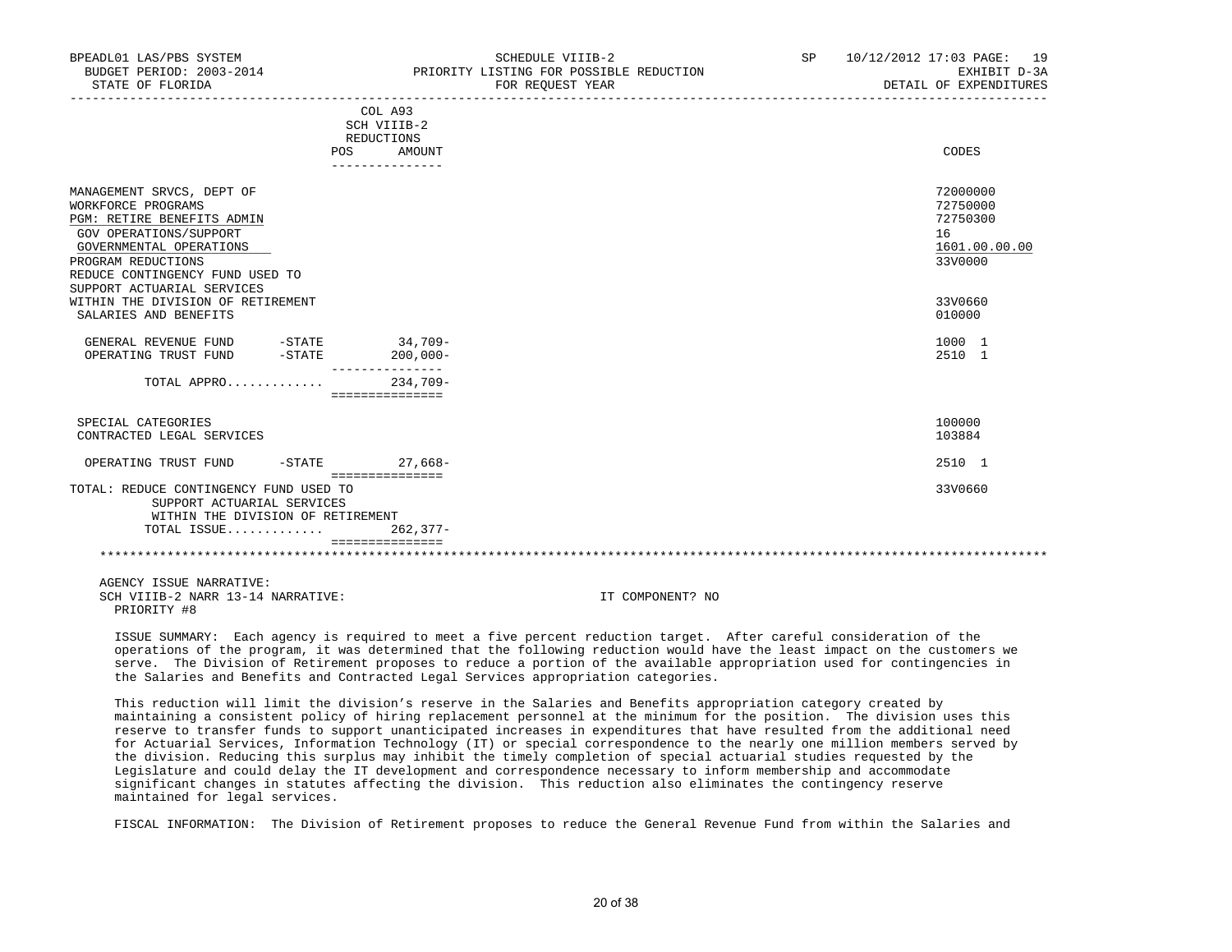| BUDGET PERIOD: 2003-2014                               | SCHEDULE VIIIB-2<br>PRIORITY LISTING FOR POSSIBLE REDUCTION                                                             | SP and the set of the set of the set of the set of the set of the set of the set of the set of the set of the set of the set of the set of the set of the set of the set of the set of the set of the set of the set of the se | 10/12/2012 17:03 PAGE:<br>20<br>EXHIBIT D-3A |
|--------------------------------------------------------|-------------------------------------------------------------------------------------------------------------------------|--------------------------------------------------------------------------------------------------------------------------------------------------------------------------------------------------------------------------------|----------------------------------------------|
| STATE OF FLORIDA                                       | FOR REQUEST YEAR                                                                                                        |                                                                                                                                                                                                                                | DETAIL OF EXPENDITURES                       |
|                                                        | COL A93                                                                                                                 |                                                                                                                                                                                                                                |                                              |
|                                                        | SCH VIIIB-2                                                                                                             |                                                                                                                                                                                                                                |                                              |
| POS                                                    | REDUCTIONS<br>AMOUNT                                                                                                    |                                                                                                                                                                                                                                | CODES                                        |
|                                                        | _______________                                                                                                         |                                                                                                                                                                                                                                |                                              |
| MANAGEMENT SRVCS, DEPT OF                              |                                                                                                                         |                                                                                                                                                                                                                                | 72000000                                     |
| WORKFORCE PROGRAMS                                     |                                                                                                                         |                                                                                                                                                                                                                                | 72750000                                     |
| PGM: RETIRE BENEFITS ADMIN                             |                                                                                                                         |                                                                                                                                                                                                                                | 72750300                                     |
| GOV OPERATIONS/SUPPORT                                 |                                                                                                                         |                                                                                                                                                                                                                                | 16                                           |
| GOVERNMENTAL OPERATIONS                                |                                                                                                                         |                                                                                                                                                                                                                                | 1601.00.00.00                                |
| PROGRAM REDUCTIONS                                     |                                                                                                                         |                                                                                                                                                                                                                                | 33V0000                                      |
| REDUCE CONTINGENCY FUND USED TO                        |                                                                                                                         |                                                                                                                                                                                                                                |                                              |
| SUPPORT ACTUARIAL SERVICES                             |                                                                                                                         |                                                                                                                                                                                                                                |                                              |
| WITHIN THE DIVISION OF RETIREMENT                      |                                                                                                                         |                                                                                                                                                                                                                                | 33V0660                                      |
| Services appropriation categories.                     | Benefits appropriation category and the Operating Trust Fund from within the Salaries and Benefits and Contracted Legal |                                                                                                                                                                                                                                |                                              |
| General Revenue (1000)                                 |                                                                                                                         |                                                                                                                                                                                                                                |                                              |
|                                                        |                                                                                                                         |                                                                                                                                                                                                                                |                                              |
| Salaries and Benefits (010000)                         |                                                                                                                         | ( \$34, 709)                                                                                                                                                                                                                   |                                              |
| Operating Trust Fund (2510)                            |                                                                                                                         |                                                                                                                                                                                                                                |                                              |
| Salaries and Benefits (010000)                         |                                                                                                                         | ( \$200, 000 )                                                                                                                                                                                                                 |                                              |
| Special Categories: Contracted Legal Services (103884) |                                                                                                                         | ( \$27, 668)                                                                                                                                                                                                                   |                                              |
| Operating Trust Fund (2510)                            | (227, 668)                                                                                                              | $- - - - - - - -$                                                                                                                                                                                                              |                                              |
|                                                        |                                                                                                                         |                                                                                                                                                                                                                                |                                              |
| TOTAL REDUCTION ISSUE                                  |                                                                                                                         | $(S262, 377)$ FSI=1<br>=========                                                                                                                                                                                               |                                              |
|                                                        |                                                                                                                         |                                                                                                                                                                                                                                |                                              |
|                                                        |                                                                                                                         |                                                                                                                                                                                                                                |                                              |
| POSITION DETAIL OF SALARIES AND BENEFITS:              |                                                                                                                         |                                                                                                                                                                                                                                | LAPSE LAPSED SALARIES                        |
|                                                        | FTE BASE RATE ADDITIVES BENEFITS                                                                                        | SUBTOTAL                                                                                                                                                                                                                       | % AND BENEFITS                               |
| A93 - SCH VIIIB-2 REDUCTIONS                           |                                                                                                                         |                                                                                                                                                                                                                                |                                              |
|                                                        |                                                                                                                         |                                                                                                                                                                                                                                |                                              |
| CHANGES TO CURRENTLY AUTHORIZED POSITIONS              |                                                                                                                         |                                                                                                                                                                                                                                |                                              |
| OTHER SALARY AMOUNT                                    |                                                                                                                         |                                                                                                                                                                                                                                |                                              |
| 1000 GENERAL REVENUE FUND<br>2510 OPERATING TRUST FUND |                                                                                                                         |                                                                                                                                                                                                                                | $34,709-$<br>$200.000 -$                     |
|                                                        |                                                                                                                         |                                                                                                                                                                                                                                | -------------                                |
|                                                        |                                                                                                                         |                                                                                                                                                                                                                                | $234,709-$<br>==============                 |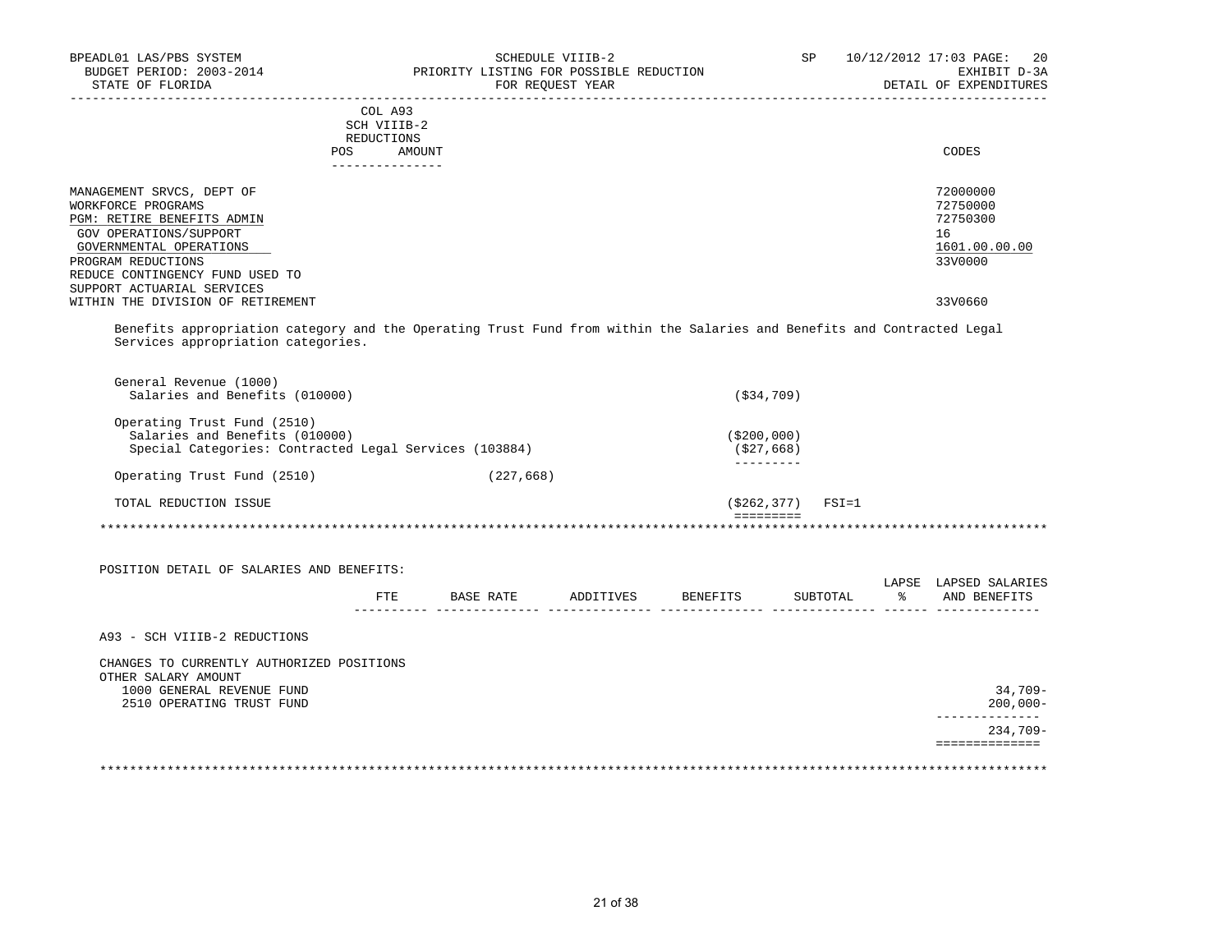| BPEADL01 LAS/PBS SYSTEM<br>BUDGET PERIOD: 2003-2014<br>STATE OF FLORIDA                                                                                                              |                                                                                 | SCHEDULE VIIIB-2<br>PRIORITY LISTING FOR POSSIBLE REDUCTION<br>FOR REOUEST YEAR | <b>SP</b> | 10/12/2012 17:03 PAGE: 21<br>EXHIBIT D-3A<br>DETAIL OF EXPENDITURES       |
|--------------------------------------------------------------------------------------------------------------------------------------------------------------------------------------|---------------------------------------------------------------------------------|---------------------------------------------------------------------------------|-----------|---------------------------------------------------------------------------|
|                                                                                                                                                                                      | COL A93<br>SCH VIIIB-2<br>REDUCTIONS<br><b>POS</b><br>AMOUNT<br>_______________ |                                                                                 |           | CODES                                                                     |
| MANAGEMENT SRVCS, DEPT OF<br>WORKFORCE PROGRAMS<br>PGM: RETIRE BENEFITS ADMIN<br>GOV OPERATIONS/SUPPORT<br>GOVERNMENTAL OPERATIONS<br>TOTAL: GOVERNMENTAL OPERATIONS                 |                                                                                 |                                                                                 |           | 72000000<br>72750000<br>72750300<br>16<br>1601.00.00.00<br>1601.00.00.00  |
| BY FUND TYPE<br>GENERAL REVENUE FUND<br>TRUST FUNDS                                                                                                                                  | $34.709 -$<br>769,383-<br>---------------                                       |                                                                                 |           | 1000<br>2000                                                              |
| TOTAL PROG COMP                                                                                                                                                                      | $804.092 -$<br>================                                                 |                                                                                 |           |                                                                           |
| PRG: PEOPLE FIRST<br>GOV OPERATIONS/SUPPORT<br>GOVERNMENTAL OPERATIONS<br>PROGRAM REDUCTIONS<br>REDUCE THE PEOPLE FIRST CONTRACT<br>SPECIAL CATEGORIES<br>HUMAN RES SVC/STW CONTRACT |                                                                                 |                                                                                 |           | 72750500<br>16<br>1601.00.00.00<br>33V0000<br>33V0690<br>100000<br>107080 |
| STATE PERSONNEL SYSTEM TF -STATE 1,826,993-                                                                                                                                          | ===============                                                                 |                                                                                 |           | 2678 1                                                                    |
|                                                                                                                                                                                      |                                                                                 |                                                                                 |           |                                                                           |

 AGENCY ISSUE NARRATIVE: SCH VIIIB-2 NARR 13-14 NARRATIVE: IT COMPONENT? NO PRIORITY #14

 Issue Summary: This issue proposes a \$1,826,993 reduction to the annual payment appropriated for the People First contract for Fiscal Year 2013-14, to meet the five percent target reduction. A reduction of \$446,892 will have no negative impact since there is a planned reduction due to contract renegotiations (see Schedule VIII-A issue #3300110). Reducing the annual contract payment by another \$1,380,101 to meet the target, however, is not in the best interest of the state and would result in either a reduction in services or contract termination.

 Section 110.116, Florida Statutes, requires the Department of Management Services to establish and maintain, in coordination with the payroll system of the Department of Financial Services, a complete personnel information system for all authorized and established positions in state service. The department may also contract with a vendor to provide the personnel information system. Sections 215.93-94, Florida Statutes, direct the department to be the functional owner of the system.

 The department pays its service provider (NorthgateArinso) on a monthly basis for providing the state with a self-service, secure, web-based personnel information system, and an enterprise-wide suite of human resource services (known as People First). On December 8, 2009, the department executed an agreement to renew the contract with the service provider through August 2016, which resulted in a cost reduction of \$45 million over the remaining life of the contract.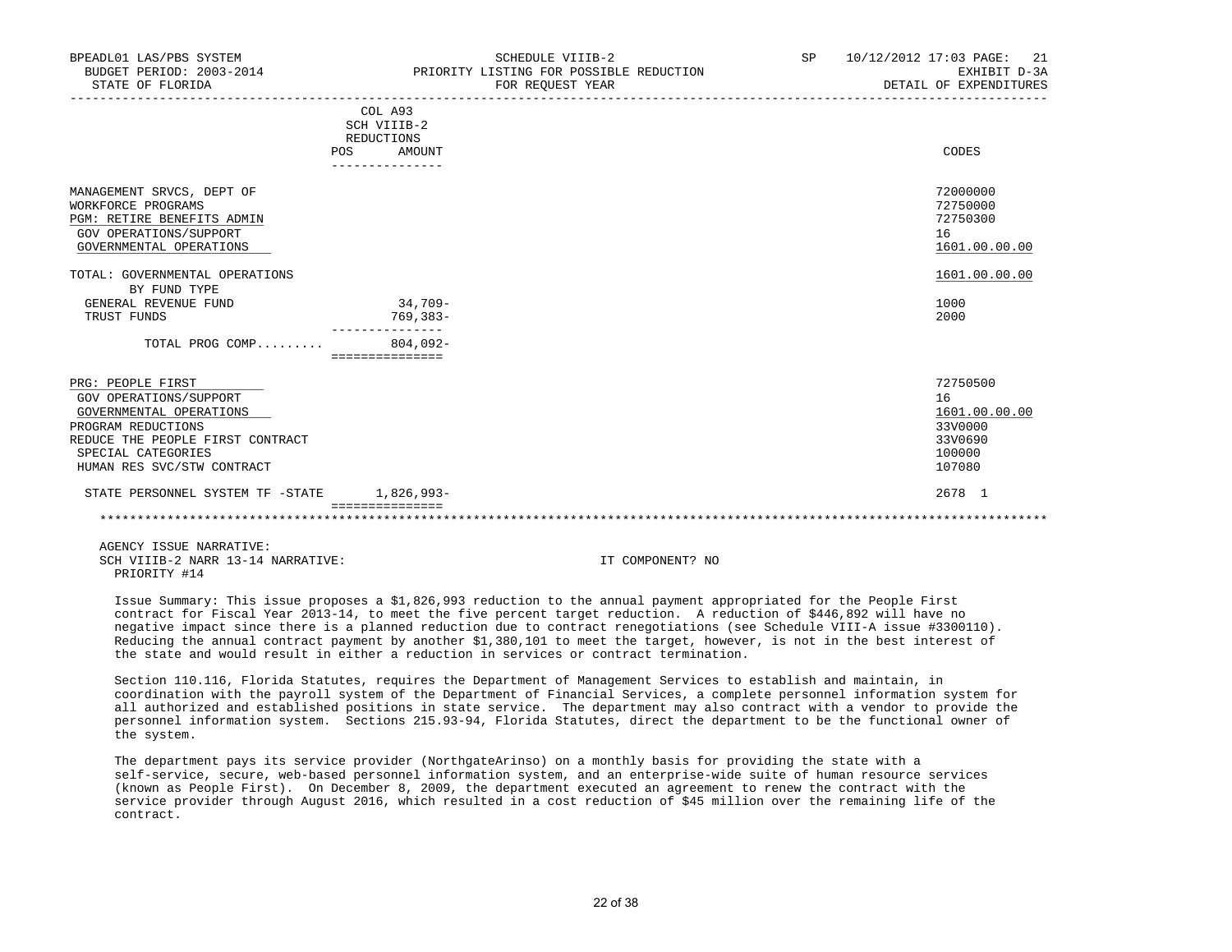| COL A93                                                                                                         |             |
|-----------------------------------------------------------------------------------------------------------------|-------------|
| the contract of the contract of the contract of the contract of the contract of the contract of the contract of |             |
| REDUCTIONS                                                                                                      |             |
| AMOUNT                                                                                                          | CODES       |
|                                                                                                                 | SCH VIIIB-2 |

| MANAGEMENT SRVCS, DEPT OF        | 72000000      |
|----------------------------------|---------------|
| WORKFORCE PROGRAMS               | 72750000      |
| PRG: PEOPLE FIRST                | 72750500      |
| GOV OPERATIONS/SUPPORT           | 16            |
| GOVERNMENTAL OPERATIONS          | 1601.00.00.00 |
| PROGRAM REDUCTIONS               | 33V0000       |
| REDUCE THE PEOPLE FIRST CONTRACT | 33V0690       |

 The original annual contract payment to NorthgateArinso was \$44,153,424, which was reduced \$4,250,000 to \$39,903,424 for Fiscal Year 2010-11, and further reduced \$1,708,333 to \$38,195,090 for Fiscal Year 2011-12 and \$1,655,226 to \$36,539,863 for Fiscal Year 2012-13. The contract payment was again reduced \$446,892 to \$36,092,970 for Fiscal Year 2013-14, for a total cost reduction of \$8,060,453 or 18 percent, when compared to the original annual contract payment. Section 4.1 of the People First renegotiated contract stipulates a decreased contract obligation of \$446,892 for Fiscal Year 2013-14. The remaining \$1,380,101 is in addition to the existing Fiscal Year 2013-14 cost reductions already stipulated in the contract to reach the five percent target of \$1,826,993.

 Reaching the remaining \$1,380,101 through additional cost reductions, however, is not in the best interest of the state and would result in either a reduction in services or contract termination. Section 7.2.3 of the People First contract allows either party to terminate the contract upon 60 days notice if the state fails to appropriate for any fiscal year sufficient funds for the department to perform its obligations under the contract. A 60-day termination notice would leave the department and all 216,000 system users in an untenable position to maintain a very complex enterprise-wide personnel information system and associated services. The department estimates 18 months to effectively transition to a new vendor.

 To avoid a termination for non-appropriation, the department would first choose to request specific reductions in contract services and deliverables in exchange for an equitable price reduction. A preliminary analysis of contract services to eliminate or modify did not provide or identify the cost reductions necessary to reach the five percent request. Further analysis and future contract negotiations with the service provider will be necessary to determine which contract services to eliminate or modify. The state has positioned itself to have the intellectual rights to a fully functional, comprehensive personnel information system meeting the needs of 216,000 users. Recent surveys indicate a significant improvement in customer satisfaction, since 2007. But eliminating or modifying system enhancements, services, or performance metrics would result in a significant drop in customer service, and put the state at risk of not meeting the human resource needs of its customers.

 FISCAL INFORMATION: In order to meet the target reduction exercise, the department proposes to further reduce the State Personnel System Trust Fund from within the Human Resources Services/Statewide Contract appropriation category.

| State Personnel System Trust Fund (2678)                                     |                     |  |
|------------------------------------------------------------------------------|---------------------|--|
| Human Resources Services/Statewide Contract appropriations category (107080) | (\$1,826,993) FSI=1 |  |
|                                                                              |                     |  |
|                                                                              |                     |  |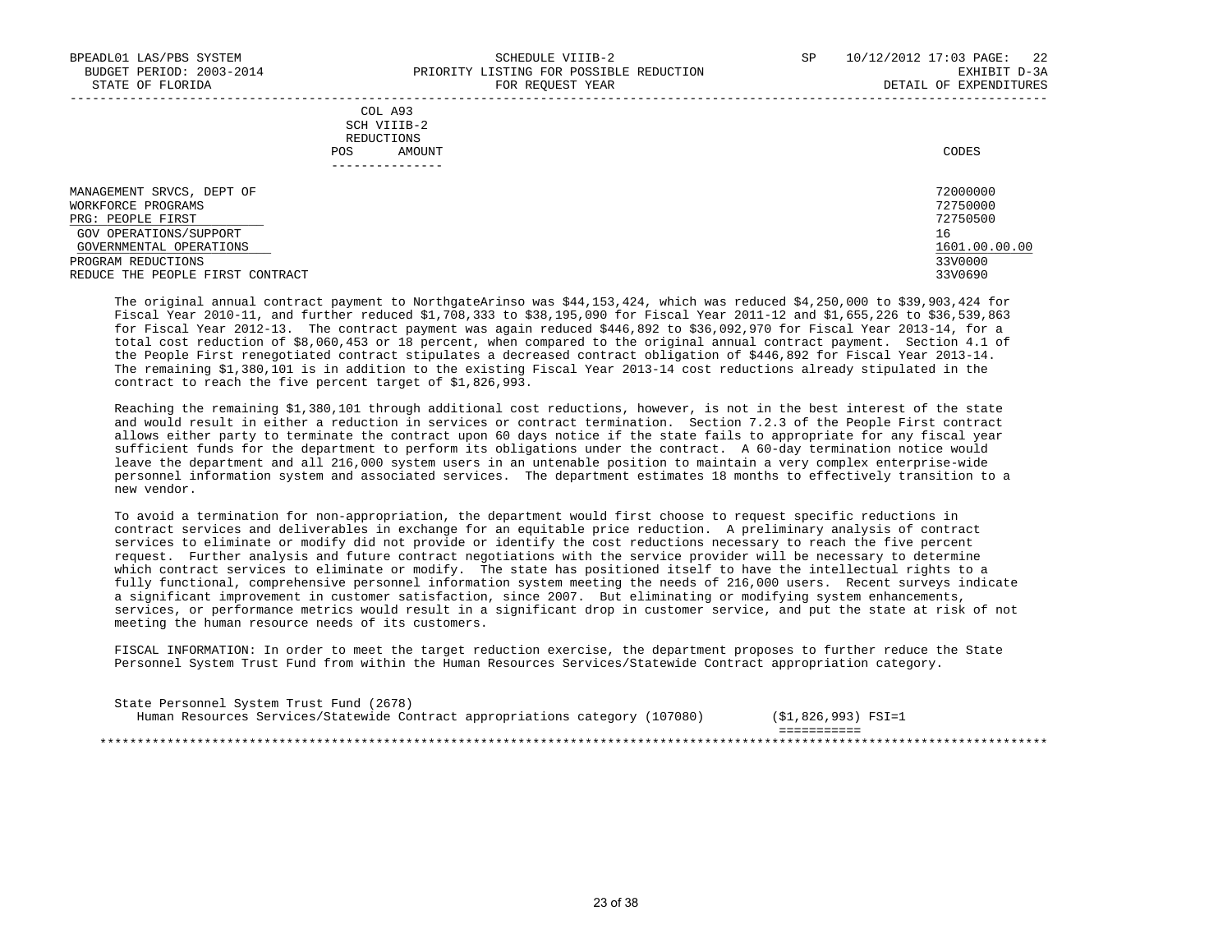| BPEADL01 LAS/PBS SYSTEM<br>BUDGET PERIOD: 2003-2014<br>STATE OF FLORIDA                                                                                                                                                                                    | SCHEDULE VIIIB-2<br>PRIORITY LISTING FOR POSSIBLE REDUCTION<br>FOR REQUEST YEAR | SP | 10/12/2012 17:03 PAGE: 23<br>EXHIBIT D-3A<br>DETAIL OF EXPENDITURES                               |
|------------------------------------------------------------------------------------------------------------------------------------------------------------------------------------------------------------------------------------------------------------|---------------------------------------------------------------------------------|----|---------------------------------------------------------------------------------------------------|
|                                                                                                                                                                                                                                                            | COL A93<br>SCH VIIIB-2<br>REDUCTIONS<br>AMOUNT<br>POS<br>---------------        |    | CODES                                                                                             |
| MANAGEMENT SRVCS, DEPT OF<br><b>PGM: TECHNOLOGY PROGRAM</b><br>TELECOMMUNICATIONS SVCS<br>GOV OPERATIONS/SUPPORT<br>INFORMATION TECHNOLOGY<br>PROGRAM REDUCTIONS<br>ELIMINATE SUNCOM INFORMATION<br>OPERATORS<br>SPECIAL CATEGORIES<br>CONTRACTED SERVICES |                                                                                 |    | 72000000<br>72900000<br>72900100<br>16<br>1603.00.00.00<br>33V0000<br>33V0630<br>100000<br>100777 |
| COMMUNICATIONS WKG CAP TF -STATE                                                                                                                                                                                                                           | 227,725-                                                                        |    | 2105 1                                                                                            |

\*\*\*\*\*\*\*\*\*\*\*\*\*\*\*\*\*\*\*\*\*\*\*\*\*\*\*\*\*\*\*\*\*\*\*\*\*\*\*\*\*\*\*\*\*\*\*\*\*\*\*\*\*\*\*\*\*\*\*\*\*\*\*\*\*\*\*\*\*\*\*\*\*\*\*\*\*\*\*\*\*\*\*\*\*\*\*\*\*\*\*\*\*\*\*\*\*\*\*\*\*\*\*\*\*\*\*\*\*\*\*\*\*\*\*\*\*\*\*\*\*\*\*\*\*\*\*

 AGENCY ISSUE NARRATIVE: SCH VIIIB-2 NARR 13-14 NARRATIVE: IT COMPONENT? NO PRIORITY #10

 ISSUE SUMMARY: Each agency is required to meet a five percent reduction target. After careful consideration of the operations of the program, it was determined that the following reductions would have the least impact on the customers served. The Division of Telecommunication proposes to reduce its contracted services appropriation category by eliminating six contracted SUNCOM information operators.

 This service is currently required in section 282.703(4), Florida Statutes. The department uses these funds to contract with a private vendor for these telecommunications staff augmentation services in order to provide statewide information operator services to the calling public. In addition to providing operator services, the contractor provides one full-time employee whose responsibilities consist of maintaining the on-line 411 directory and lobby receptionists for checking in visitors to two buildings located in the Capital Center Office Complex for the Department of Management Services. The elimination of this contract would reduce the ability of the calling public to obtain state agency SUNCOM telephone numbers, building locations, etc. The department would also have to identify other sources for providing reception duties such as checking in visitors. The general public could access the on-line directory; however not all Florida citizens have access to the Internet.

 FISCAL INFORMATION: The Division of Telecommunication proposes to reduce the Communications Working Capital Trust Fund from within the Contracted Services appropriation category.

This issue impacts the "Information Technology-Network Operations" activity.

| Communications Working Capital Trust Fund (2105) |                      |         |
|--------------------------------------------------|----------------------|---------|
| Special Categories: Contracted Services (100777) | (5227.725)           | $FSI=1$ |
|                                                  | --------<br>-------- |         |
|                                                  |                      |         |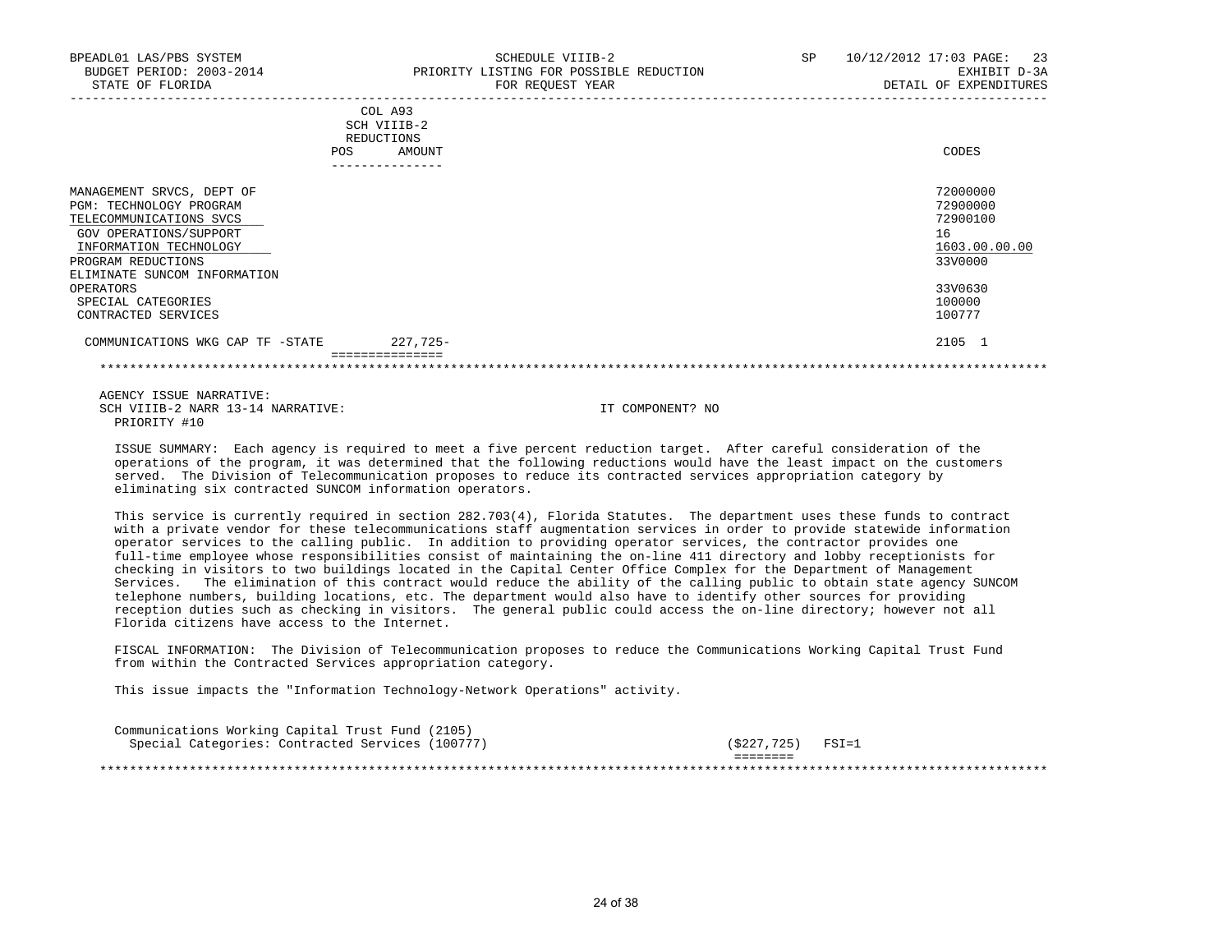| BUDGET PERIOD: 2003-2014<br>STATE OF FLORIDA                                                                                                                                                                                                                                   | PRIORITY LISTING FOR POSSIBLE REDUCTION<br>FOR REOUEST YEAR              | EXHIBIT D-3A<br>DETAIL OF EXPENDITURES                                                            |
|--------------------------------------------------------------------------------------------------------------------------------------------------------------------------------------------------------------------------------------------------------------------------------|--------------------------------------------------------------------------|---------------------------------------------------------------------------------------------------|
|                                                                                                                                                                                                                                                                                | COL A93<br>SCH VIIIB-2<br>REDUCTIONS<br>AMOUNT<br>POS<br>--------------- | CODES                                                                                             |
| MANAGEMENT SRVCS, DEPT OF<br><b>PGM: TECHNOLOGY PROGRAM</b><br>TELECOMMUNICATIONS SVCS<br>GOV OPERATIONS/SUPPORT<br>INFORMATION TECHNOLOGY<br>PROGRAM REDUCTIONS<br>REDUCE FUNDING FOR THE EMERGENCY<br>COMMUNICATION NUMBER E911<br>SPECIAL CATEGORIES<br>CONTRACTED SERVICES |                                                                          | 72000000<br>72900000<br>72900100<br>16<br>1603.00.00.00<br>33V0000<br>33V0840<br>100000<br>100777 |
| WIRELESS COMM E911 TF -STATE 171,282-                                                                                                                                                                                                                                          | ===============                                                          | 2344 1                                                                                            |
| CONTRACTED LEGAL SERVICES                                                                                                                                                                                                                                                      |                                                                          | 103884                                                                                            |
| WIRELESS COMM E911 TF -STATE                                                                                                                                                                                                                                                   | $57.725-$<br>===============                                             | 2344 1                                                                                            |
| TOTAL: REDUCE FUNDING FOR THE EMERGENCY<br>COMMUNICATION NUMBER E911<br>TOTAL ISSUE                                                                                                                                                                                            | 229,007-                                                                 | 33V0840                                                                                           |
|                                                                                                                                                                                                                                                                                |                                                                          |                                                                                                   |

BPEADL01 LAS/PBS SYSTEM SALL SOME STRIDULE VIIIB-2 SP 10/12/2012 17:03 PAGE: 24

 AGENCY ISSUE NARRATIVE: SCH VIIIB-2 NARR 13-14 NARRATIVE: IT COMPONENT? NO PRIORITY #1

 ISSUE SUMMARY: Each agency is required to meet a five percent reduction target. After careful consideration of the operations of the program, it was determined that the following reductions would have the least impact on the customers served. The Division of Telecommunication proposes to reduce its operating budget that is used to support the Emergency Communication Number E911.

 This issue proposes reductions to two different appropriation categories. The first reduction eliminates excess budget authority in the Contracted Services appropriation category that is no longer needed. These funds were originally appropriated to enable the program to meet the federal match that was required in order to receive the ENHANCE 911 Grant Act. This grant will expire on September 30, 2012; therefore, these funds will no longer be needed for this purpose.

 Secondly, the division proposes to reduce the Contracted Legal Services appropriation category. In the event any future lawsuits should arise, the division would have to rely on the department's General Counsel's office that is already currently short staffed. The Florida E911 Board, as established in section 365.172, Florida Statutes has the same power as a corporate body and is authorized in subsection 6 (a) and 8 to secure the services of an independent, private attorney. The law states that the board may sue and be sued, and appear and defend in all actions and proceedings, in its corporate name to the same extent as a natural person. The Board deals with a number of issues which may require the services of an independent attorney. However, in the past few years, the Board has not required extensive legal intervention. Currently, the Board has several pending issues that could require extensive legal intervention, requiring the use of a full-time attorney. If this reduction is taken, the Board would be left without the proper funding to defend any legal actions brought forward and would be dependent on an already overburdened DMS General Counsel's office.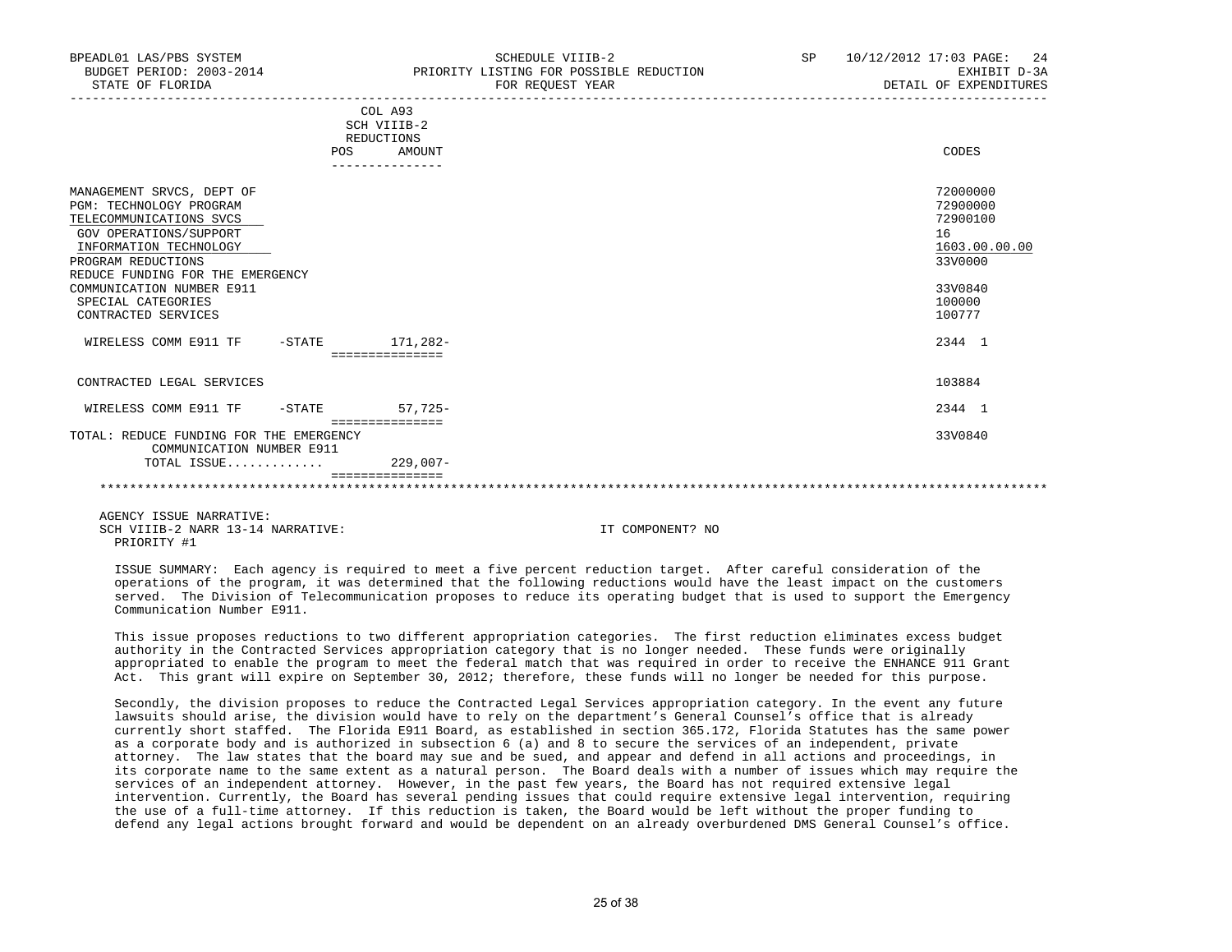| BPEADL01 LAS/PBS SYSTEM<br>BUDGET PERIOD: 2003-2014<br>STATE OF FLORIDA |      | SCHEDULE VIIIB-2<br>PRIORITY LISTING FOR POSSIBLE REDUCTION<br>FOR REQUEST YEAR | SP. | 10/12/2012 17:03 PAGE: 25<br>EXHIBIT D-3A<br>DETAIL OF EXPENDITURES |
|-------------------------------------------------------------------------|------|---------------------------------------------------------------------------------|-----|---------------------------------------------------------------------|
|                                                                         | POS. | COL A93<br>SCH VIIIB-2<br>REDUCTIONS<br>AMOUNT                                  |     | CODES                                                               |
| MANAGEMENT SRVCS, DEPT OF<br>PGM: TECHNOLOGY PROGRAM                    |      |                                                                                 |     | 72000000<br>72900000                                                |

| TELECOMMUNICATIONS SVCS          | 72900100      |
|----------------------------------|---------------|
| GOV OPERATIONS/SUPPORT           | - 6           |
| INFORMATION TECHNOLOGY           | 1603.00.00.00 |
| PROGRAM REDUCTIONS               | 33V0000       |
| REDUCE FUNDING FOR THE EMERGENCY |               |
| COMMUNICATION NUMBER E911        | 33V0840       |

 FISCAL INFORMATION: The Division of Telecommunication proposes to reduce the Emergency Communications Number E911 System Trust Fund from within Contracted Services and Contracted Legal Services appropriation categories.

This issue impacts the "Information Technology-Network Operations" activity.

| Wireless Communications E911 Trust Fund (2344)<br>Special Categories: Contracted Services (100777)<br>Special Categories: Contracted Legal Services (103884)                                                             | (S171, 282)<br>$($ \$57,725)     |                                                                           |
|--------------------------------------------------------------------------------------------------------------------------------------------------------------------------------------------------------------------------|----------------------------------|---------------------------------------------------------------------------|
| Total Amount of Reduction                                                                                                                                                                                                | $(5229,007)$ FSI=1<br>========== |                                                                           |
|                                                                                                                                                                                                                          |                                  |                                                                           |
| TOTAL: INFORMATION TECHNOLOGY<br>BY FUND TYPE                                                                                                                                                                            |                                  | 1603.00.00.00                                                             |
| 456,732-<br>TRUST FUNDS                                                                                                                                                                                                  |                                  | 2000                                                                      |
| ===============<br>WIRELESS SERVICES<br>GOV OPERATIONS/SUPPORT<br>INFORMATION TECHNOLOGY<br>PROGRAM REDUCTIONS<br>REDUCE STATEWIDE LAW ENFORCEMENT<br>RADIO CONTRACT<br>SPECIAL CATEGORIES<br>SW LAW ENF RADIO CONTR PMT |                                  | 72900200<br>16<br>1603.00.00.00<br>33V0000<br>33V0640<br>100000<br>104486 |
| LAW ENFORCEMENT RADIO TF -STATE<br>$911,000 -$                                                                                                                                                                           |                                  | 2432 1                                                                    |
|                                                                                                                                                                                                                          |                                  |                                                                           |
| AGENCY ISSUE NARRATIVE:                                                                                                                                                                                                  |                                  |                                                                           |

SCH VIIIB-2 NARR 13-14 NARRATIVE: IT COMPONENT? NO PRIORITY #13

 Issue Summary: This issue proposes a \$911,000 reduction to the annual payment appropriated for the Statewide Law Enforcement Radio Systems (SLERS) contract to Harris Corporation for Fiscal Year 2013-14, to meet the five percent target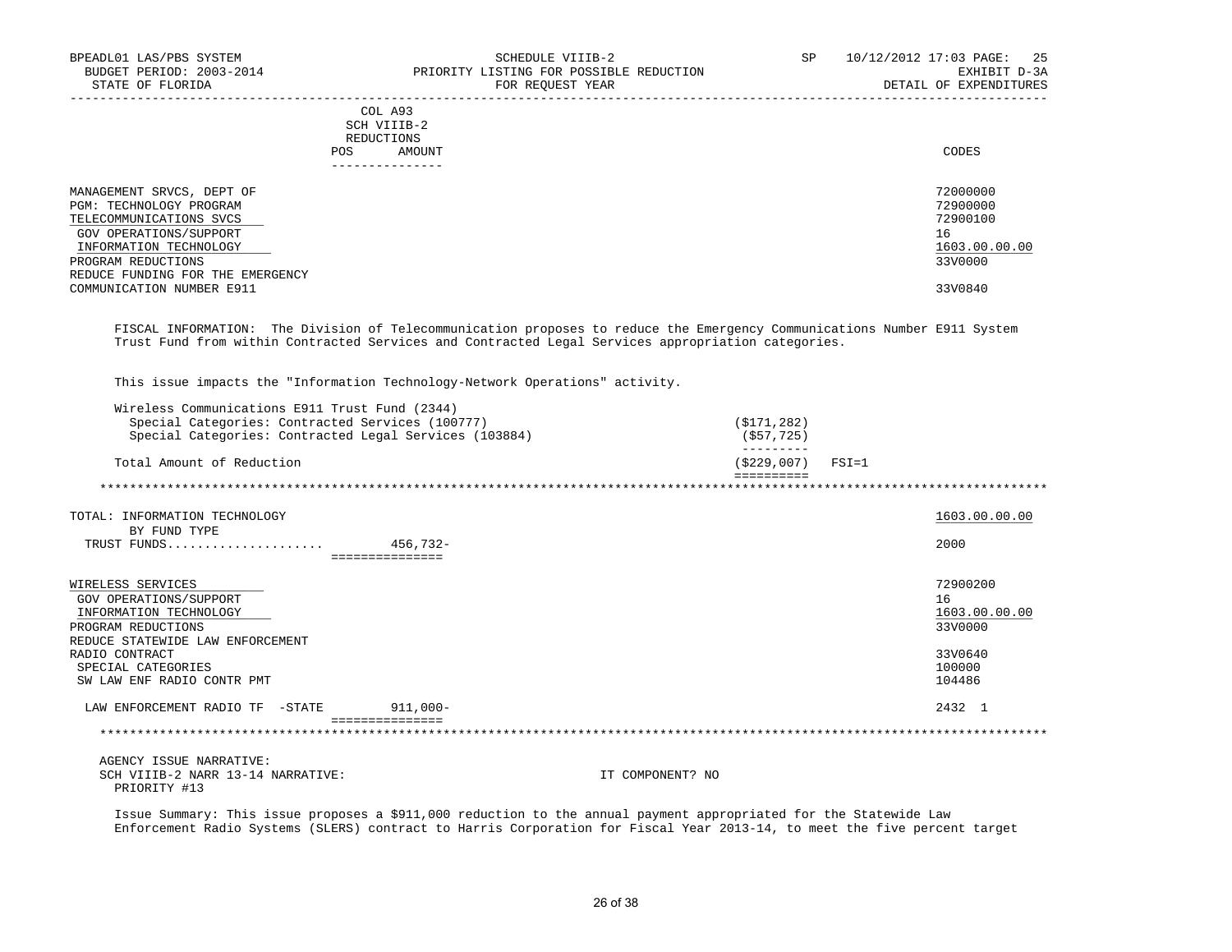|     | --------------- |       |
|-----|-----------------|-------|
| POS | AMOUNT          | CODES |
|     | REDUCTIONS      |       |
|     | SCH VIIIB-2     |       |
|     | COL A93         |       |

| MANAGEMENT SRVCS, DEPT OF        | 72000000      |
|----------------------------------|---------------|
| PGM: TECHNOLOGY PROGRAM          | 72900000      |
| WIRELESS SERVICES                | 72900200      |
| GOV OPERATIONS/SUPPORT           | 16            |
| INFORMATION TECHNOLOGY           | 1603.00.00.00 |
| PROGRAM REDUCTIONS               | 33V0000       |
| REDUCE STATEWIDE LAW ENFORCEMENT |               |
| RADIO CONTRACT                   | 33V0640       |
|                                  |               |

 reduction. A reduction in budget authority of \$911,000 will have no negative impact as the existing appropriation exceeds the revenue generated to fund this contract. If, however, \$911,000 in cash is also swept from the SLERS Trust Fund, the result would be either a reduction in services or contract termination.

 Section 282.709, Florida Statutes, requires the Department of Management Services to design, engineer, acquire, implement, operate, and maintain the statewide radio communications system to serve law enforcement units of state agencies, and local law enforcement agencies. The department pays its service provider (Harris Corporation) on a quarterly basis for providing the state with access to a statewide radio communication system with uptime greater than or equal to 99.8%.

 Per the contract, the Department remits quarterly payments to Harris in arrears in the amounts of all Trust Fund Net Proceeds deposited during the term. "Trust Fund Net Proceeds" is defined as the gross proceeds from the \$1 surcharge authorized by 328.72(9), Florida Statutes, less (i)the 8% General Revenue Surcharge, (ii) any funds required to maintain the 5% statutory reserve, and (iii) a \$100,000 administrative charge. As is clear from this language, the total amount paid to Harris each year fluctuates to the same extent that revenues fluctuate. Over the last several years revenues have declined, resulting in excess budget authority in the category established for payments to Harris. This is why a reduction in budget authority alone would not constitute an Event of Non-Appropriation nor would it constitute an Event of Default.

 If, however, achieving this budget reduction includes a sweep of the cash generated to fund this contract, the result would be severe and certainly not in the best interest of state and local law enforcement agencies. Our options would include reducing current levels of service or contract termination. Section 7.4 of the SLERS contract allows the Department to terminate the contract upon 30 days notice in the event the state fails to appropriate sufficient funds for the payments due to Harris in the succeeding fiscal year. A 30-day termination notice would leave the entire state (23 state law enforcement agencies and 43 local public safety entities) without a statewide radio communication system effective July 1, 2013. The department projects that development of an ITN and the ensuing procurement process would take up to 24 months, or more.

 To avoid a termination for non-appropriation, the department would first choose to request specific reductions in service levels in exchange for an equitable price reduction. Further analysis and future contract negotiations with the service provider will be necessary to determine which services or service levels to eliminate or modify. This is an incredibly sensitive issue as any reduction in service levels associated with the Statewide Law Enforcement Radio Communication System could absolutely endanger the safety of state and local law enforcement, local emergency responders as well as the citizens of Florida. Please note that the current contract requires mobile radio (i.e. vehicle mounted) coverage in 98% of the state and portable radio (i.e. handheld) coverage in defined areas of the state per the contract; that leaves more than 1,000 square miles of the state currently without mobile radio coverage and more than 11,000 square miles of the state currently without portable radio coverage.

FISCAL INFORMATION: The department proposes to reduce the Statewide Law Enforcement Radio System Trust Fund from within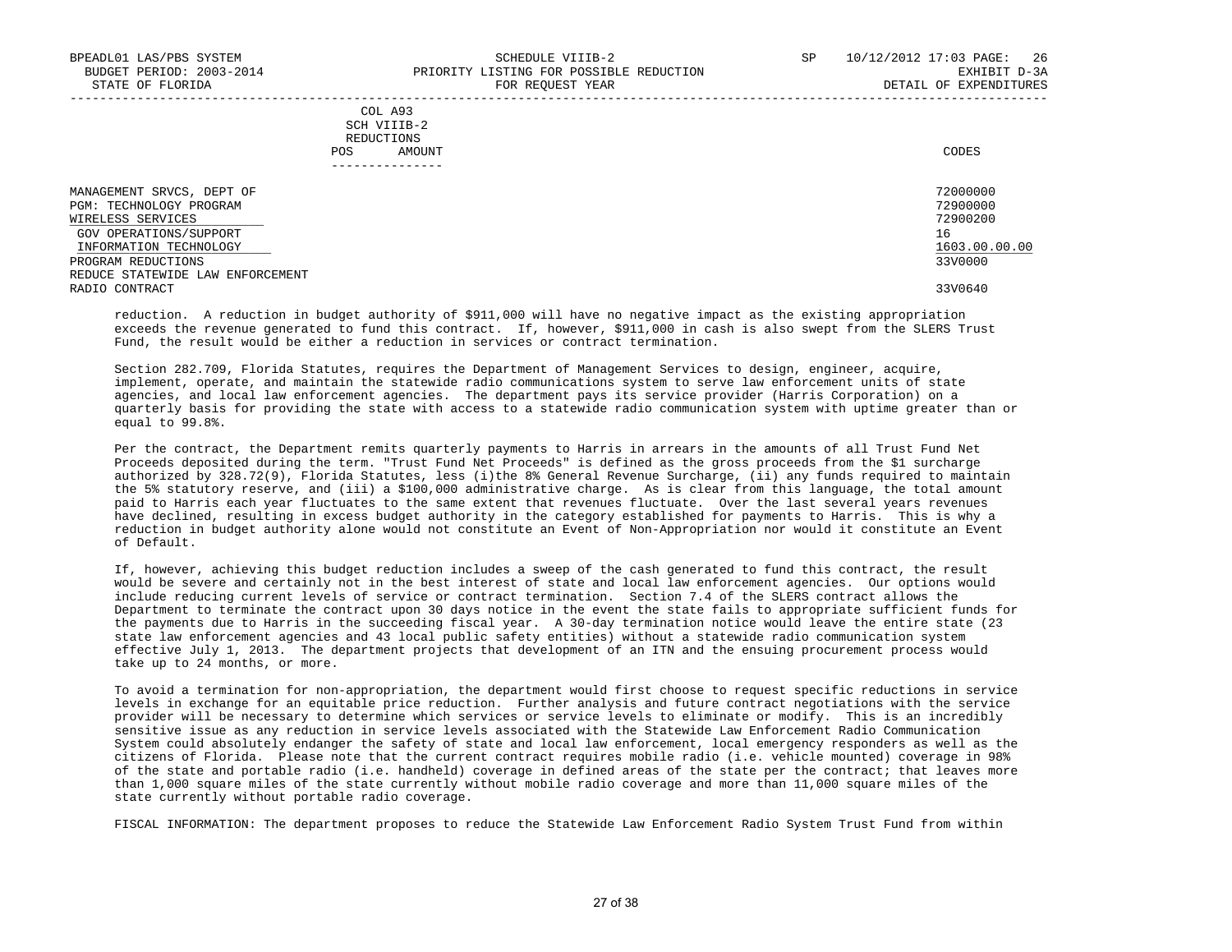| BPEADL01 LAS/PBS SYSTEM<br>BUDGET PERIOD: 2003-2014<br>STATE OF FLORIDA<br>-------------------                                                                                                            | SCHEDULE VIIIB-2<br>PRIORITY LISTING FOR POSSIBLE REDUCTION<br>FOR REQUEST YEAR<br>--------------------------<br>______________________<br>______________________________ | SP       |                   | 10/12/2012 17:03 PAGE: 27<br>EXHIBIT D-3A<br>DETAIL OF EXPENDITURES           |
|-----------------------------------------------------------------------------------------------------------------------------------------------------------------------------------------------------------|---------------------------------------------------------------------------------------------------------------------------------------------------------------------------|----------|-------------------|-------------------------------------------------------------------------------|
|                                                                                                                                                                                                           | COL A93<br>SCH VIIIB-2<br>REDUCTIONS<br>POS<br>AMOUNT<br>---------------                                                                                                  |          |                   | CODES                                                                         |
| MANAGEMENT SRVCS, DEPT OF<br>PGM: TECHNOLOGY PROGRAM<br>WIRELESS SERVICES<br>GOV OPERATIONS/SUPPORT<br>INFORMATION TECHNOLOGY<br>PROGRAM REDUCTIONS<br>REDUCE STATEWIDE LAW ENFORCEMENT<br>RADIO CONTRACT |                                                                                                                                                                           |          |                   | 72000000<br>72900000<br>72900200<br>16<br>1603.00.00.00<br>33V0000<br>33V0640 |
|                                                                                                                                                                                                           | the Statewide SLERS Contract Payment appropriation category.                                                                                                              |          |                   |                                                                               |
|                                                                                                                                                                                                           | Statewide Law Enforcement Radio System Trust Fund (2432)<br>Special Category; Statewide SLERS Contract Payment (104486)                                                   | eeeeeeee | (\$911,000) FSI=1 | *******************************                                               |
|                                                                                                                                                                                                           |                                                                                                                                                                           |          |                   |                                                                               |
| PGM: PERC<br>PUBLIC EMPLOYEES RELATIONS<br>ECONOMIC OPPORTUNITIES<br>WORKFORCE SERVICES<br>PROGRAM REDUCTIONS<br>REDUCE OPERATING EXPENDITURES<br>WITHIN THE PUBLIC EMPLOYEES                             |                                                                                                                                                                           |          |                   | 72920000<br>72920100<br>11<br>1102.00.00.00<br>33V0000                        |
| RELATIONS COMMISSION<br>SALARIES AND BENEFITS                                                                                                                                                             |                                                                                                                                                                           |          |                   | 33V0900<br>010000                                                             |
| GENERAL REVENUE FUND -STATE 112,680-                                                                                                                                                                      | ----------------                                                                                                                                                          |          |                   | 1000 1                                                                        |
| OTHER PERSONAL SERVICES                                                                                                                                                                                   |                                                                                                                                                                           |          |                   | 030000                                                                        |
| GENERAL REVENUE FUND -STATE 9,277-<br>PERC TRUST FUND -STATE 9,800-                                                                                                                                       | _________________                                                                                                                                                         |          |                   | 1000 1<br>2558 1                                                              |
| TOTAL APPRO 19,077-                                                                                                                                                                                       | ================                                                                                                                                                          |          |                   |                                                                               |
| SPECIAL CATEGORIES<br>CONTRACTED SERVICES                                                                                                                                                                 |                                                                                                                                                                           |          |                   | 100000<br>100777                                                              |
| GENERAL REVENUE FUND<br>$-STATE$<br>PERC TRUST FUND                                                                                                                                                       | $-STATE$ 8,630-<br>$5,000-$                                                                                                                                               |          |                   | 1000 1<br>2558 1                                                              |
| TOTAL APPRO                                                                                                                                                                                               | $13,630-$<br>===============                                                                                                                                              |          |                   |                                                                               |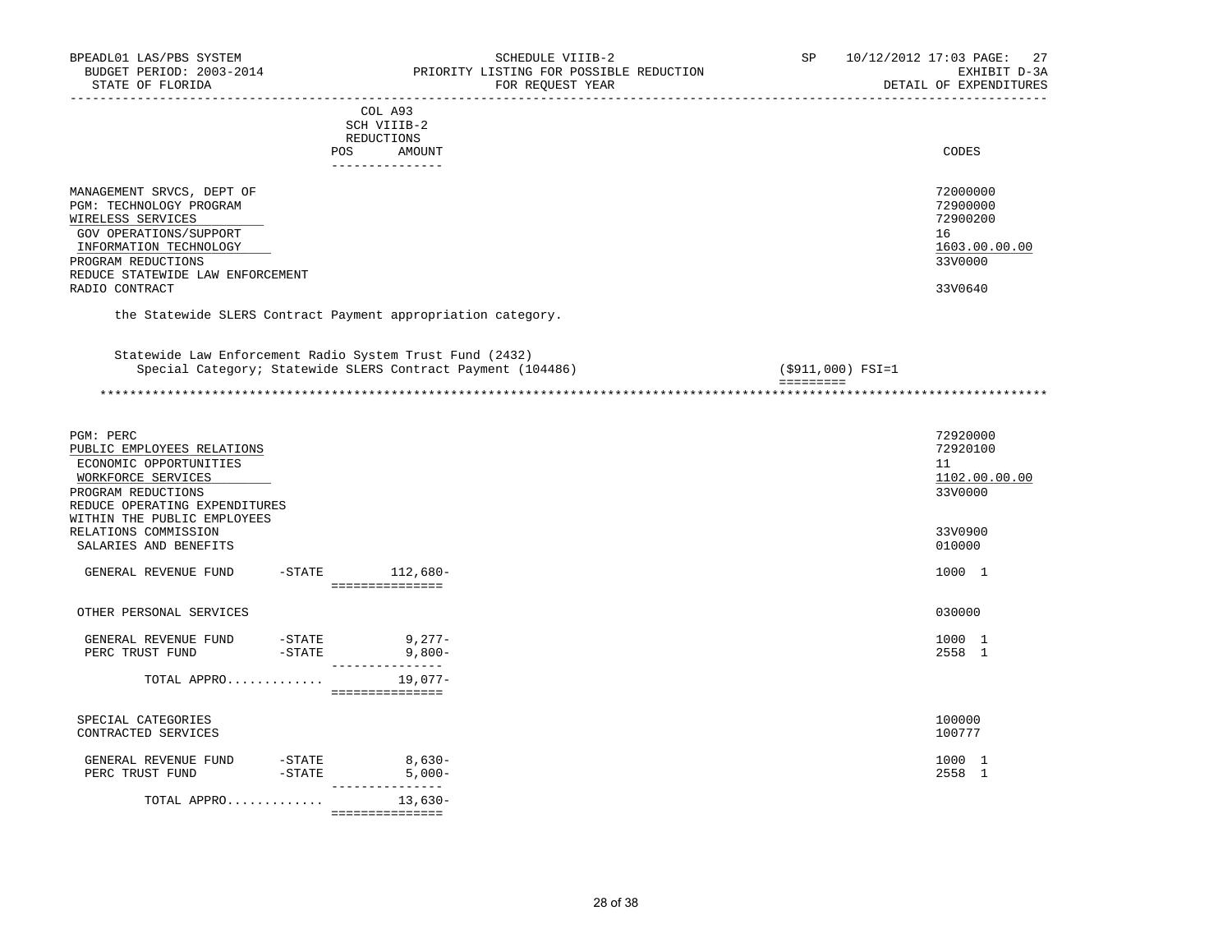|                                                                                                                                                                                                                                                                                     | COL A93<br>SCH VIIIB-2<br>REDUCTIONS |    |                                                                                             |
|-------------------------------------------------------------------------------------------------------------------------------------------------------------------------------------------------------------------------------------------------------------------------------------|--------------------------------------|----|---------------------------------------------------------------------------------------------|
| POS                                                                                                                                                                                                                                                                                 | AMOUNT                               |    | CODES                                                                                       |
| MANAGEMENT SRVCS, DEPT OF<br>PGM: PERC<br>PUBLIC EMPLOYEES RELATIONS<br>ECONOMIC OPPORTUNITIES<br>WORKFORCE SERVICES<br>PROGRAM REDUCTIONS<br>REDUCE OPERATING EXPENDITURES<br>WITHIN THE PUBLIC EMPLOYEES<br>RELATIONS COMMISSION<br>SPECIAL CATEGORIES<br>ADMINISTRATIVE OVERHEAD |                                      | 11 | 72000000<br>72920000<br>72920100<br>1102.00.00.00<br>33V0000<br>33V0900<br>100000<br>105002 |
|                                                                                                                                                                                                                                                                                     |                                      |    |                                                                                             |
| $-STATE$<br>GENERAL REVENUE FUND                                                                                                                                                                                                                                                    | $7,306-$                             |    | 1000 1                                                                                      |
|                                                                                                                                                                                                                                                                                     | ===============                      |    |                                                                                             |
| TOTAL: REDUCE OPERATING EXPENDITURES<br>WITHIN THE PUBLIC EMPLOYEES<br>RELATIONS COMMISSION                                                                                                                                                                                         |                                      |    | 33V0900                                                                                     |
| TOTAL ISSUE                                                                                                                                                                                                                                                                         | 152,693-                             |    |                                                                                             |
|                                                                                                                                                                                                                                                                                     |                                      |    |                                                                                             |

 AGENCY ISSUE NARRATIVE: SCH VIIIB-2 NARR 13-14 NARRATIVE: IT COMPONENT? NO PRIORITY #16

 OVERVIEW OF AGENCY: The Public Employees Relations Commission (PERC) is a small, independent, quasi-judicial agency which adjudicates public sector labor and employment disputes, registers labor organizations (unions), and conducts secret ballot elections throughout Florida for state and local government employees voting for or against establishing or maintaining union representation. PERC provides two constitutionally required functions and other statutorily mandated functions, with an exceptional performance record.

 PERC was originally staffed with forty-two (42) full-time equivalents with a single jurisdiction of labor disputes and its funding was predominantly General Revenue (98%). PERC currently has twenty-six (26) positions (twenty-five full-time and two half-time Commissioner positions) due to successive budget cuts, six additional employment law jurisdictions, and its funding is currently split 46% from General Revenue and 54% from the PERC Trust Fund. PERC's staff has been reduced 38% during a time when its caseload continued to increase.

 PERC HISTORICAL FUNDING: The primary source of PERC's funding is the PERC Trust Fund, which is funded through a 0.1% distribution from the Local Government Half-cent Sales Tax Clearing Trust Fund, less a \$5,000 deduction each month for a program unrelated to PERC. Prior to the creation of the Trust Fund, PERC was funded exclusively by General Revenue. At the outset of the Trust Fund in FY 2004-05, PERC's appropriation was approximately \$1.8 million in General Revenue and \$1.5 million in Trust. Over time, legislative reductions to General Revenue have shifted more of the burden to the Trust Fund to meet PERC's legislative appropriation. This fiscal year, PERC's recurring appropriation is approximately \$1.4 million in General Revenue and \$1.6 million in Trust.

 The Trust Fund has been insufficient to meet PERC's legislative appropriation since its creation, with the exception of FY 2005-06. The significant decline in sales tax collections over time has reduced the cash balance in the Trust Fund to a critical level.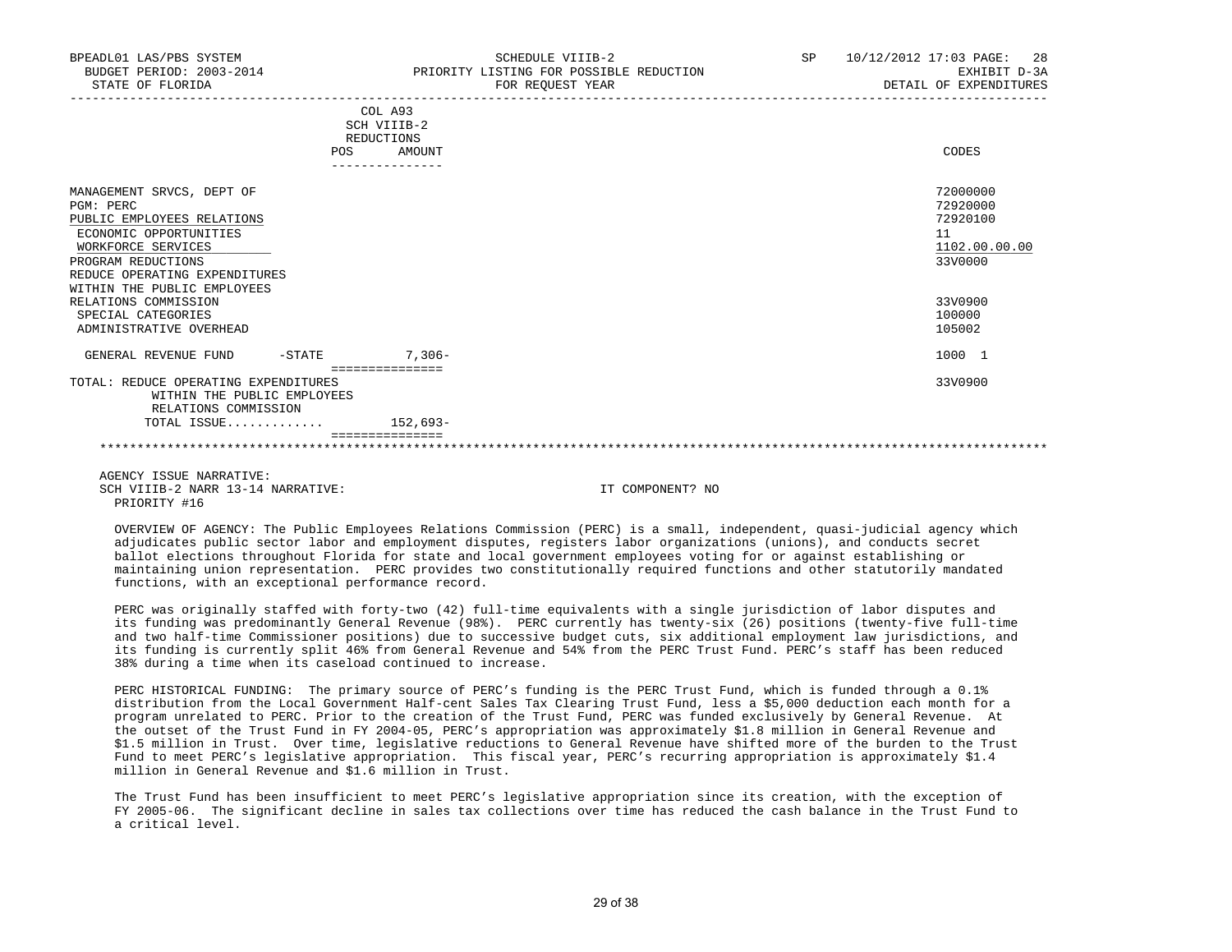|            | _______________ |       |
|------------|-----------------|-------|
| POS        | AMOUNT          | CODES |
| REDUCTIONS |                 |       |
|            | SCH VIIIB-2     |       |
|            | COL A93         |       |

| MANAGEMENT SRVCS, DEPT OF     | 72000000      |
|-------------------------------|---------------|
| PGM: PERC                     | 72920000      |
| PUBLIC EMPLOYEES RELATIONS    | 72920100      |
| ECONOMIC OPPORTUNITIES        | 11            |
| WORKFORCE SERVICES            | 1102.00.00.00 |
| PROGRAM REDUCTIONS            | 33V0000       |
| REDUCE OPERATING EXPENDITURES |               |
| WITHIN THE PUBLIC EMPLOYEES   |               |
| RELATIONS COMMISSION          | 33V0900       |
|                               |               |

 Unlike other agencies, PERC only has one "program." The agency has absorbed past budget reductions and shortfalls due to the change in PERC's funding structure by reorganizing staff, consolidating positions and leased space, cutting non-essential travel and significantly reducing administrative overhead.

 Projections from the Revenue Estimating Conference indicate that while sales tax receipts will improve gradually over the next several years, they are not anticipated to meet PERC's current legislative appropriation at any time through its 2012-13 projections. Absent a modification in its funding structure or a strong economic recovery and an increase in revenue receipts, PERC may be forced to make a reduction in staff over and above any legislatively imposed reductions related to this exercise.

 ISSUE SUMMARY: Each agency is required to meet a five percent (5%) reduction target. Over 80% of the Public Employees Relations Commission's (PERC) budget supports staff resources necessary to meet the mission of the organization. Taking that into consideration, a five percent reduction in both the General Revenue and Trust funds will, by necessity, come primarily from the Salaries and Benefits category resulting in a staffing reduction of eight percent (8%) or two positions. This issue will also include reductions in Other Personal Services (OPS) (the proposed reduction in this category will completely eliminate OPS funds in the General Revenue category); Special Categories: Contracted Services and Special Categories: Administrative Overhead.

 PROBLEM STATEMENT: It is difficult to predict the gravity of the impact of further staff reductions. At a minimum, the elimination of additional positions will adversely affect PERC's ability to meet its legislatively imposed deadlines for adjudicating cases. These deadlines are important because resolving labor disputes as expeditiously as possible is critical to maintaining labor stability and preventing strikes as well as saving expenses or costs of disputes. The costs associated with a work stoppage, while impossible to calculate for this exercise, are potentially immense. These costs associated with the potential threat to public safety make it imperative to resolve these disputes expeditiously to avoid harm to Florida's citizens. At the extreme, staff reductions at this level will render PERC unable to perform its constitutionally required and statutorily mandated functions. Simply put, any further reduction in staff is predicted to substantially impair PERC's quality and expeditious resolution of labor and employment disputes and may result in significant disruptions to public services, including police, fire, corrections, healthcare and teachers. STATUTE REFERENCE: Specific Authority: Art. I, s.6 and Art. III, s.14, Florida Constitution; Chapter 447, Part II and Sections 110.124, 110.227, 112.044, 112.0455, 112.31895, 295.07-11, Florida Statues.

 PROGRAM IMPACT: Significant Impact. This reduction action will severely impact the agency to the point it will require the Commission to request that the Legislature extend the established timelines (performance based budgeting standards) for resolution of cases. Difficult economic times foster labor unrest so it is anticipated that case filings will continue to increase. Given the current economic crisis both statewide and nationally more employees are using the services of PERC to protect their job status. There is a threshold for every agency where further reductions in funding or staffing will not only negatively impact the performance of the agency but will also have an adverse impact on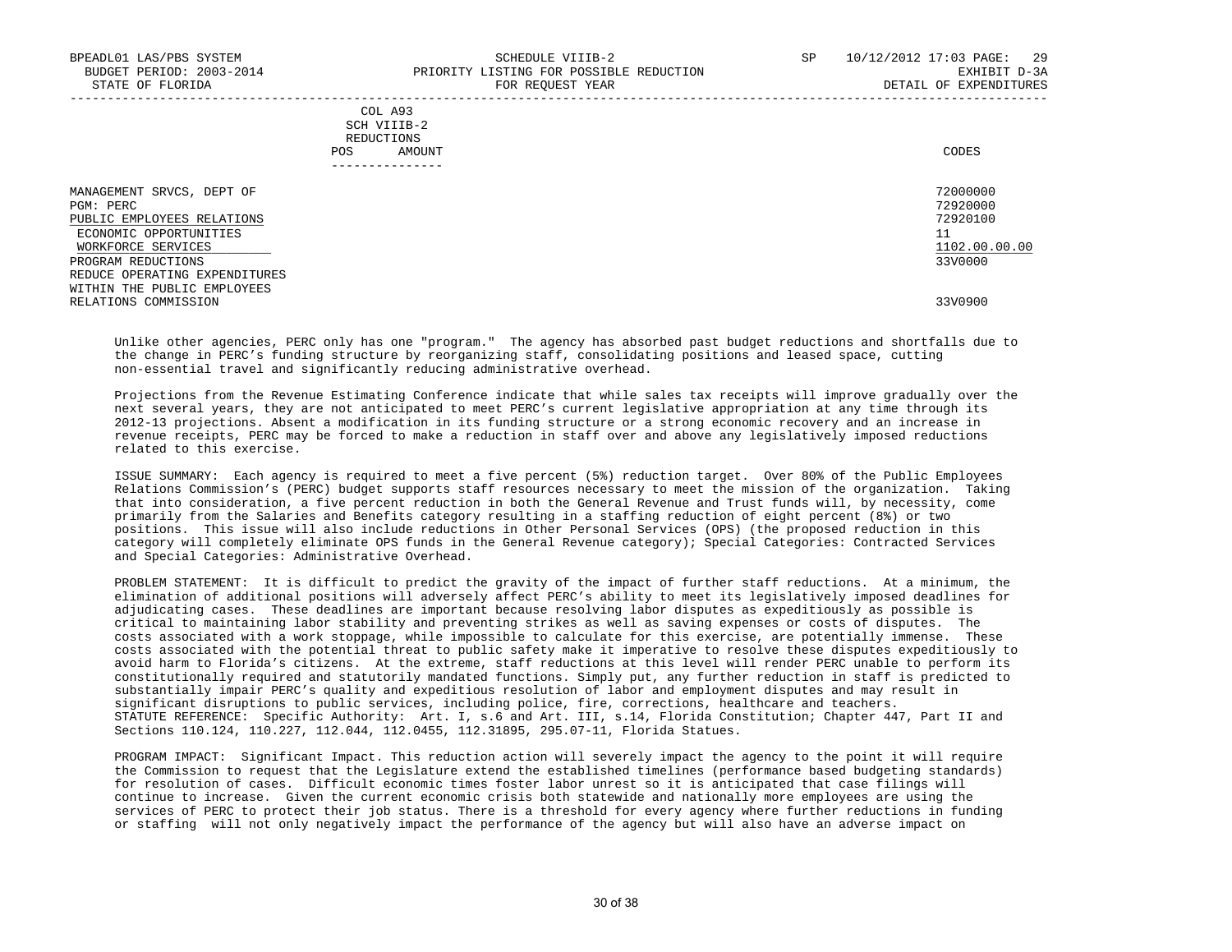| BPEADL01 LAS/PBS SYSTEM<br>BUDGET PERIOD: 2003-2014<br>STATE OF FLORIDA                                              | SCHEDULE VIIIB-2<br>PRIORITY LISTING FOR POSSIBLE REDUCTION<br>FOR REQUEST YEAR | SP<br>10/12/2012 17:03 PAGE:<br>30<br>EXHIBIT D-3A<br>DETAIL OF EXPENDITURES |
|----------------------------------------------------------------------------------------------------------------------|---------------------------------------------------------------------------------|------------------------------------------------------------------------------|
|                                                                                                                      | COL A93<br>SCH VIIIB-2<br>REDUCTIONS<br>POS<br>AMOUNT                           | CODES                                                                        |
| MANAGEMENT SRVCS, DEPT OF<br>PGM: PERC<br>PUBLIC EMPLOYEES RELATIONS<br>ECONOMIC OPPORTUNITIES<br>WORKFORCE SERVICES |                                                                                 | 72000000<br>72920000<br>72920100<br>11<br>1102.00.00.00                      |
| PROGRAM REDUCTIONS<br>REDUCE OPERATING EXPENDITURES<br>WITHIN THE PUBLIC EMPLOYEES<br>RELATIONS COMMISSION           |                                                                                 | 33V0000<br>33V0900                                                           |

 efficiency, therefore resulting in increased costs and the Commission will reach that tipping point with the proposed reductions. With consideration of the facts stated above and in the spirit of fiscal responsibility in the face of potential revenue shortfalls the Commission offers the following reductions for consideration. However, if the Commission were allowed to maintain current funding levels and receive funding for a one time or non-recurring issue to improve technology assets(software and hardware)we could continue to streamline the organization and identify and explore new and creative ways to increase efficiency, improve services to the citizens of the State of Florida and save taxpayer dollars.

 FISCAL INFORMATION: This issue reflects distribution of the five percent reduction target of \$ 71,193 in PERC General Revenue and \$ 82,870 in the PERC Trust Fund.

| General Revenue (1000)                               |                                     |  |
|------------------------------------------------------|-------------------------------------|--|
| Salaries and Benefits (010000)                       | ( \$112, 680)                       |  |
| (Senior Attorney and Commission Deputy Clerk II)     |                                     |  |
| Other Personal Services (030000)                     | \$9,277)                            |  |
| Special Categories: Contracted Services (10777)      | \$8,630)                            |  |
| Special Categories: Administrative Overhead (105002) | \$7,306)                            |  |
| PERC Trust Fund (2558)                               |                                     |  |
| Other Personal Services (030000)                     | \$9,800)                            |  |
| Special Categories: Contracted Services (10777)      | \$5,000)                            |  |
|                                                      |                                     |  |
| TOTAL ISSUE REDUCTION                                | (\$152,693)<br>$\texttt{FSI}\!=\!1$ |  |
|                                                      |                                     |  |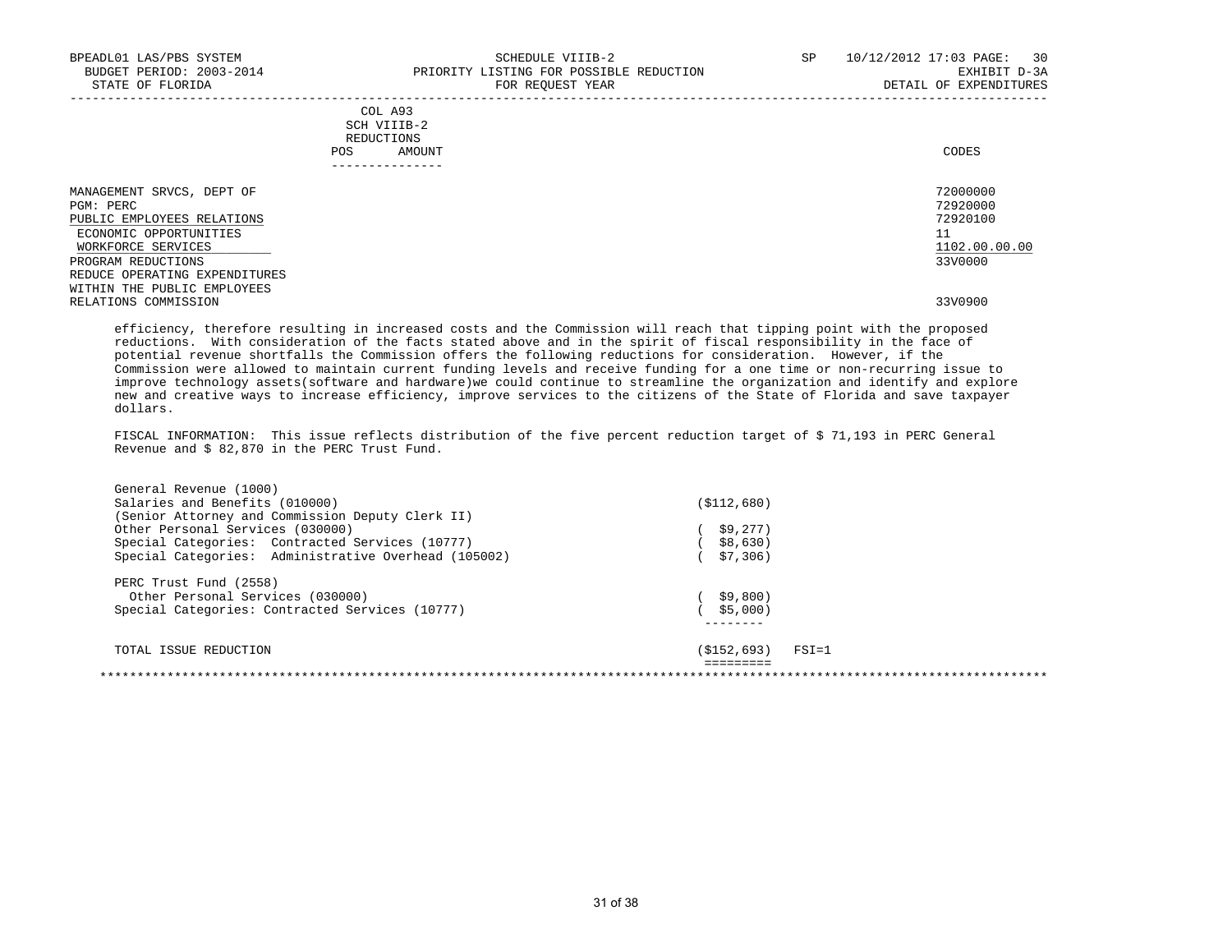| BPEADL01 LAS/PBS SYSTEM<br>BUDGET PERIOD: 2003-2014<br>STATE OF FLORIDA                                                                                                     |                                                    | SCHEDULE VIIIB-2<br>PRIORITY LISTING FOR POSSIBLE REDUCTION<br>FOR REQUEST YEAR |                                    | SP       | 10/12/2012 17:03 PAGE:<br>-31<br>EXHIBIT D-3A<br>DETAIL OF EXPENDITURES |
|-----------------------------------------------------------------------------------------------------------------------------------------------------------------------------|----------------------------------------------------|---------------------------------------------------------------------------------|------------------------------------|----------|-------------------------------------------------------------------------|
|                                                                                                                                                                             | ------------------------<br>COL A93<br>SCH VIIIB-2 |                                                                                 | __________________________________ |          |                                                                         |
|                                                                                                                                                                             | REDUCTIONS<br><b>POS</b><br>AMOUNT                 |                                                                                 |                                    |          | CODES                                                                   |
|                                                                                                                                                                             | ---------------                                    |                                                                                 |                                    |          |                                                                         |
| MANAGEMENT SRVCS, DEPT OF<br>PGM: PERC<br>PUBLIC EMPLOYEES RELATIONS<br>ECONOMIC OPPORTUNITIES<br>WORKFORCE SERVICES<br>PROGRAM REDUCTIONS<br>REDUCE OPERATING EXPENDITURES |                                                    |                                                                                 |                                    |          | 72000000<br>72920000<br>72920100<br>11<br>1102.00.00.00<br>33V0000      |
| WITHIN THE PUBLIC EMPLOYEES<br>RELATIONS COMMISSION                                                                                                                         |                                                    |                                                                                 |                                    |          | 33V0900                                                                 |
| POSITION DETAIL OF SALARIES AND BENEFITS:                                                                                                                                   |                                                    |                                                                                 |                                    |          |                                                                         |
|                                                                                                                                                                             | FTE.<br>BASE RATE                                  | ADDITIVES                                                                       | <b>BENEFITS</b>                    | SUBTOTAL | LAPSE LAPSED SALARIES<br>% AND BENEFITS                                 |
| A93 - SCH VIIIB-2 REDUCTIONS                                                                                                                                                |                                                    |                                                                                 |                                    |          |                                                                         |
| CHANGES TO CURRENTLY AUTHORIZED POSITIONS<br>OTHER SALARY AMOUNT                                                                                                            |                                                    |                                                                                 |                                    |          |                                                                         |
| 1000 GENERAL REVENUE FUND                                                                                                                                                   |                                                    |                                                                                 |                                    |          | 112,680-                                                                |
|                                                                                                                                                                             |                                                    |                                                                                 |                                    |          | $112,680-$<br>==============                                            |
|                                                                                                                                                                             |                                                    |                                                                                 |                                    |          |                                                                         |
| TOTAL: WORKFORCE SERVICES<br>BY FUND TYPE                                                                                                                                   |                                                    |                                                                                 |                                    |          | 1102.00.00.00                                                           |
| GENERAL REVENUE FUND<br>TRUST FUNDS                                                                                                                                         | 137,893-<br>14,800-                                |                                                                                 |                                    |          | 1000<br>2000                                                            |
| TOTAL PROG COMP 152,693-                                                                                                                                                    | ________________<br>===============                |                                                                                 |                                    |          |                                                                         |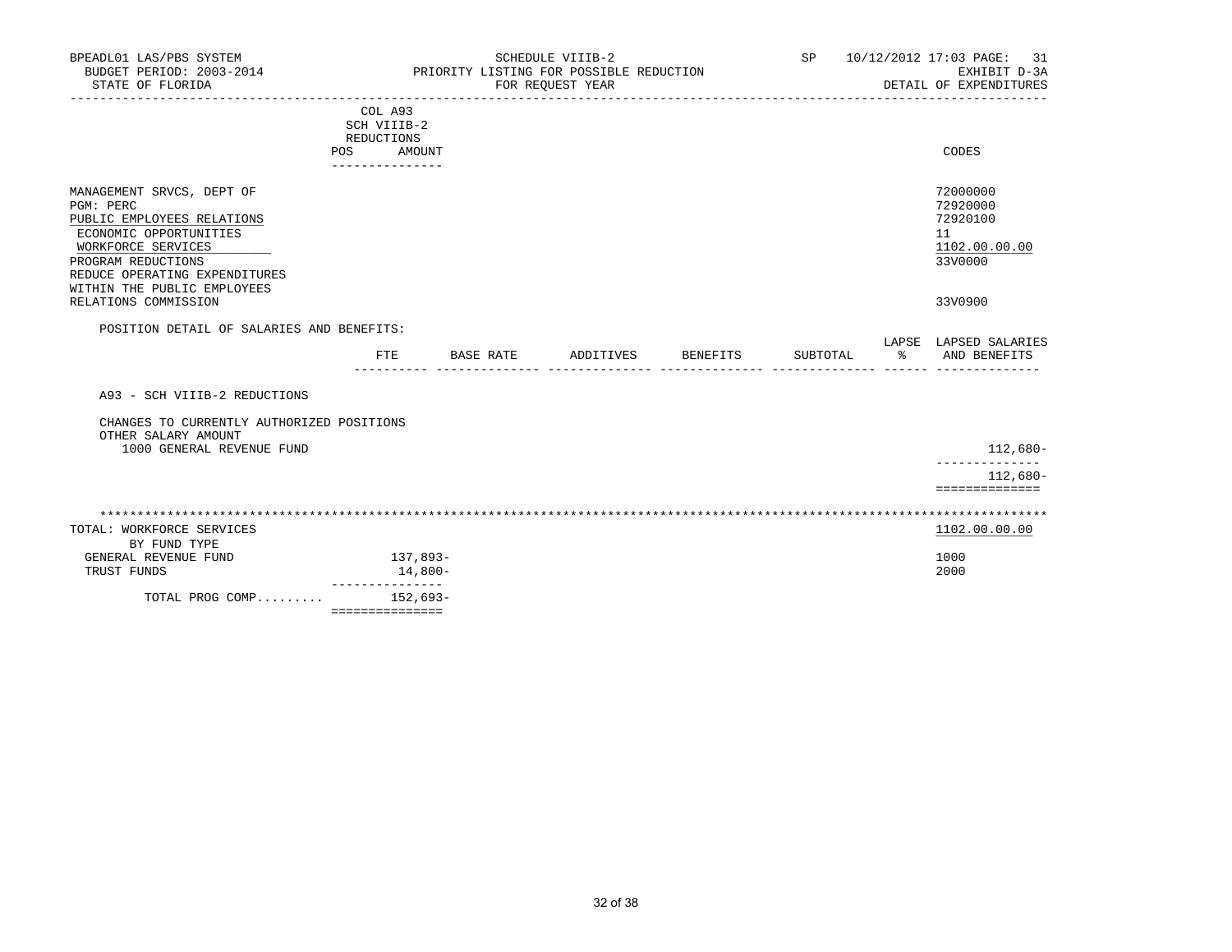| BPEADL01 LAS/PBS SYSTEM<br>BUDGET PERIOD: 2003-2014<br>STATE OF FLORIDA                                                                                                                                                                 |                   | SCHEDULE VIIIB-2<br>PRIORITY LISTING FOR POSSIBLE REDUCTION<br>FOR REQUEST YEAR | SP | 10/12/2012 17:03 PAGE: 32<br>EXHIBIT D-3A<br>DETAIL OF EXPENDITURES |
|-----------------------------------------------------------------------------------------------------------------------------------------------------------------------------------------------------------------------------------------|-------------------|---------------------------------------------------------------------------------|----|---------------------------------------------------------------------|
|                                                                                                                                                                                                                                         | REDUCTIONS<br>POS | COL A93<br>SCH VIIIB-2<br>AMOUNT                                                |    | CODES                                                               |
| MANAGEMENT SRVCS, DEPT OF<br>PGM: COMM ON HUMAN RELAT<br>HUMAN RELATIONS<br>GOV OPERATIONS/SUPPORT<br>GOVERNMENTAL OPERATIONS<br>FUND SHIFT<br>FLORIDA COMMISSION ON HUMAN<br>RELATIONS - TRANSFER FROM<br>GENERAL REVENUE TO OPERATING |                   |                                                                                 |    | 72000000<br>72950000<br>72950100<br>16<br>1601.00.00.00<br>3400000  |
| TRUST FUND - DEDUCT<br>SALARIES AND BENEFITS                                                                                                                                                                                            |                   |                                                                                 |    | 3400190<br>010000                                                   |
| GENERAL REVENUE FUND                                                                                                                                                                                                                    | -STATE            | $97,006 -$                                                                      |    | 1000 1                                                              |

 AGENCY ISSUE NARRATIVE: SCH VIIIB-2 NARR 13-14 NARRATIVE: IT COMPONENT? NO PRIORITY #17

 Issue Summary: In an effort to help reduce the state General Revenue deficit the Florida Commission on Human Relations (FCHR) is proposing a fund shift from the General Revenue Fund to the Operating Trust Fund in Salaries and Benefits. The Commission receives federal funds from the United States Equal Employment Opportunity Commission (EEOC) and the United States Housing and Urban Development (HUD) for employment and housing cases the Commission investigates and closes. The number of cases referred to the Commission varies each year and, therefore, the amount annually reimbursed to the Commission fluctuates from year to year. In addition, the date the Commission actually receives the federal reimbursements is unpredictable, as the federal agencies undergo administrative changes or experience funding issues.

 These factors have contributed to the rapid decline of the Commission's trust fund balance over the past few years. The trust fund balance reached its lowest point ever (\$12,000) during the 4th quarter of Fiscal Year 2008-09, forcing the Commission to "borrow" funds (approximately \$300,000) from another state agency in April 2009 in order to avoid staff layoffs and continue operating until the end of the fiscal year. Almost 30 percent of the FCHR's budget over the last five years has come from trust fund dollars. Given the variation in the annual amounts reimbursed and the uncertainty of timely deposits of federal funds, relying on trust fund dollars to continue to substantially support the Commission's operations is not feasible.

 The transfer of funding positions from the operating trust fund rather than General Revenue Fund may further exacerbate a recurring risk of insufficient cash flow beyond the Commission's control and will contribute to the decline of the Operating Trust Fund. Over the past years, the Commission's budget has significantly been reduced and all reduction alternatives have been exhausted. \*\*\*\*\*\*\*\*\*\*\*\*\*\*\*\*\*\*\*\*\*\*\*\*\*\*\*\*\*\*\*\*\*\*\*\*\*\*\*\*\*\*\*\*\*\*\*\*\*\*\*\*\*\*\*\*\*\*\*\*\*\*\*\*\*\*\*\*\*\*\*\*\*\*\*\*\*\*\*\*\*\*\*\*\*\*\*\*\*\*\*\*\*\*\*\*\*\*\*\*\*\*\*\*\*\*\*\*\*\*\*\*\*\*\*\*\*\*\*\*\*\*\*\*\*\*\*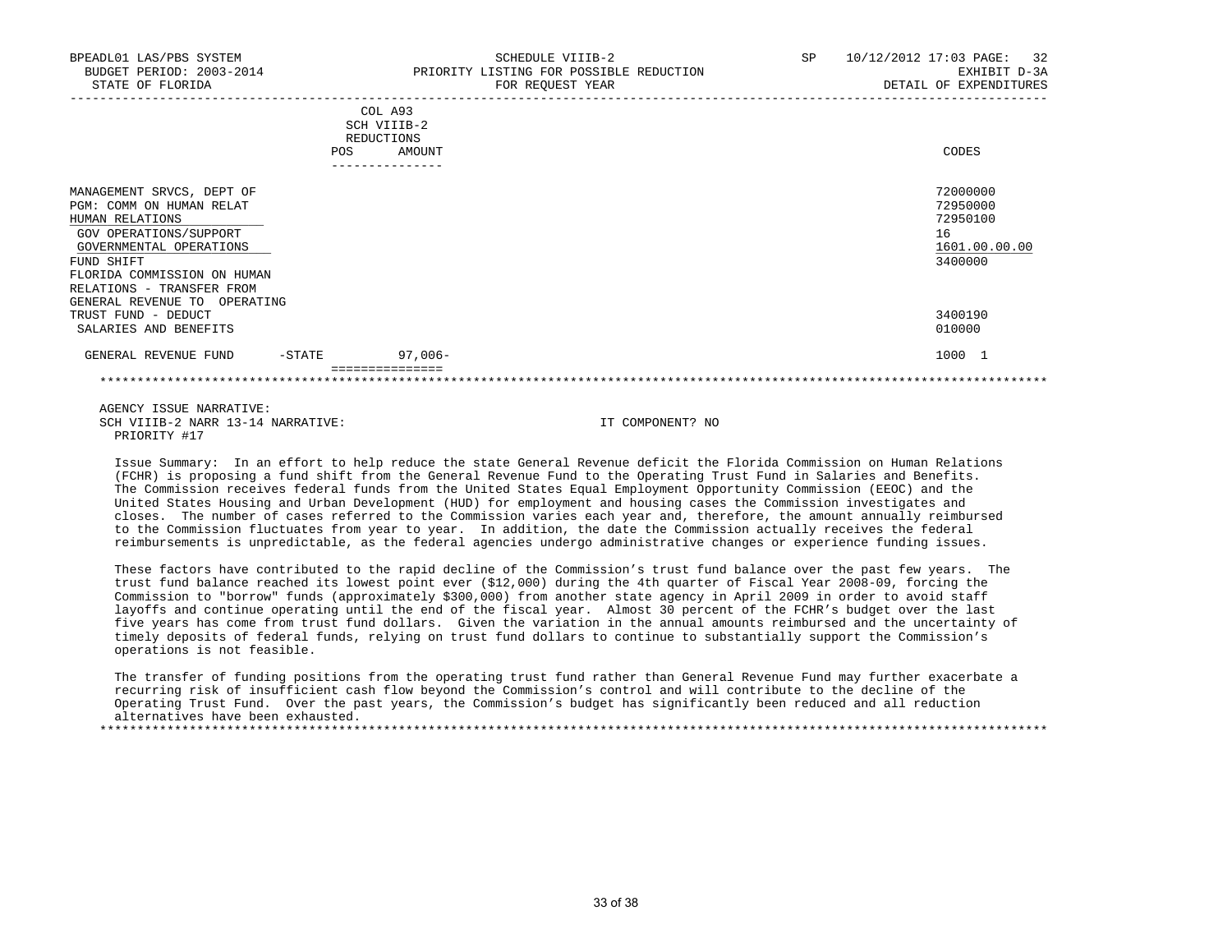| BPEADL01 LAS/PBS SYSTEM<br>BUDGET PERIOD: 2003-2014<br>STATE OF FLORIDA                                                                                                                                                                 |                                                    | SCHEDULE VIIIB-2<br>PRIORITY LISTING FOR POSSIBLE REDUCTION<br>FOR REQUEST YEAR |                  |          | SP 10/12/2012 17:03 PAGE: 33<br>EXHIBIT D-3A<br>DETAIL OF EXPENDITURES |
|-----------------------------------------------------------------------------------------------------------------------------------------------------------------------------------------------------------------------------------------|----------------------------------------------------|---------------------------------------------------------------------------------|------------------|----------|------------------------------------------------------------------------|
|                                                                                                                                                                                                                                         | COL A93<br>SCH VIIIB-2<br>REDUCTIONS<br>POS AMOUNT |                                                                                 |                  |          | CODES                                                                  |
| MANAGEMENT SRVCS, DEPT OF<br>PGM: COMM ON HUMAN RELAT<br>HUMAN RELATIONS<br>GOV OPERATIONS/SUPPORT<br>GOVERNMENTAL OPERATIONS<br>FUND SHIFT<br>FLORIDA COMMISSION ON HUMAN<br>RELATIONS - TRANSFER FROM<br>GENERAL REVENUE TO OPERATING |                                                    |                                                                                 |                  |          | 72000000<br>72950000<br>72950100<br>16<br>1601.00.00.00<br>3400000     |
| TRUST FUND - DEDUCT                                                                                                                                                                                                                     |                                                    |                                                                                 |                  |          | 3400190                                                                |
| POSITION DETAIL OF SALARIES AND BENEFITS:                                                                                                                                                                                               | FTE                                                | BASE RATE ADDITIVES                                                             | BENEFITS         | SUBTOTAL | LAPSE LAPSED SALARIES<br>% AND BENEFITS                                |
| A93 - SCH VIIIB-2 REDUCTIONS                                                                                                                                                                                                            |                                                    |                                                                                 |                  |          |                                                                        |
| CHANGES TO CURRENTLY AUTHORIZED POSITIONS<br>OTHER SALARY AMOUNT<br>1000 GENERAL REVENUE FUND                                                                                                                                           |                                                    |                                                                                 |                  |          | 97,006-                                                                |
|                                                                                                                                                                                                                                         |                                                    |                                                                                 |                  |          | ______________<br>$97,006 -$<br>==============                         |
|                                                                                                                                                                                                                                         |                                                    |                                                                                 |                  |          |                                                                        |
| FLORIDA COMMISSION ON HUMAN<br>RELATIONS - TRANSFER FROM<br>GENERAL REVENUE TO OPERATING<br>TRUST FUND - ADD<br>SALARIES AND BENEFITS                                                                                                   |                                                    |                                                                                 |                  |          | 3400200<br>010000                                                      |
| OPERATING TRUST FUND                                                                                                                                                                                                                    | -STATE 97,006                                      |                                                                                 |                  |          | 2510 1                                                                 |
|                                                                                                                                                                                                                                         | ===============                                    |                                                                                 |                  |          |                                                                        |
| AGENCY ISSUE NARRATIVE:<br>SCH VIIIB-2 NARR 13-14 NARRATIVE:<br>PRIORITY #18                                                                                                                                                            |                                                    |                                                                                 | IT COMPONENT? NO |          |                                                                        |

 Issue Summary: In an effort to help reduce the state General Revenue deficit the Florida Commission on Human Relations (FCHR) is proposing a fund shift from the General Revenue Fund to the Operating Trust Fund in Salaries and Benefits. The Commission receives federal funds from the United States Equal Employment Opportunity Commission (EEOC) and the United States Housing and Urban Development (HUD) for employment and housing cases the Commission investigates and closes. The number of cases referred to the Commission varies each year and, therefore, the amount annually reimbursed to the Commission fluctuates from year to year. In addition, the date the Commission actually receives the federal reimbursements is unpredictable, as the federal agencies undergo administrative changes or experience funding issues.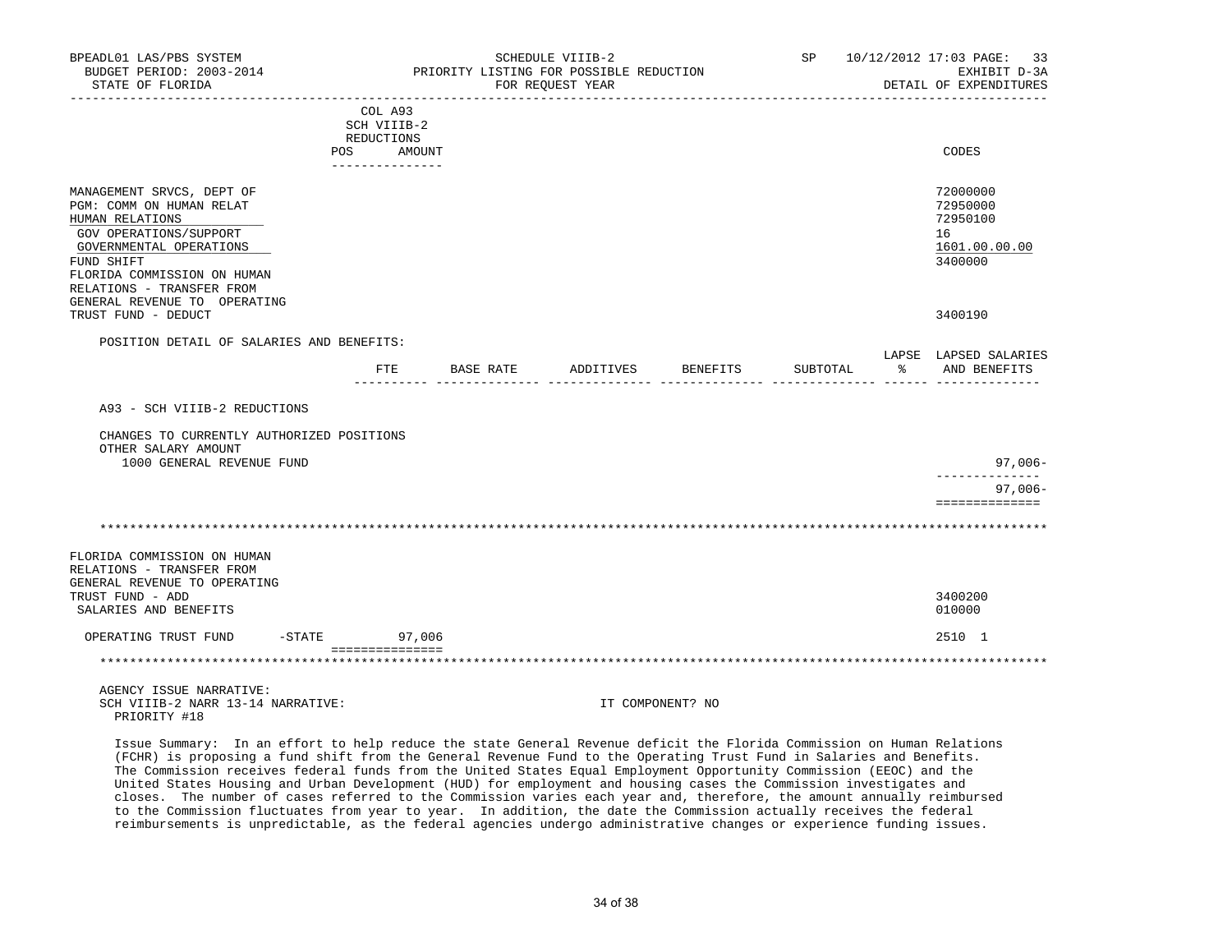| BPEADL01 LAS/PBS SYSTEM<br>BUDGET PERIOD: 2003-2014<br>STATE OF FLORIDA                                                                                                                                                                                     | SCHEDULE VIIIB-2<br>PRIORITY LISTING FOR POSSIBLE REDUCTION<br>FOR REQUEST YEAR | SP<br>10/12/2012 17:03 PAGE: 34<br>EXHIBIT D-3A<br>DETAIL OF EXPENDITURES     |
|-------------------------------------------------------------------------------------------------------------------------------------------------------------------------------------------------------------------------------------------------------------|---------------------------------------------------------------------------------|-------------------------------------------------------------------------------|
|                                                                                                                                                                                                                                                             | COL A93<br>SCH VIIIB-2<br>REDUCTIONS<br>AMOUNT<br>POS<br>---------------        | CODES                                                                         |
| MANAGEMENT SRVCS, DEPT OF<br>PGM: COMM ON HUMAN RELAT<br>HUMAN RELATIONS<br>GOV OPERATIONS/SUPPORT<br>GOVERNMENTAL OPERATIONS<br>FUND SHIFT<br>FLORIDA COMMISSION ON HUMAN<br>RELATIONS - TRANSFER FROM<br>GENERAL REVENUE TO OPERATING<br>TRUST FUND - ADD |                                                                                 | 72000000<br>72950000<br>72950100<br>16<br>1601.00.00.00<br>3400000<br>3400200 |

 These factors have contributed to the rapid decline of the Commission's trust fund balance over the past few years. The trust fund balance reached its lowest point ever (\$12,000) during the 4th quarter of Fiscal Year 2008-09, forcing the Commission to "borrow" funds (approximately \$300,000) from another state agency in April 2009 in order to avoid staff layoffs and continue operating until the end of the fiscal year. Almost 30 percent of the FCHR's budget over the last five years has come from trust fund dollars. Given the variation in the annual amounts reimbursed and the uncertainty of timely deposits of federal funds, relying on trust fund dollars to continue to substantially support the Commission's operations is not feasible.

 The transfer of funding positions from the operating trust fund rather than General Revenue Fund may further exacerbate a recurring risk of insufficient cash flow beyond the Commission's control and will contribute to the decline of the Operating Trust Fund. Over the past years, the Commission's budget has significantly been reduced and all reduction alternatives have been exhausted.

\*\*\*\*\*\*\*\*\*\*\*\*\*\*\*\*\*\*\*\*\*\*\*\*\*\*\*\*\*\*\*\*\*\*\*\*\*\*\*\*\*\*\*\*\*\*\*\*\*\*\*\*\*\*\*\*\*\*\*\*\*\*\*\*\*\*\*\*\*\*\*\*\*\*\*\*\*\*\*\*\*\*\*\*\*\*\*\*\*\*\*\*\*\*\*\*\*\*\*\*\*\*\*\*\*\*\*\*\*\*\*\*\*\*\*\*\*\*\*\*\*\*\*\*\*\*\*

POSITION DETAIL OF SALARIES AND BENEFITS:

|                     |    |           |      | LIA.<br>. | .            |
|---------------------|----|-----------|------|-----------|--------------|
| <b>LEADE</b><br>ᄗᆠᆈ | R⊉ | REN<br>٠. | T Al |           | AND<br>:NR:F |
| -------             |    |           |      |           | ---          |

A93 - SCH VIIIB-2 REDUCTIONS

 CHANGES TO CURRENTLY AUTHORIZED POSITIONS OTHER SALARY AMOUNT 2510 OPERATING TRUST FUND

| OIHER DADARI AMOUNI       |                             |
|---------------------------|-----------------------------|
| 2510 OPERATING TRUST FUND | 97,006                      |
|                           | ______________<br>97,006    |
|                           | . _ _ _ _ _ _ _ _ _ _ _ _ _ |

\*\*\*\*\*\*\*\*\*\*\*\*\*\*\*\*\*\*\*\*\*\*\*\*\*\*\*\*\*\*\*\*\*\*\*\*\*\*\*\*\*\*\*\*\*\*\*\*\*\*\*\*\*\*\*\*\*\*\*\*\*\*\*\*\*\*\*\*\*\*\*\*\*\*\*\*\*\*\*\*\*\*\*\*\*\*\*\*\*\*\*\*\*\*\*\*\*\*\*\*\*\*\*\*\*\*\*\*\*\*\*\*\*\*\*\*\*\*\*\*\*\*\*\*\*\*\*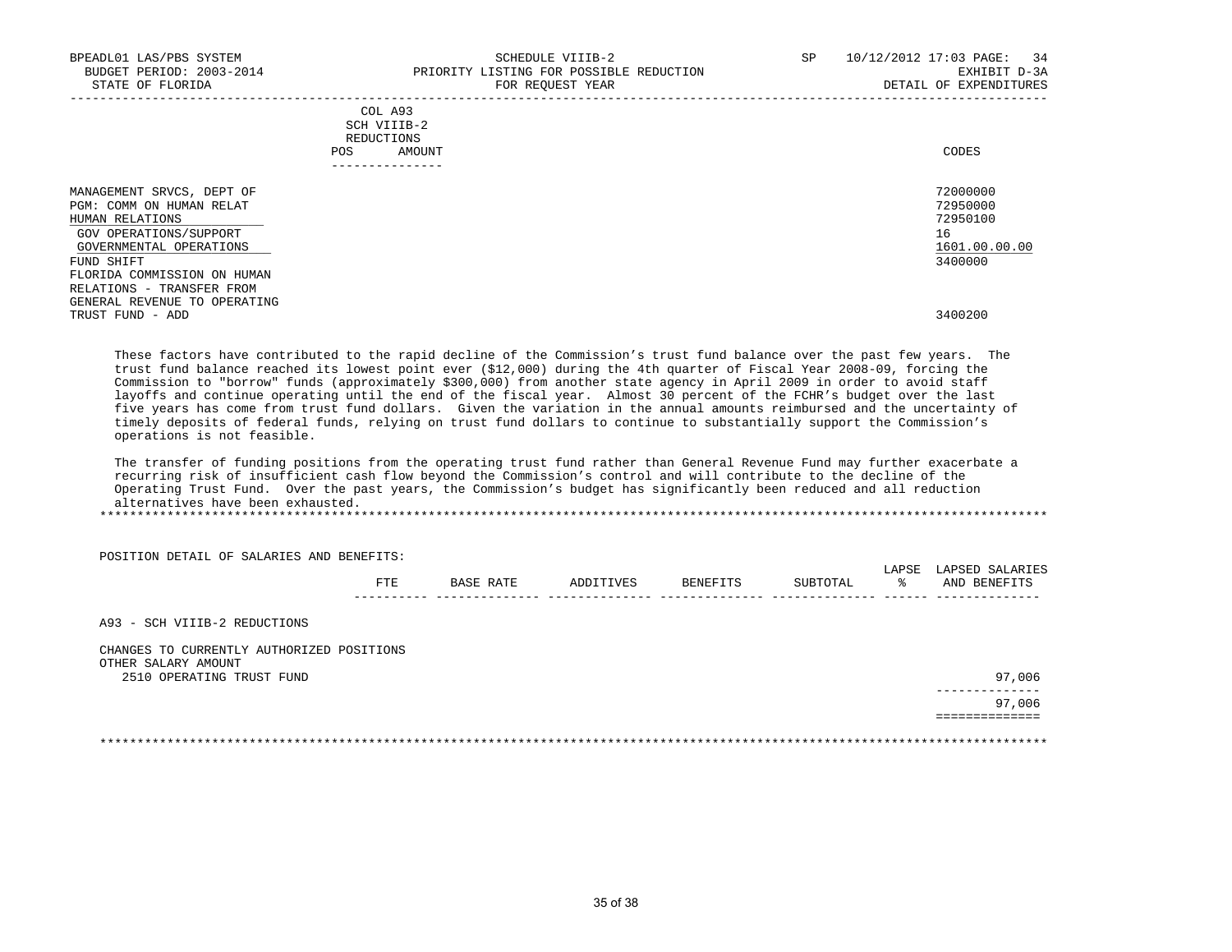## COL A93 SCH VIIIB-2 REDUCTIONS POS AMOUNT CODES ---------------

| MANAGEMENT SRVCS, DEPT OF<br>PGM: COMM ON HUMAN RELAT<br>HUMAN RELATIONS<br>GOV OPERATIONS/SUPPORT<br>GOVERNMENTAL OPERATIONS |         | 72000000<br>72950000<br>72950100<br>16<br>1601.00.00.00 |
|-------------------------------------------------------------------------------------------------------------------------------|---------|---------------------------------------------------------|
| TOTAL: GOVERNMENTAL OPERATIONS                                                                                                |         | 1601.00.00.00                                           |
| BY FUND TYPE                                                                                                                  |         |                                                         |
| GENERAL REVENUE FUND                                                                                                          | 97,006- | 1000                                                    |
| TRUST FUNDS                                                                                                                   | 97,006  | 2000                                                    |
| TOTAL PROG COMP                                                                                                               |         |                                                         |

-----------------------------------------------------------------------------------------------------------------------------------

===============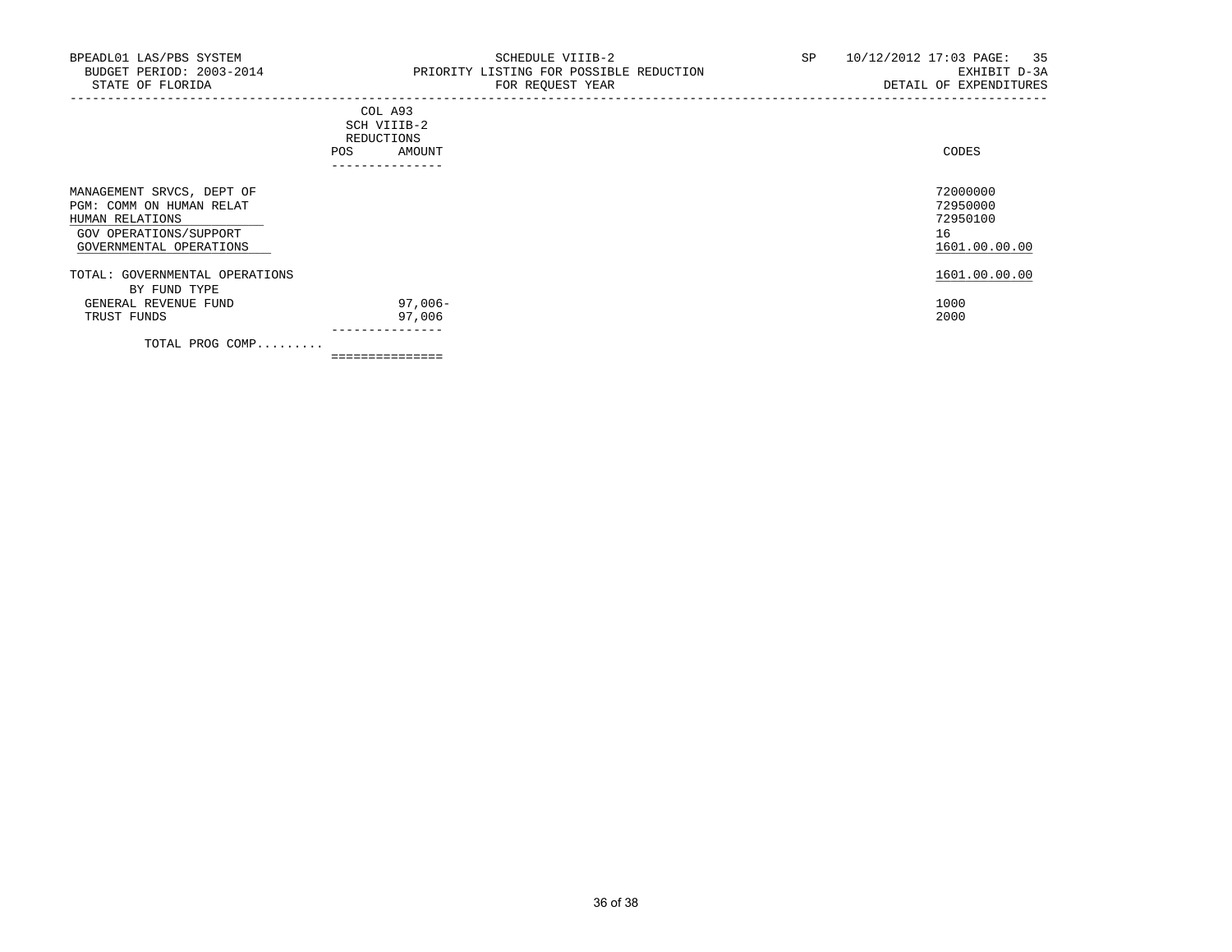\*\*\*\*\*\*\*\*\*\*\*\*\*\*\*\*\*\*\*\*\*\*\*\*\*\*\*\*\*\*\*\*\*\*\*\*\*\*\*\*\*\*\*\*\*\*\*\*\*\*\*\*\*\*\*\*\*\*\*\*\*\*\*\*\*\*\*\*\*\*\*\*\*\*\*\*\*\*\*\*\*\*\*\*\*\*\*\*\*\*\*\*\*\*\*\*\*\*\*\*\*\*\*\*\*\*\*\*\*\*\*\*\*\*\*\*\*\*\*\*\*\*\*\*\*\*\*\*\*\*\* \* BPEADL01 STATISTICAL INFORMATION 10/12/2012 17:03:45 \* \* BUDGET PERIOD: 2003-2014 EXHIBIT A, D AND D-3A LIST REQUEST CCM 72 SP \* \* COMPILE DATE: 05/04/2012 COMPILE TIME: 12:44:00 PAGE: 1 \* \*\*\*\*\*\*\*\*\*\*\*\*\*\*\*\*\*\*\*\*\*\*\*\*\*\*\*\*\*\*\*\*\*\*\*\*\*\*\*\*\*\*\*\*\*\*\*\*\*\*\*\*\*\*\*\*\*\*\*\*\*\*\*\*\*\*\*\*\*\*\*\*\*\*\*\*\*\*\*\*\*\*\*\*\*\*\*\*\*\*\*\*\*\*\*\*\*\*\*\*\*\*\*\*\*\*\*\*\*\*\*\*\*\*\*\*\*\*\*\*\*\*\*\*\*\*\*\*\*\*\* SAVE INITIALS: SAVE DEPARTMENT: 07 SAVE ID: S8B2 \* ------------------------------------------------------------------------------------------------------------------------------- \* \* SELECT CODES AND ACCUMULATION LEVELS WHERE ALLOWED. WHEN NO CODE IS SELECTED, ALL CODES WILL BE REPORTED. \* ITEMIZATION OF EXPENDITURE:  $\overline{10}$  accumulation level: 0 (1=OPER/FCO, 2=IOE, 0=MERGED) MERGE GROUPS (Y/N): Y BUDGET ENTITY OR GROUP/ACCUMULATION LEVEL (DEP, DIV, BUR, SUB, LBE, MRG): \* 1-7: DMS07 LBE \* \* 8-14: \* \* 15-21: \* \* 22-27: \* \* EXCLUDE: \*  $\star$   $\star$ PROGRAM COMPONENT/ACCUMULATION LEVEL (1, 2, 3, 4 OR 5 FOR 2, 4, 6, 8 OR 10 DIGITS, 6=MERGE POLICY, 0=MERGED):<br>5  $\star$  5  $\star$  $\star$   $\star$ APPROPRIATION CATEGORY OR GROUP/ACCUMULATION LEVEL  $(1=MAJOR, 2=MINOR, 0=MERGED):$  $\star$  2  $\star$  $\star$   $\star$  \* FUND GROUPS SET: OR FUND: FUNDING SOURCE IDENTIFIER: MERGE FSI (Y/N): N \*  $FCO$  (Y/N): Y  $FTE$  (Y/N): Y  $SALARY$  RATE (Y/N): Y \* ------------------------------------------------------------------------------------------------------------------------------- \* ISSUE CODE OR GROUP/ACCUMULATION LEVEL (1, 2 OR 3 FOR 1, 3 OR 7 CHARACTERS, 0=MERGED):  $\star$  3 \* \* \* REPORT OPTION: 1 \* \* 1=EAD REPORT \* \* 2=SCHEDULE IV/IT ISSUES COLUMN SELECTION: A93 CODES \* 3=STATEWIDE ISSUES \* 4=SCHEDULE VIIIA ISSUES REPORT COLUMNS WITH CALCULATION DIFFERENCE ONLY (Y/N): N THAT EXCEED: \*  $\star$  \*  $\star$  \* \* LEVELS OF TOTALS: (N=NO TOTAL, L=LINE TOTAL, T=BY FUND TYPE, D=BY DETAIL FUND, B=BY DETAIL FUND AND FUND TYPE, \* \* G=FUND GROUP LINE TOTALS, E=BY DETAIL FUND AND FUND GROUP) \* \* RUN: N ITEM OF EXP: N GROUP: N DEPARTMENT: N DIVISION: N BUREAU: N \* \* SUB-BUREAU: N LBE: T POLICY AREA: N PROG COMP: T D3A SUM ISSUE: N D3A DETAIL ISSUE: L \* MAJOR APP CAT: N MINOR APP CAT: D  $\star$   $\star$  \* APPROPRIATION CATEGORY TITLES: S (S=SHORT, L=LONG) REPORT SEQUENCE: DEPT/BUDGET ENTITY: N A=ALPHABETICAL \* PROGRAM COMPONENT: N N=NUMERICAL \* ------------------------------------------------------------------------------------------------------------------------------- \* DEPARTMENT NARRATIVE SET:<br>BUDGET ENTITY NARRATIVE SET: PROGRAM COMPONENT NARRATIVE (Y/N): N \* \* \* ISSUE/ACTIVITY NARRATIVE SET: A5 PRIORITY ISSUE NARRATIVE SET (1-9): \* \* \* \* INCLUDE POSITION DATA (Y/N): Y \* \* \* \* PRINT COLUMN CODES (Y/N): Y \* \* \* \* PAGE BREAKS: \* (IOE, GRP, DEP, DIV, REPORT HEADING: SCHEDULE VIIIB-2 BUR, SUB, LBE, PRC, THE SUBSETION PRIORITY LISTING FOR POSSIBLE REDUCTION  $\text{SIS}, \text{ISC}$  isc) \* ------------------------------------------------------------------------------------------------------------------------------- \*